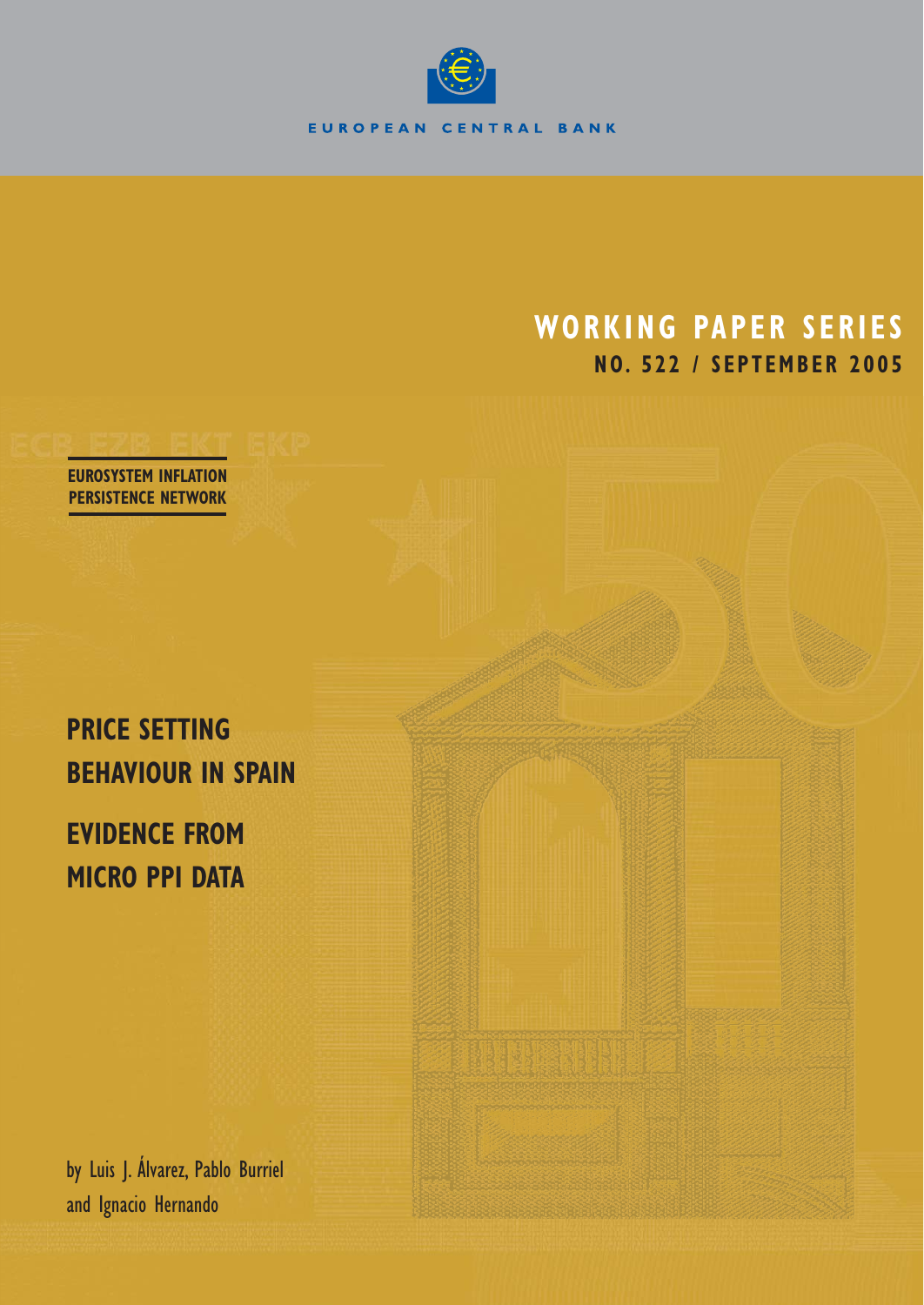

# **WORKING PAPER SERIES**

**NO. 522 / SEPTEMBER 2005**

**EUROSYSTEM INFLATION PERSISTENCE NETWORK**

# **PRICE SETTING BEHAVIOUR IN SPAIN**

# **EVIDENCE FROM MICRO PPI DATA!**

by Luis J. Alvarez<sup>2</sup>, Pablo Burriel<sup>3</sup> and Ignacio Hernando<sup>4</sup>

This paper can be downloaded without charge from http://www.ecb.int or from the Social Science Research Network electronic library at http://ssrn.com/abstract\_id=796767.



publications will feature a motif taken from the €50 banknote.



*1 This study was conducted in the context of the Eurosystem Inflation Persistence Network.We are extremely grateful to the Instituto Nacional de Estadística for providing us with the dataset, and particularly to Manuel Garrido for his help. In addition, we wish to thank Jerzy Konieczny, Philip Vermeulen, all the RG3 members and an anonymous referee for very helpful comments and suggestions. 2 Banco de España,Alcalá 48, 28014 Madrid, Spain; e-mail: ljalv@bde.es 3 Banco de España,Alcalá 48, 28014 Madrid, Spain; e-mail: pburriel@bde.es 4 Banco de España,Alcalá 48, 28014 Madrid, Spain; e-mail: hernando@bde.es*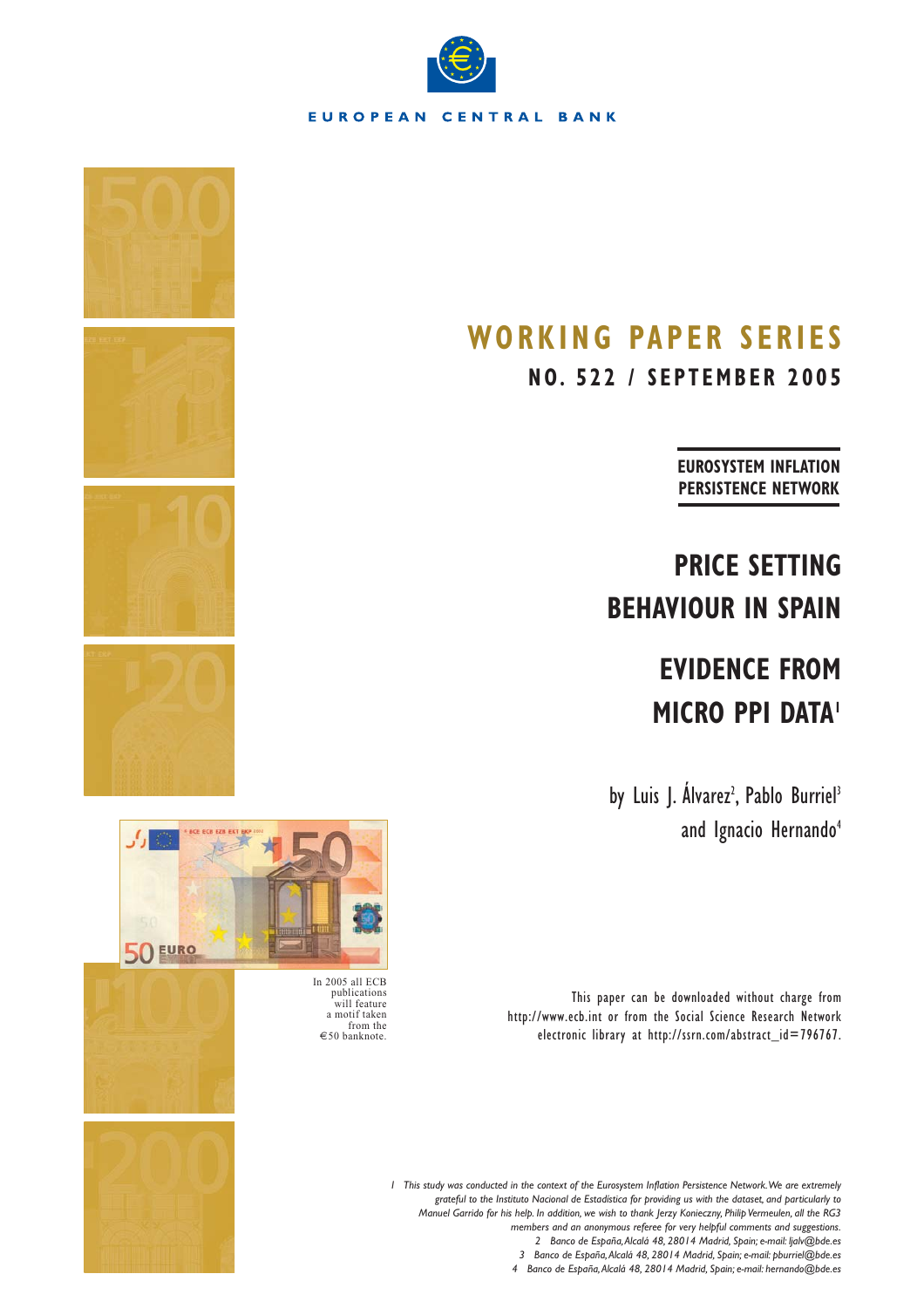# **The Eurosystem Inflation Persistence Network**

This paper reflects research conducted within the Inflation Persistence Network (IPN), a team of Eurosystem economists undertaking joint research on inflation persistence in the euro area and in its member countries. The research of the IPN combines theoretical and empirical analyses using three data sources: individual consumer and producer prices; surveys on firms' price-setting practices; aggregated sectoral, national and area-wide price indices. Patterns, causes and policy implications of inflation persistence are addressed.

Since June 2005 the IPN is chaired by Frank Smets; Stephen Cecchetti (Brandeis University), Jordi Galí (CREI, Universitat Pompeu Fabra) and Andrew Levin (Board of Governors of the Federal Reserve System) act as external consultants and Gonzalo Camba-Méndez as Secretary.

The refereeing process is co-ordinated by a team composed of Günter Coenen (Chairman), Stephen Cecchetti, Silvia Fabiani, Jordi Galí, Andrew Levin, and Gonzalo Camba-Méndez. The paper is released in order to make the results of IPN research generally available, in preliminary form, to encourage comments and suggestions prior to final publication. The views expressed in the paper are the author's own and do not necessarily reflect those of the Eurosystem.

#### **© European Central Bank, 2005**

**Address** Kaiserstrasse 29 60311 Frankfurt am Main, Germany

**Postal address** Postfach 16 03 19 60066 Frankfurt am Main, Germany

**Telephone** +49 69 1344 0

**Internet** http://www.ecb.int

**Fax** +49 69 1344 6000

**Telex** 411 144 ecb d

*All rights reserved.*

*Reproduction for educational and noncommercial purposes is permitted provided that the source is acknowledged.*

*The views expressed in this paper do not necessarily reflect those of the European Central Bank.*

*The statement of purpose for the ECB Working Paper Series is available from the ECB website, http://www.ecb.int.*

ISSN 1561-0810 (print) ISSN 1725-2806 (online)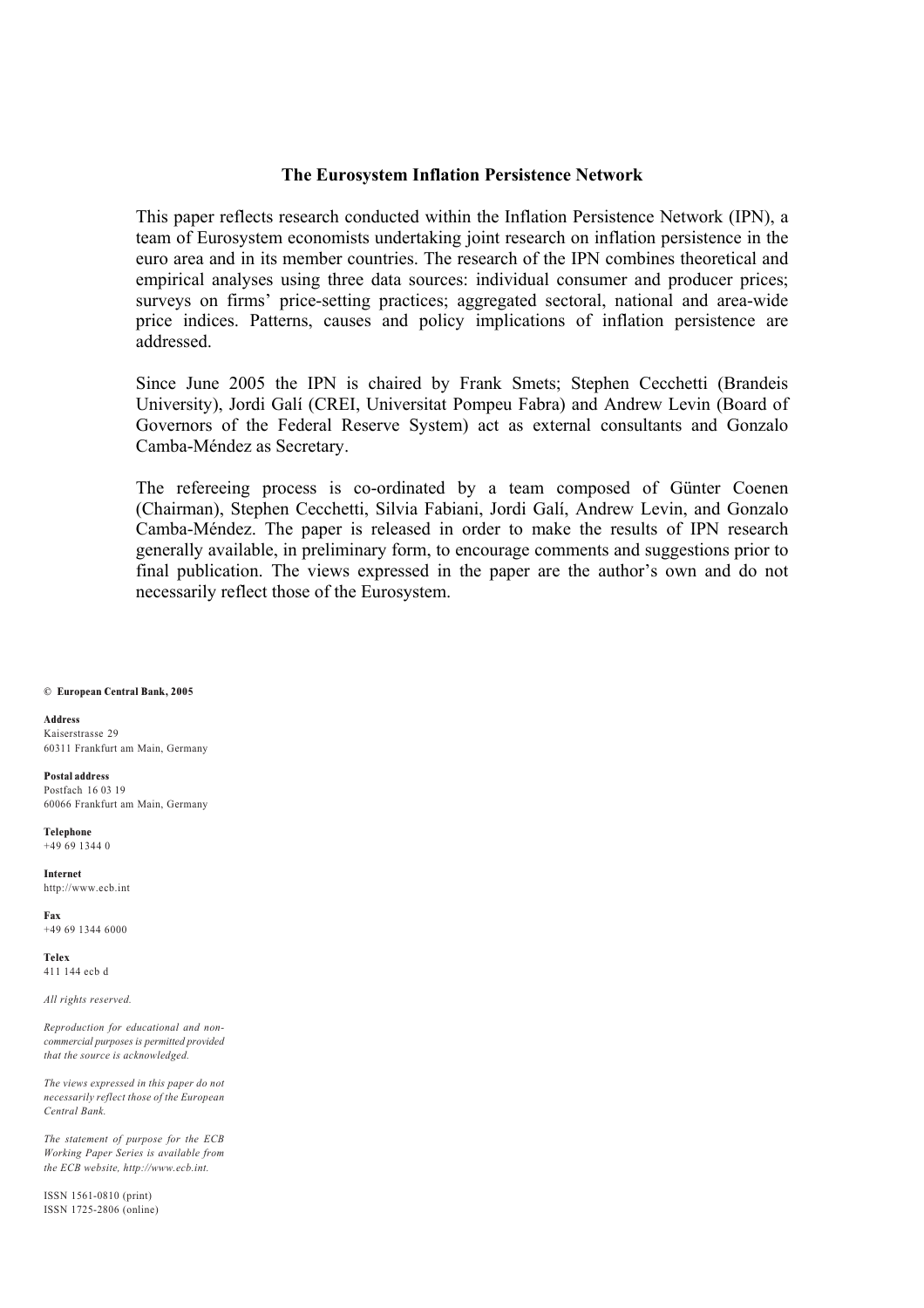# **CONTENTS**

|                       | Abstract                                  |                                             | 4   |  |  |  |  |
|-----------------------|-------------------------------------------|---------------------------------------------|-----|--|--|--|--|
| Non-technical summary |                                           |                                             |     |  |  |  |  |
| 1                     | Introduction                              |                                             |     |  |  |  |  |
| 2                     | The dataset                               |                                             |     |  |  |  |  |
| 3                     | 10<br>The periodicity of price changes    |                                             |     |  |  |  |  |
|                       | 3.1 The frequency of price changes<br>1 O |                                             |     |  |  |  |  |
|                       |                                           | 3.1.1 Main findings                         | l 0 |  |  |  |  |
|                       |                                           | 3.1.2 Explanatory factors of the            |     |  |  |  |  |
|                       |                                           | frequency of price changes:                 |     |  |  |  |  |
|                       |                                           | cross sectional evidence                    | ш   |  |  |  |  |
|                       |                                           | 3.1.3 Explanatory factors of the            |     |  |  |  |  |
|                       |                                           | frequency of price changes:                 |     |  |  |  |  |
|                       |                                           | time series evidence                        | 13  |  |  |  |  |
|                       | $3.2^{\circ}$                             | The duration of price spells                | 15  |  |  |  |  |
|                       | 3.3                                       | The unconditional hazard function           | 16  |  |  |  |  |
| $\overline{4}$        |                                           | Size of price changes                       | 18  |  |  |  |  |
|                       | 4.1                                       | Main findings                               | 18  |  |  |  |  |
|                       | 4.1                                       | Factors affecting the size of price changes | 18  |  |  |  |  |
| 5                     |                                           | A comparison of consumer and producer       |     |  |  |  |  |
|                       |                                           | price setting practices                     | 21  |  |  |  |  |
| 6                     |                                           | Conclusions                                 | 23  |  |  |  |  |
|                       |                                           | Tables and figures                          | 25  |  |  |  |  |
|                       | Appendices                                |                                             | 43  |  |  |  |  |
|                       | References                                |                                             | 46  |  |  |  |  |
|                       |                                           | European Central Bank working paper series  | 47  |  |  |  |  |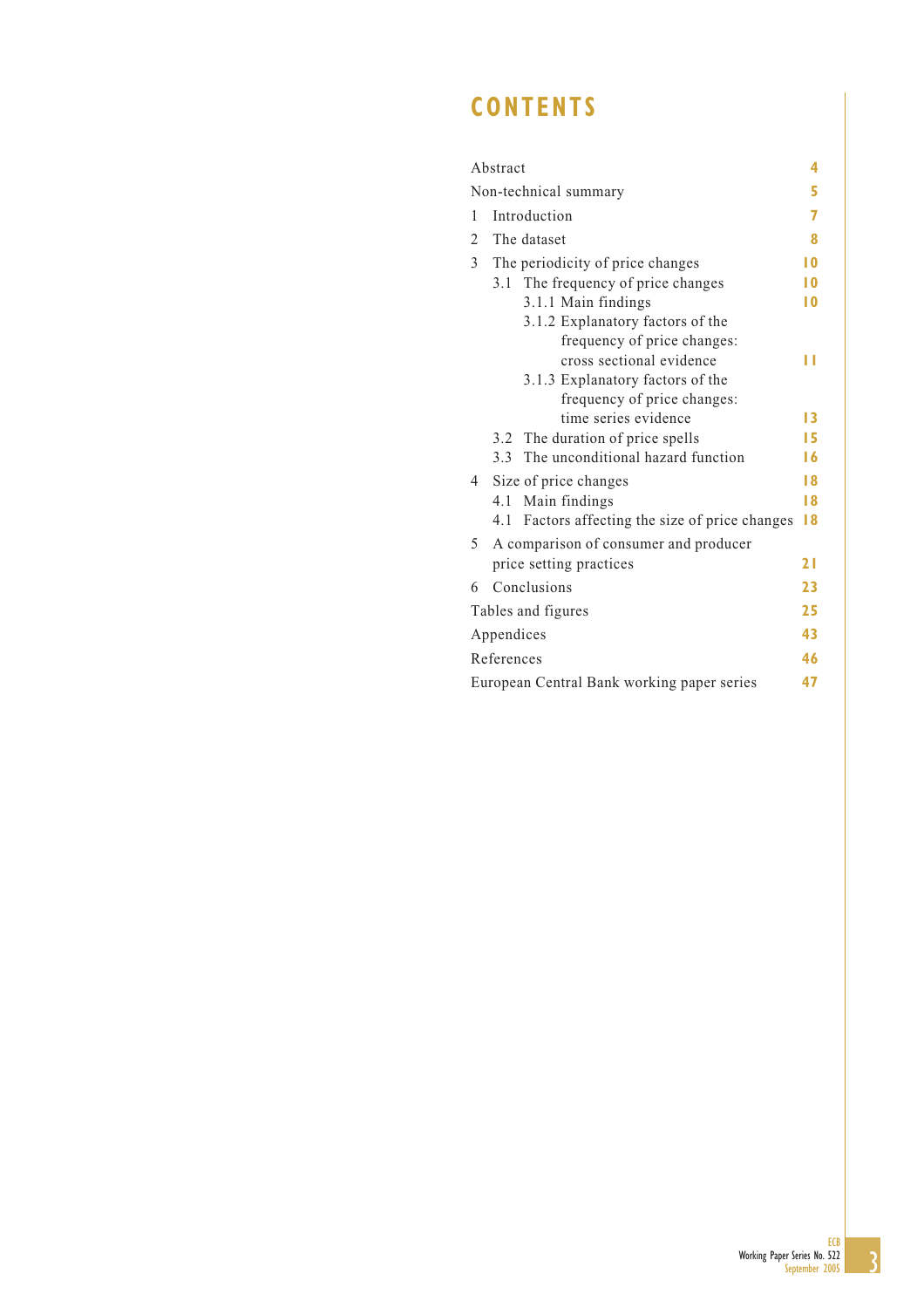#### **Abstract**

This paper identifies the basic features of price setting behaviour at the producer level in the Spanish economy using a large dataset containing the micro data underlying the construction of the PPI over the period 1991-1999. It explores how these general features are affected by some specific factors (cost structure, degree of competition, demand conditions, government intervention, level of inflation, seasonality, and the practice of using attractive prices) and presents a comparison of price setting practices at the producer and at the consumer level to ascertain whether the retail sector augments or mitigates price stickiness. We find that prices do not change often but do so by a large amount. The cost structure, proxied by the labour share and the relevance of raw materials, and the degree of competition, proxied by import penetration, affect price flexibility. We also find some evidence that producer prices are more flexible than consumer prices.

Keywords: price setting, producer prices, frequency of price changes. JEL Codes: E31, D40.



**ECB**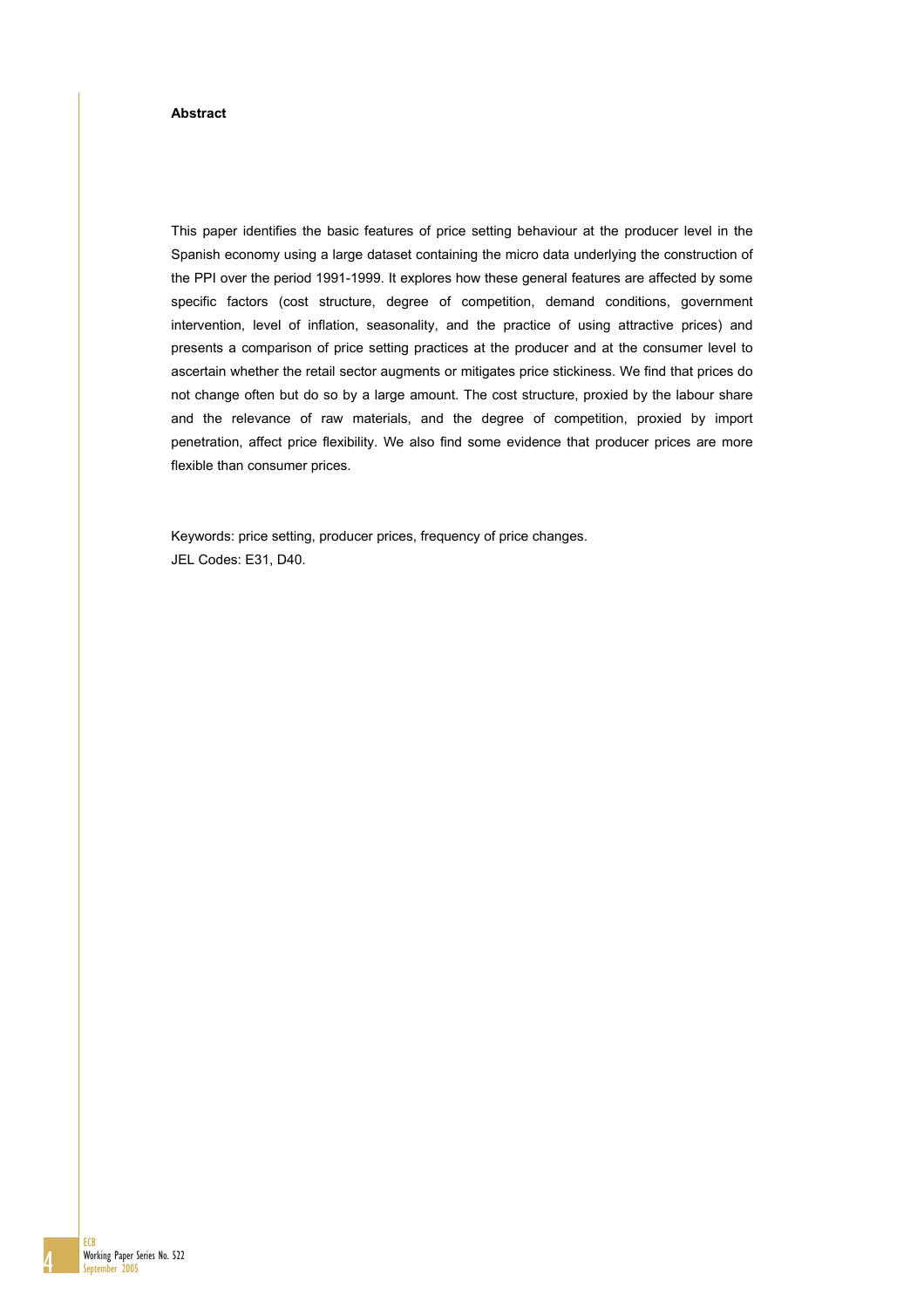#### **Non-technical summary**

This paper identifies the basic features of price setting behaviour at the producer level in the Spanish economy using a large dataset containing the micro price data underlying the construction of the Producer Price Index (PPI) over the period 1991-1999. The paper extends the empirical evidence on price setting behaviour in Spain obtained in other studies using micro consumer prices (Álvarez and Hernando, 2004) and survey data (Álvarez and Hernando, 2005) and contributes to enlarge the scant international evidence available on PPI individual data. Our analysis provides evidence on the frequency and size of price adjustments, distinguishing between price increases and price reductions, and reports direct estimates of the duration of price spells. Then, we document differences in the general features of price setting behaviour across types of products and explore how these general features are affected by some specific factors, including the cost structure, the degree of competition, demand conditions, government intervention, the level of inflation, seasonality, and the practice of using psychological and round prices. Finally, the paper presents a comparison of price setting practices at the producer and at the consumer level to try to ascertain whether the retail sector augments or mitigates price stickiness. The main conclusions of our empirical research are the following:

1. Producer prices are moderately sticky. The weighted average frequency of price changes is 21%. Alternatively, the direct computation of the duration of price spells indicates that average duration is slightly less than 1 year.

2. We find a great deal of heterogeneity in the frequency of price adjustment. As expected, the flexibility of prices is greatest for energy, other intermediate goods and food products and the highest degree of price stickiness is observed for capital goods and consumption durables. In turn, the size of price changes is almost identical for the different product categories.

3. While prices are moderately sticky, we do not find strong signs of a higher degree of downward rigidity. Price decreases are only slightly less frequent than price increases, which is consistent with positive and moderate trend inflation. Moreover, prices remain unchanged for shorter periods following a price reduction than a price increase.

 4. Even though prices of most products do not change often, they typically change by a large amount (4.8% on average). There are no asymmetries between price increases and decreases. We also find a negative relationship between frequency of adjustment and size of price changes.

5. The cost structure of a firm affects the frequency of price change. Specifically, the prices are more flexible the lower the labour share and the higher the relevance of raw materials and outsourcing.

 6. The degree of competition in markets affects price flexibility. Specifically, the higher import penetration the higher is the frequency of price change.

7. There is a marked seasonality in the frequency of price changes, which suggests that some companies follow time dependent strategies. In contrast, the size of price changes shows a mild seasonal pattern.

 8. Firms seem to react to inflation by modifying the frequency of changing prices but hardly by changing their sizes. Specifically, price increases (decreases) are more (less) frequent when inflation is high. Conversely, price increases (decreases) are less (more) frequent when inflation is low. This dependence can be interpreted in favour of the use of state dependent pricing strategies.

9. The use of state-dependent pricing behaviour is also supported by the fact that the frequency of price changes is significantly affected by changes in indirect taxation. However, these changes do not generally affect the size of price adjustments, a fact that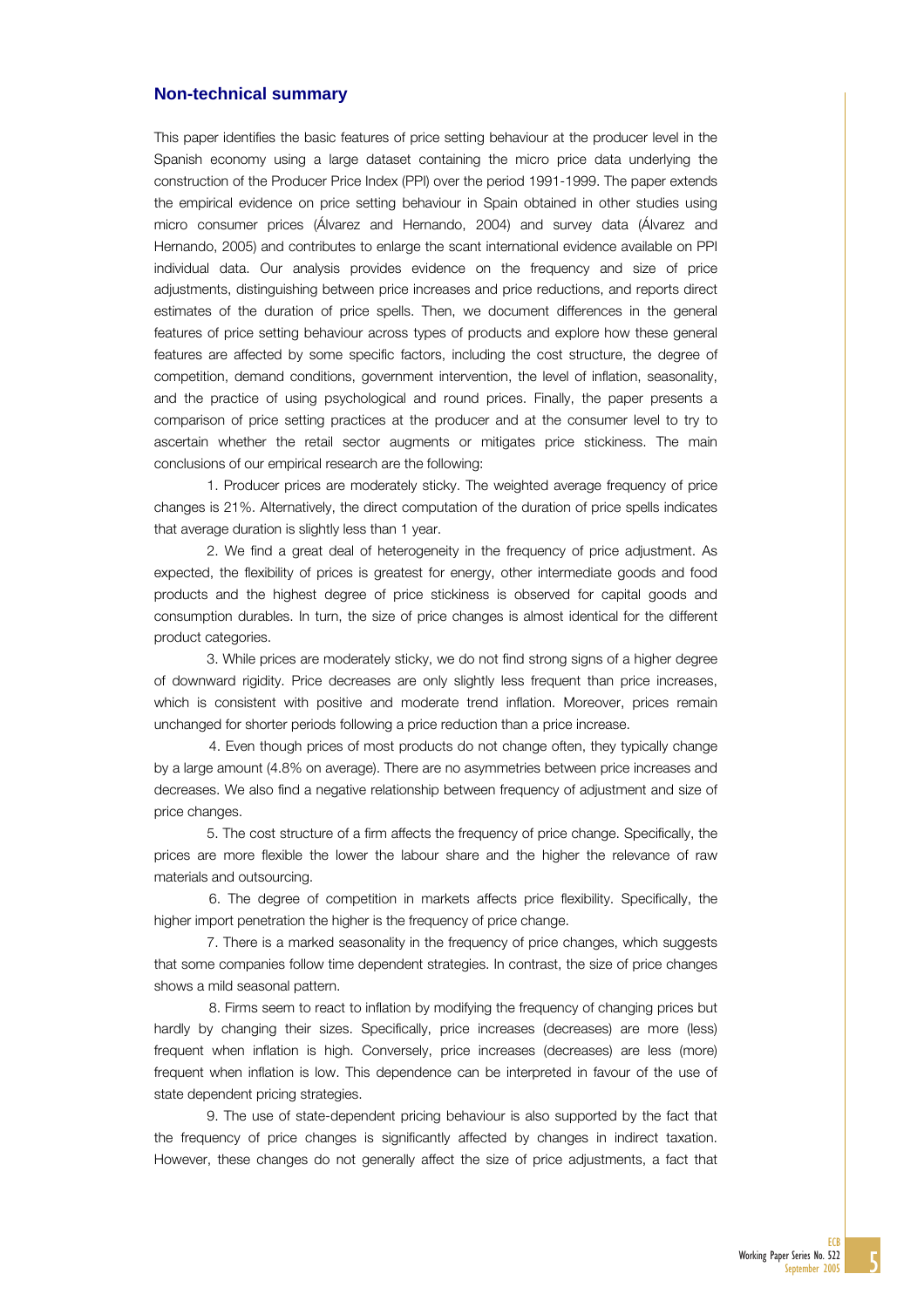could be due to their small magnitude with regard to the average size of a price change. We also find that sectors where prices are set by the government are characterised by a lower frequency of adjustment.

10. Use of attractive prices is associated with more sluggish price adjustments and with larger price changes. In absolute terms, price rises and decreases are larger for firms using attractive pricing strategies.

 11. The unconditional hazard is downward sloping and presents local modes at 1, 12, 24 and 36 periods.

12. There is some evidence that producer prices are more flexible than consumer prices and that the size of their changes is smaller than that for consumer prices. However, there is marked degree of heterogeneity for the different groups of products.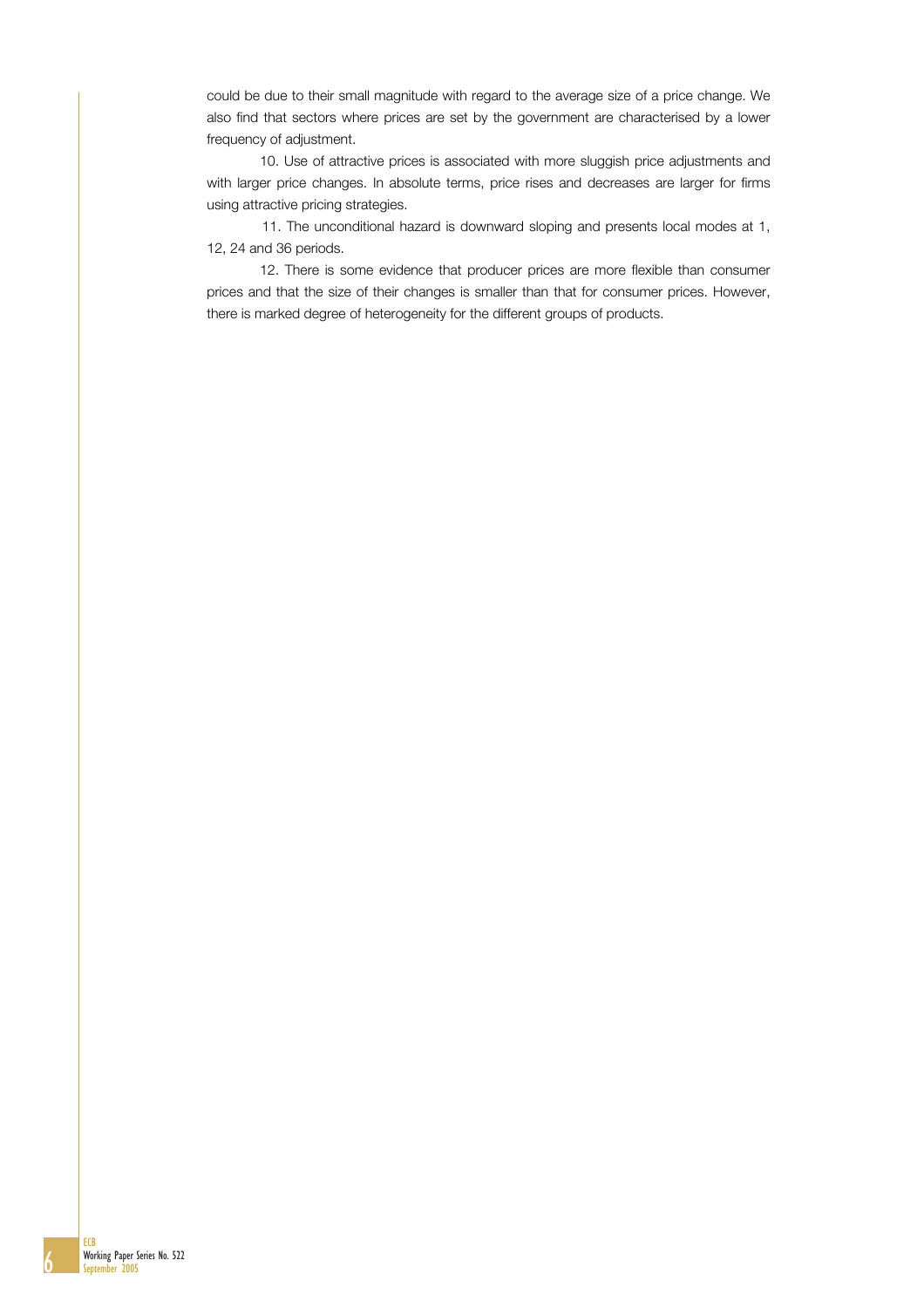#### 1 Introduction

This paper identifies the basic features of price setting behaviour at the producer level in the Spanish economy. For this purpose, our analysis draws on the micro-dataset underlying the construction of the Producer Price Index (PPI). This dataset contains around 1.6 million price records over the period from November 1991 to February 1999. The broad coverage of the dataset (99.4% of the PPI) and its relatively large time dimension makes of this database an extremely valuable set of information to study price setting practices.

This paper extends the empirical evidence on price setting behaviour in Spain obtained in other studies using micro consumer prices (Álvarez and Hernando, 2004) and survey data (Álvarez and Hernando, 2005), contributes to enlarge the scant international evidence available on PPI individual data, and its aim is two-fold. Firstly, the main characteristics of price setting at the producer level are explored. Specifically, the paper provides evidence on the frequency and size of price adjustments, distinguishing between price increases and price reductions, and reports direct estimates of the duration of price spells. We document differences in the general features of price setting behaviour across types of products and explore how these general features are affected by some specific factors, including the cost structure, the degree of competition, government intervention, the level of inflation, seasonality, and the practice of using psychological and round prices. Secondly, the paper presents a comparison of price setting practices at the producer and at the consumer level to try to ascertain whether the retail sector augments or mitigates price stickiness.

The remainder of this paper is organised as follows. Section 2 describes the main characteristics of the dataset. Section 3 presents the main findings on the periodicity of price changes, while Section 4 reports the basic results on the size of price changes. Section 5 provides a comparison of price setting practices at the consumer and at the producer level, by jointly analysing our results with those obtained using the CPI micro data. Finally, section 6 summarises our conclusions.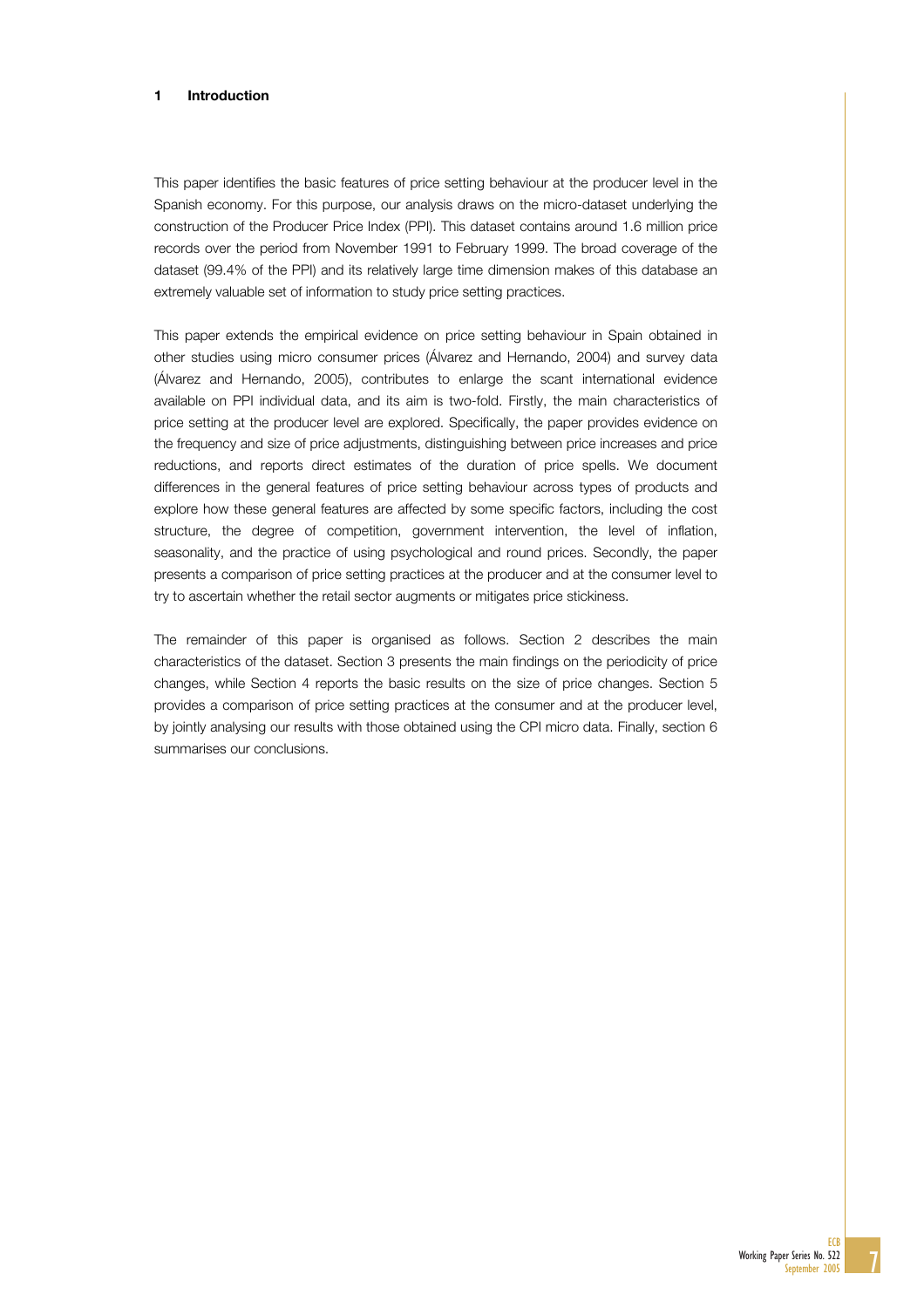#### 2 The dataset

The available dataset contains the micro data collected by the Instituto Nacional de Estadística (INE) in order to compute the base 1990 Spanish Producer Price Index (PPI). The methodology of this index is described in Garrido (2001).

The PPI is a short-term indicator which measures monthly price developments of industrial products manufactured and sold on the domestic market, at the first commercialization stage, that is ex-works prices obtained by industrial establishments' transactions, not including transport and commercialization costs nor invoiced VAT1. The index covers all industrial sectors except building, that is, it covers energy, mining and manufactures.

The index surveys 224 branches of 4 digit level NACE (General Industrial Classification of Economic Activities within the European Communities)<sup>2</sup>. Every branch of activity is represented by a basket of products which are again disaggregated into varieties (products with sufficiently homogeneous technical characteristics) and sub-varieties (specific models of a variety manufactured by a particular establishment). In total, 869 products, 1114 varieties and about 22000 sub-varieties are considered. Prices are collected at more than 6000 industrial establishments<sup>3</sup>. Weights are computed according to the importance, in terms of turnover, of branches of activity and the production value of products in 1990, according to the Industrial Survey.

Our database is made up of 1640315 prices and contains monthly records for 7 years (November 1991 to February 1999). Overall, the branches of activity covered by this database represent 99.4% of the index, given that for statistical confidentiality reasons, there is no information for 5 branches of activity4. Table 1 provides some details on the sample composition.

Each individual price record corresponds to a precisely defined product (sub-variety) manufactured by a particular establishment in a given date. Therefore, prices of specific products can be followed over time within the same establishment. Along with each individual price quote, the following additional information is provided:

- 1. the year and month of the record
- 2. a NACE 3 digit code to identify the branch of activity
- 3. a numeric establishment code, which does not enable the name of the establishment to be identified
- 4. a numeric sub-variety code, which prevents the identification of the precise product
- 5. a numeric update code, which indicates product replacement

8

j

<sup>1</sup>

<sup>&#</sup>x27; Excise duties are included. They are levied on alcoholic drinks, hydrocarbons, tobacco products and cars.<br><sup>2</sup> Note that although the PPI survey is designed on the basis of the sectoral classification at the NACE 4 digit is later mentioned, in the information available to us we can only identify economic activity at the NACE 3 digit level.

<sup>&</sup>lt;sup>3</sup> Prices for production and distribution of electricity were regulated during the sample period. Prices were taken from the *Boletín Oficial del Estado (*Official Journal).<br><sup>4</sup> The excluded branches are Mining of non-ferrous metal ores, except uranium and thorium ores (NACE 132), Mining of

chemical and fertilizer minerals (NACE 143), Other mining and quarrying (NACE 145), Manufacture of coke oven products (NACE 231) and Steam and hot water supply (NACE 403).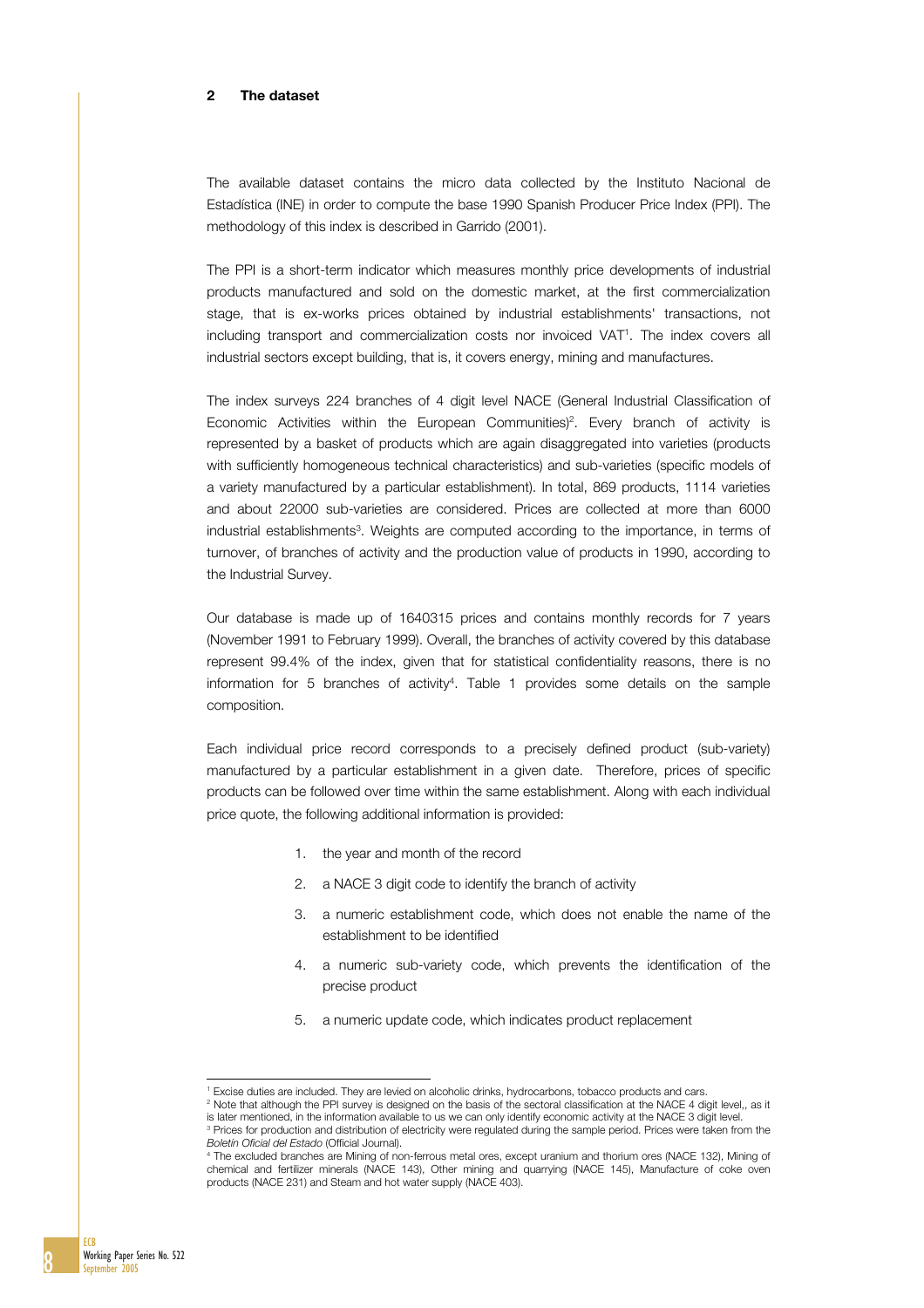The NACE 3 digit code enables us to obtain a breakdown according to the economic purpose of the products using the correspondence of Table A1.1. Specifically, the following categories are identified: Consumer non durables food, non food non durables, consumer durables, intermediate goods, energy and capital goods. This classification is much in line with the EC regulation on Main Industrial Groupings<sup>5</sup>. The main differences are that we split consumer non durables into its food and non food components and that we consider cars as a consumer durable instead of a capital good<sup>6</sup>. This parsimonious classification is in our view very useful for the analysis of price setting behaviour since items within the same economic group are likely to display a more homogeneous behaviour.

 5 Commission Regulation (EC) No 586/2001 of 26 March 2001 on implementing Council Regulation (EC) No 1165/98 concerning short-term statistics as regards the definition of Main Industrial Groupings (MIGS).

<sup>6</sup> According to ANFAC (the Spanish association of car manufacturers), around 80% of cars produced in Spain are purchased by households.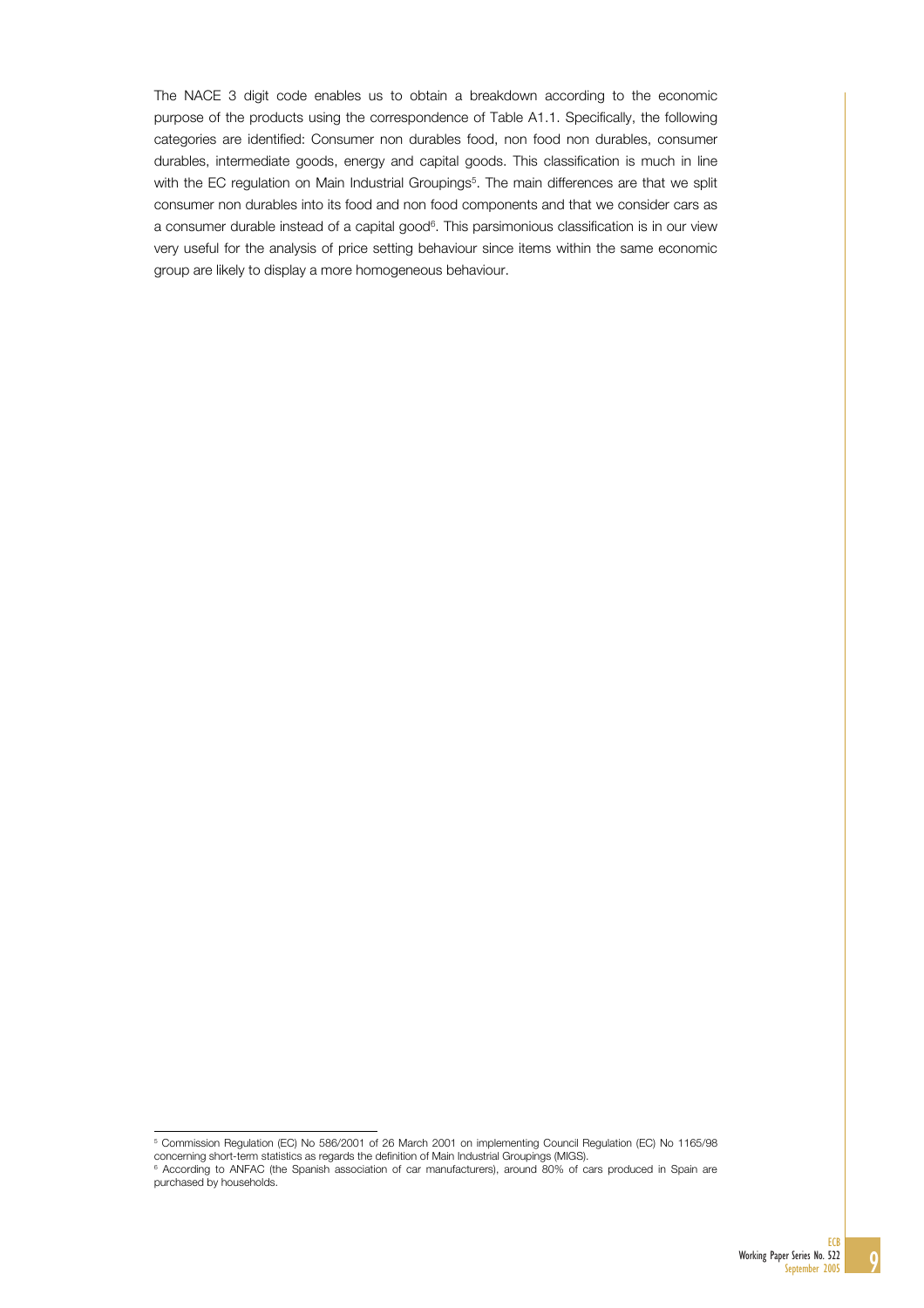#### 3 The periodicity of price changes

The periodicity with which prices are changed by firms represents a key element to characterise their price-setting behaviour. Both the frequency of price changes and the duration of price spells are measures typically employed to quantify this periodicity. Obviously, these two measures are closely linked and should lead to similar conclusions in terms of the degree of price flexibility.

#### *3.1 The frequency of price changes*

We define the frequency of price changes as the proportion of non-zero price change observations divided by the total number of observations7. This statistic uses all the statistical information available, and consequently, is less potentially affected by selection biases that affect the direct computation of the average duration of price spells for a given product. The main bias stems from the fact that the direct computation of durations has to be done taking into account only uncensored spells (i.e. those spells that start and end with a price change), and longer price spells are more likely to be censored. Additionally, specific events such as tax rates changes can be easily taken into account within the frequency approach. However, the frequency approach does not give the full distribution of price durations, which can be compared to those predicted by theoretical models. For this reason we also report the direct computation of price durations.

In order to compute aggregate measures of the frequency of price changes it seems desirable to employ some weighting scheme. In the cases of the frequency and the size of price changes, we use the following. Since the NACE 3 level is the lowest level for which we have PPI weights, we first compute the frequency (or the size) of price changes using all the observations belonging to each NACE 3 group, and then average over NACE 3 groups using PPI weights.

#### 3.1.1 MAIN FINDINGS

The main findings that we obtain with the frequency approach are the following:

#### *Fact 1: The weighted average frequency of price changes is 21%*

Table 2 reports average frequencies of price changes for our sample as well as for the main PPI groups. The weighted average frequency of price changes for all items taken together is 21%. This estimate is in line with Dias *et al.* (2004) for Portugal (23%) and slightly higher than Sabbatini *et al.* (2004) for Italy (15%) and Stahl (2004) for Germany (13%).

## Fact 2: There is high heterogeneity in the frequency of price adjustment according to the *different main PPI groups*

As expected, there is a marked heterogeneity across products in the frequency of price change. The flexibility of prices is considerably larger for energy, intermediate goods and food than for the other PPI groups, which can be explained by the relative importance of supply shifts for these products. In particular, the highest frequency of price changes is observed for energy prices: 38% of these items change prices in any given month and the figure is 89% for refined petroleum products<sup>8</sup>.



 7 A more detailed definition of the variables used to quantify the periodicity and the magnitude of price changes is found in Annendix A.

<sup>&</sup>lt;sup>8</sup> Electricity prices were regulated during the sample period.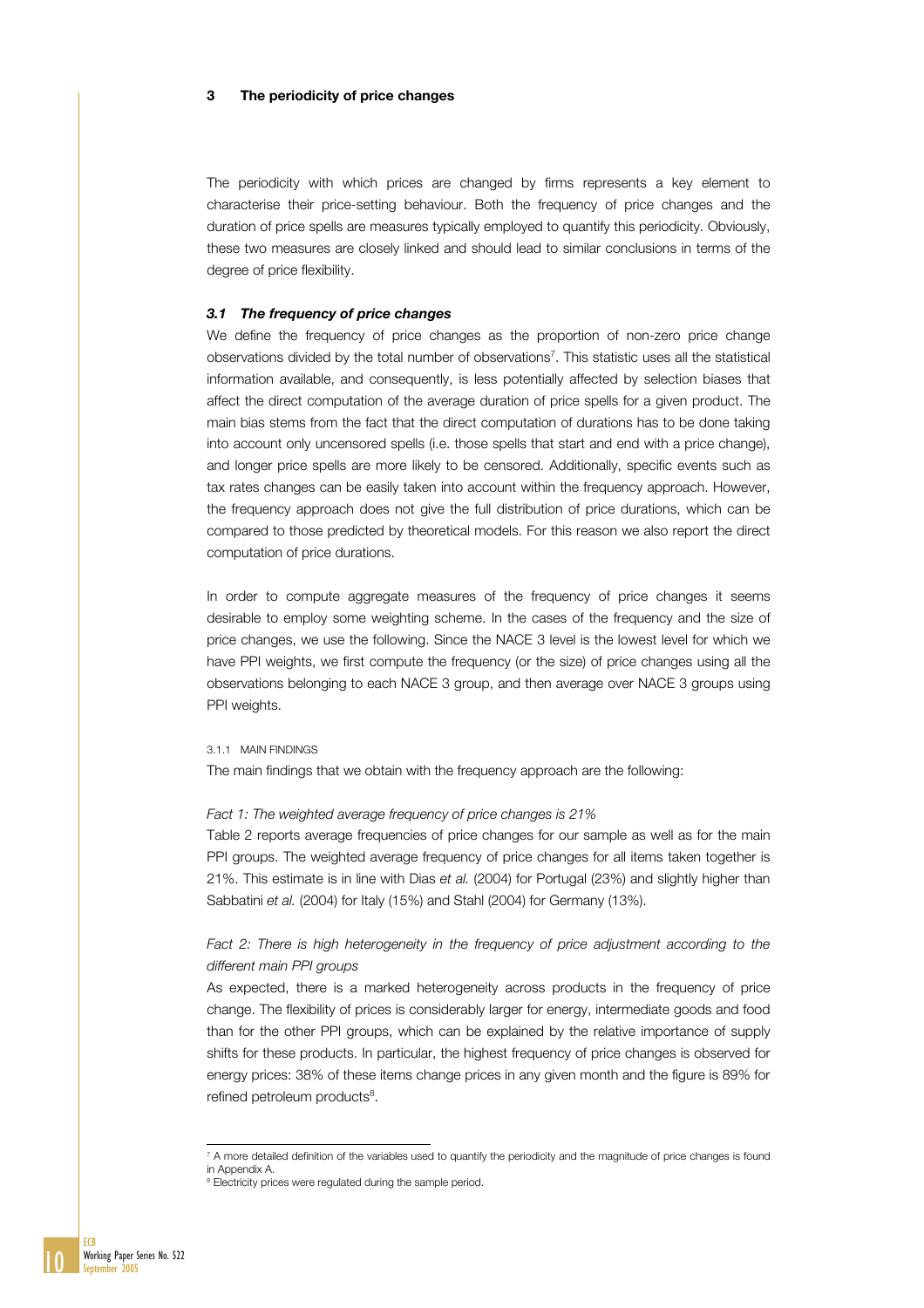The frequency of price changes is much smaller for the other components and there are no differences between durables and non food non durables consumption goods. The highest degree of price stickiness is observed for capital goods, whose average frequency is 8%.

The marked heterogeneity in the degree of price flexibility across products is even more evident when considering NACE 3 groups. There are several microeconomic factors that explain such dispersion, including differences in the cost structure or the degree of market competition.

# *Fact 3: There is little evidence of nominal downward rigidity. Price increases represent 56.8% of price changes*

Columns 2 and 3 of Table 2 report monthly frequencies of price increases and decreases, respectively, for all items and split by main economic groups and column 4 reports the share of price increases over the total number of price adjustments. As can be seen, price decreases are very frequent: over 43% of the price changes are price reductions, a fact that can be interpreted against the hypothesis of strong downward nominal rigidity. Again, there are marked differences in this pattern across the main groups. In particular, price reductions represent less than one third of all adjustments for non food consumption goods and capital goods. In turn, price decreases represent slightly less than half of the total number of price changes for food, intermediate goods and, particularly, for energy where 49% of price changes are price reductions. In general, we observe that the higher is the average frequency of price adjustment, the higher is the proportion of price reductions in price changes.

#### 3.1.2 EXPLANATORY FACTORS OF THE FREQUENCY OF PRICE CHANGES: CROSS SECTIONAL EVIDENCE

So far, the evidence presented has shown a marked heterogeneity in the degree of price stickiness across products. In what follows we explore the role of a number of factors in explaining this heterogeneity. For this purpose, we first report the results of regressions that exploit the cross sectional variation while in section 3.1.3 we provide some time series evidence on the determinants of the frequency of price changes<sup>9</sup>. In the cross-sectional analysis, we mainly focus on the cost structure of the different industries and their prevailing competitive environments, as well as some other variables such as the existence of government set prices, the use of attractive prices and the typical size of a price change. We use throughout NACE 3 sectors<sup>10</sup>.

To summarise the sectoral cost structure we consider the shares of labour costs, raw materials and works carried out by other firms in terms of total costs<sup>11</sup>. Given the low frequency of wage changes we expect more (less) labour intensive industries to carry out price revisions less (more) frequently. On the contrary, firms which are highly (lowly) intensive in the use of raw materials (e.g. energy) in the production process are expected to adjust their prices more (less) often, because prices of raw materials change often. In a similar vein, a higher (lower) degree of outsourcing is expected to result in a higher (lower) frequency of price change.

We characterise the degree of market power by considering both direct measures such as concentration indices or number of competitors in a sector and indirect measures such as import penetration, the relevance attached by firms to demand conditions or to gaining

e<br><sup>9</sup> In Álvarez, Burriel and Hernando (2005b) we analyse the individual data employing duration models.<br><sup>10</sup> See Appendix B for the definition of the variables used in this section.

<sup>&</sup>lt;sup>11</sup> Defining shares in terms of total turnover led to very similar results.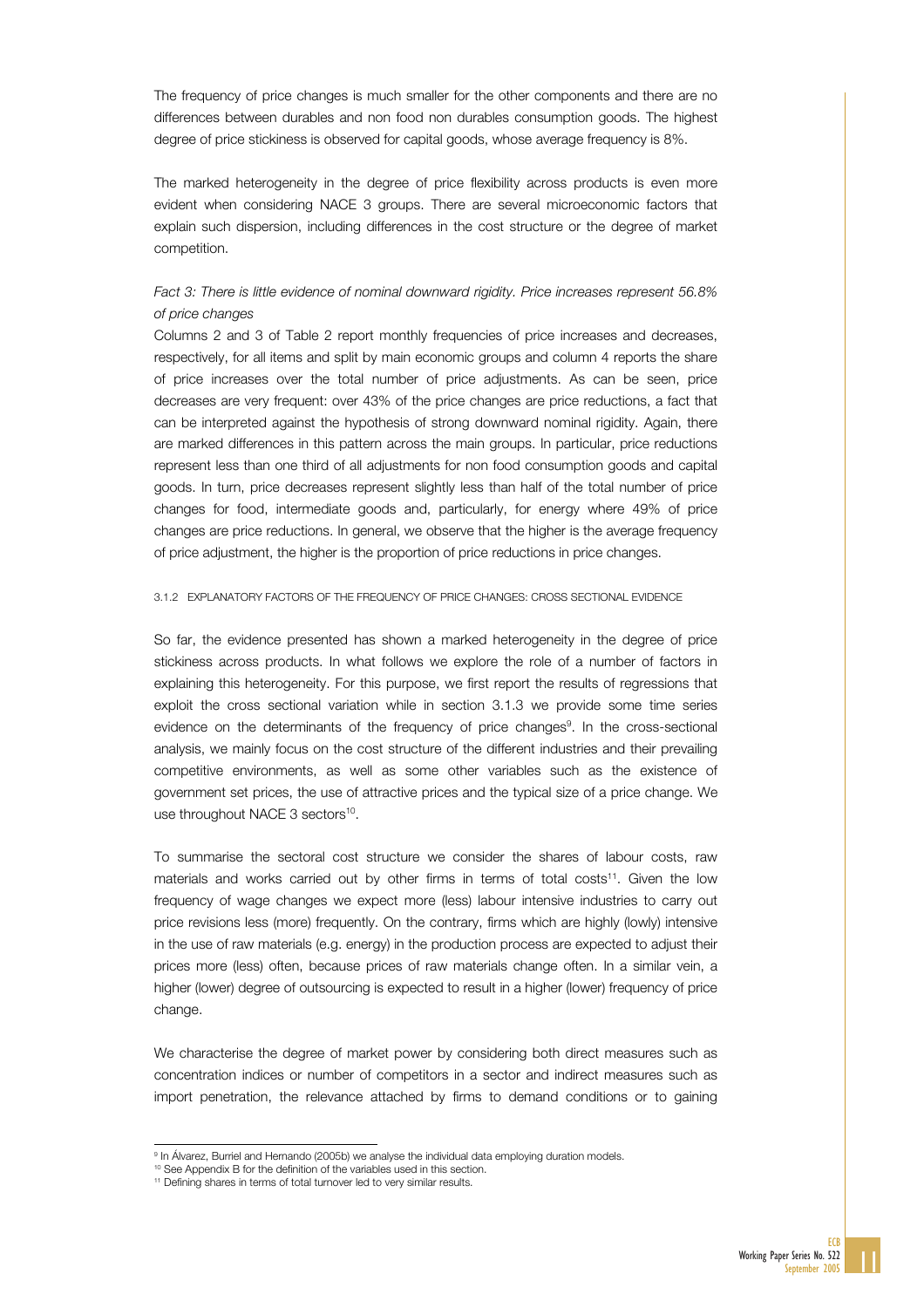market share. We expect a higher response to shocks by those firms operating in more competitive environments.

Other variables which may help in explaining the frequency of price adjustment are the relevance of attractive prices -expected to be negatively correlated with frequency-, the existence of government set prices –expected to result in more sluggish price adjustment-, and the average size of price changes –expected to be inversely related to the frequency of change-.

In Table 3 we report the estimates for the determinants of the frequency of price changes as well as those of the frequency of price increases and decreases. Our main results are the following:

Fact 4: The cost structure is a determinant of the frequency of price adjustment All cost variables have the expected sign and are highly significant; the coefficient of the labour share is negative and those of the share of energy, non energy intermediate goods and outsourcing are positive.

## Fact 5: The higher (lower) is the degree of competition the higher (lower) is the frequency of *price changes*

We find that a higher degree of competition results in more flexible price adjustment. Specifically, we find that the degree of import penetration, which proxies external competition, is significant. Furthermore, we find an additional effect from the relevance attached by firms to demand conditions, which proxies demand price elasticity. We have also considered many alternative direct measures of price competition such as the declared number of competitors, the average mark-up, the cumulative share in employment of leading firms, Herfindahl, Rosenbluth, Hannan Khay or Gini indices or an enthropy measure<sup>12</sup>, but their effect on the frequency of price changes is never significantly negative. This probably reflects the fact that there are some competitive markets where a few firms have high market shares. On the contrary, there are also markets with a high number of firms with low market shares, which enjoy market power at the local level.

With respect to the other variables, we find that sectors where prices are set by the government are characterised by a lower frequency of adjustment and also that the use of attractive prices is generally associated with more sluggish price adjustments, in line with the evidence in Table 5. Moreover, larger price changes are generally accompanied by less frequent adjustments.

The analysis of the determinants of the frequencies of price increases and decreases maintains all qualitative results.

<sup>12</sup> If we denote the market share of firm i as  $\alpha_i = q_i / \sum q_i$  , most of these measures can be expressed as

 $\sum_{i=1}^n$ *i*  $h(\alpha_i)$   $\alpha_i$  . For instance, the Herfindahl index is obtained setting  $h(\alpha_i)=\alpha_i$  and the enthropy measure 1

I



setting  $h(\alpha_i)=Ln\ \alpha_i$ . We use data from Núñez and Pérez (2001) based on employment data from the administrative registry of firms.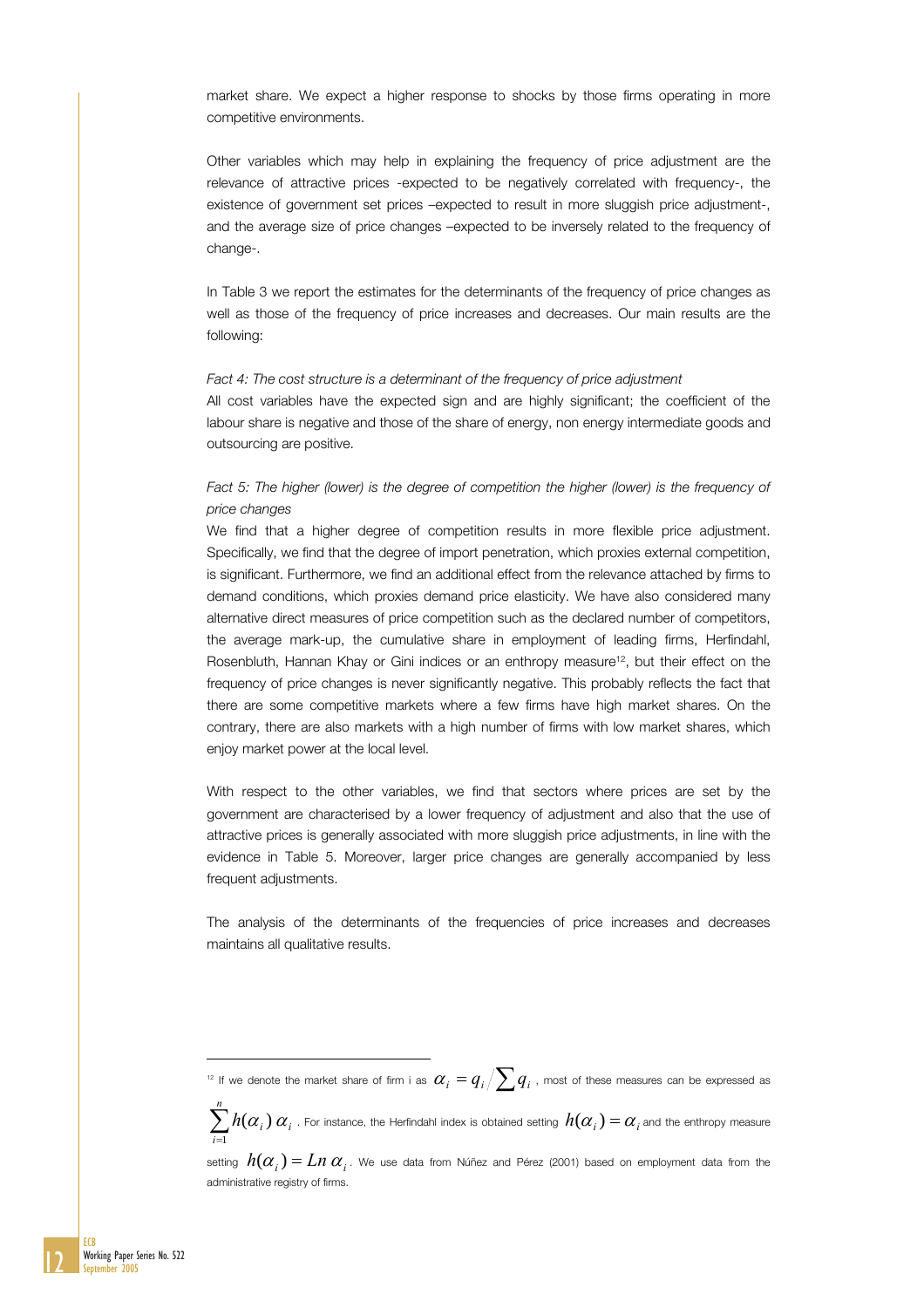#### 3.1.3 EXPLANATORY FACTORS OF THE FREQUENCY OF PRICE CHANGES: TIME SERIES EVIDENCE

In addition to the marked heterogeneity in the degree of price stickiness across products, there is also, although to a lesser extent, some variation over time. Figure 1 illustrates this fact by plotting the time series of the frequency of price increases and decreases for the PPI. These time series are computed, for each date, as a weighted average of the frequency of price changes at the NACE 3 level in that date.

In this section we concentrate on the time series variation of the frequency of adjustment, given that some factors either depend on time (seasonality), are presumed to affect only specific time periods (changes in indirect taxation) or have an aggregate nature (inflation). This set up also allows us to shed some light on the issue of time versus state dependence of pricing strategies and the impact of attractive pricing behaviour.

To summarise the influence of these factors on the frequency of price changes, we run timeseries regressions, both for the whole PPI as well as its main components. Specifically, we estimate the following regression model:

$$
F_t = \alpha + \sum_i \beta_i M_i + \gamma \ DTS5M1 + \delta \ PPI_t + \varphi \ ATR_t + \varepsilon_t
$$

where F denotes the average frequency of price changes (alternatively F+ and F- will denote, the average frequency of price increases and decreases, respectively), PPI is the year-on-year overall PPI inflation rate (or the inflation rate of the corresponding PPI component in the case of the sectoral regressions), M are monthly dummies, DT95M1 is a dummy variable for a VAT rate change, ATR is the average share of attractive prices and ε is a residual term<sup>13</sup>. Models are estimated by maximum likelihood and results are reported in Table 4.

## *Fact 6: Seasonal factors are significant. This can be interpreted as evidence of the existence of firms with time-dependent pricing strategies*

As can be seen in Figure 1, on average, prices are more frequently raised in January and less frequently over the summer months. The seasonal pattern is less marked for price decreases, although again more revisions are observed at the start of the year and less reductions over the summer period. The Wald seasonality tests in the regressions in Table 4 confirm the relevance of the seasonal pattern. These results, which are in line with the results of the Banco de España survey on pricing behaviour (see Álvarez and Hernando, 2005), can be interpreted as evidence that some firms follow time dependent price setting strategies. However, this interpretation has to be qualified by the fact that this seasonal pattern might be also the result of a similar seasonal pattern in the prices of intermediate goods. In that case, seasonality would be consistent with state-dependent pricing policies (i.e. prices change in reaction to cost shocks).

The seasonal pattern in the frequency of price changes is observed for all PPI components, with seasonality being always highly significant. Particularly marked seasonal patterns are observed for capital goods and non durables non food consumption goods. Seasonality in energy can be explained by the fact that revisions in the (regulated) price of electricity are generally carried out in January. In general, the seasonal pattern is stronger for price increases than for price decreases, except in the case of energy and durables where seasonality is also quite moderate.

j

<sup>&</sup>lt;sup>13</sup> To account for possible autocorrelation of the residuals we consider Ljung-Box statistics and simple and partial correlograms. Although, we do not restrict a priori the ARIMA model generating the disturbance term we find that, when there is autocorrelation, an AR(1) process is sufficient. Its coefficient is reported as RHO.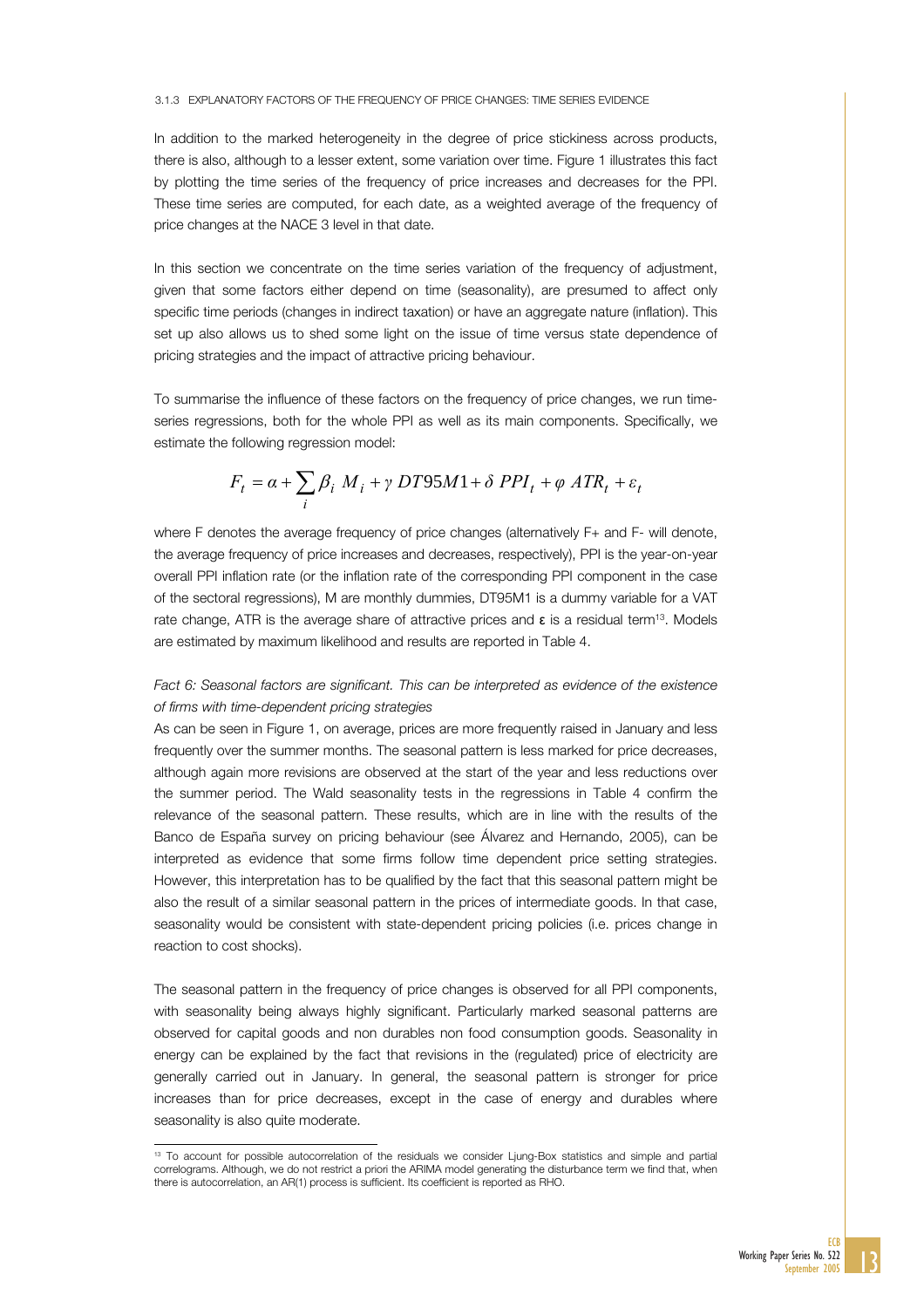## Fact 7: Changes in indirect taxation affect the frequency of price changes. This can be *interpreted as evidence of state dependent pricing policies*

In January 1995 a 1 percentage point increase in VAT rates was introduced. Figure 1 shows that this tax change had a sizable impact on the aggregate frequency of price increases. Moreover, in Table 4 the coefficient on indirect taxation is highly significant for price changes and price increases, although not significant for price reductions. By components, the effect is significant again for price changes and increases with the exception of durable goods. Note that price records exclude invoiced VAT. Our interpretation of this phenomenon is that firms take advantage of the need to change their prices (including VAT) to carry out additional revisions. However, the percentage of firms that changed their prices in that particular period is still relatively low. This possibly reflects the fact that the size of the tax change rate was small relative to the average size of price changes.

*Fact 8: The frequency of price adjustments is affected by the level of inflation. Price increases (decreases) are more (less) frequent when inflation is high. Conversely, price increases (decreases) are less (more) frequent when inflation is low. This dependence can be interpreted in favour of the use of state dependent pricing strategies.* 

To obtain a clearer view of the relationship between the frequency of price adjustment and aggregate inflation Figure 2 plots the frequency of price changes, increases and decreases against the average inflation rate. These series are adjusted for seasonality and indirect tax changes. This figure indicates that upward (downward) changes in prices are more (less) frequent when inflation is high. Analogously, downward (upward) changes in prices are more (less) frequent with low inflation rates. If we jointly consider upward and downward changes, we find that the positive relationship between frequency and inflation dominates. This evidence is confirmed by the significance of the PPI inflation variable in the time series regression (see Table 4). Nevertheless, the magnitude of this effect is moderate: a one percentage point increase in inflation increases the frequency of upward price adjustment by 0.007 percentage points (approximately 6% of the average frequency of price increases which is 0.12). Similarly, inflation has a negative effect on the frequency of price reductions. Note, however, that time variation of the inflation rate in the sample period is quite moderate. By components, price increases and decreases are significantly affected by sectoral inflation, with the exception of consumer durables and, in the case of price decreases, also other non food consumption goods.

#### Fact 9: The use of attractive prices is generally associated with more sluggish price *adjustments.*

It is well known that certain digits are more likely than others to appear as rightmost digit or ending of prices. In particular, the digits 0, 5 and 9 are considerably more frequent in practice than a uniform distribution across endings would suggest. Among other factors, the use of so-called round prices (those ending in 0 or 5) reflects the higher cognitive accessibility (see Dehaene and Mehler, 1992) of these numbers, which facilitates the communication of buyers and sellers (see Schindler and Kirby, 1997). Moreover, the denominations of coins and banknotes in circulation are an additional factor supporting the use of round prices.

The existence of attractive pricing can be seen as a rigidity in the price setting process. Given a certain disturbance, firms may decide not to reset their prices until a new attractive price point is appropriate. This would result in longer price durations and larger sizes of price changes. In our sample attractive prices, defined as those ending in 0, 5 or 9, represent 59% of all prices. Producer prices ending in 0 (39.3%) and 5 (14.5%) are the most frequent, whereas those ending in 9 (5%) are not so important, suggesting that psychological prices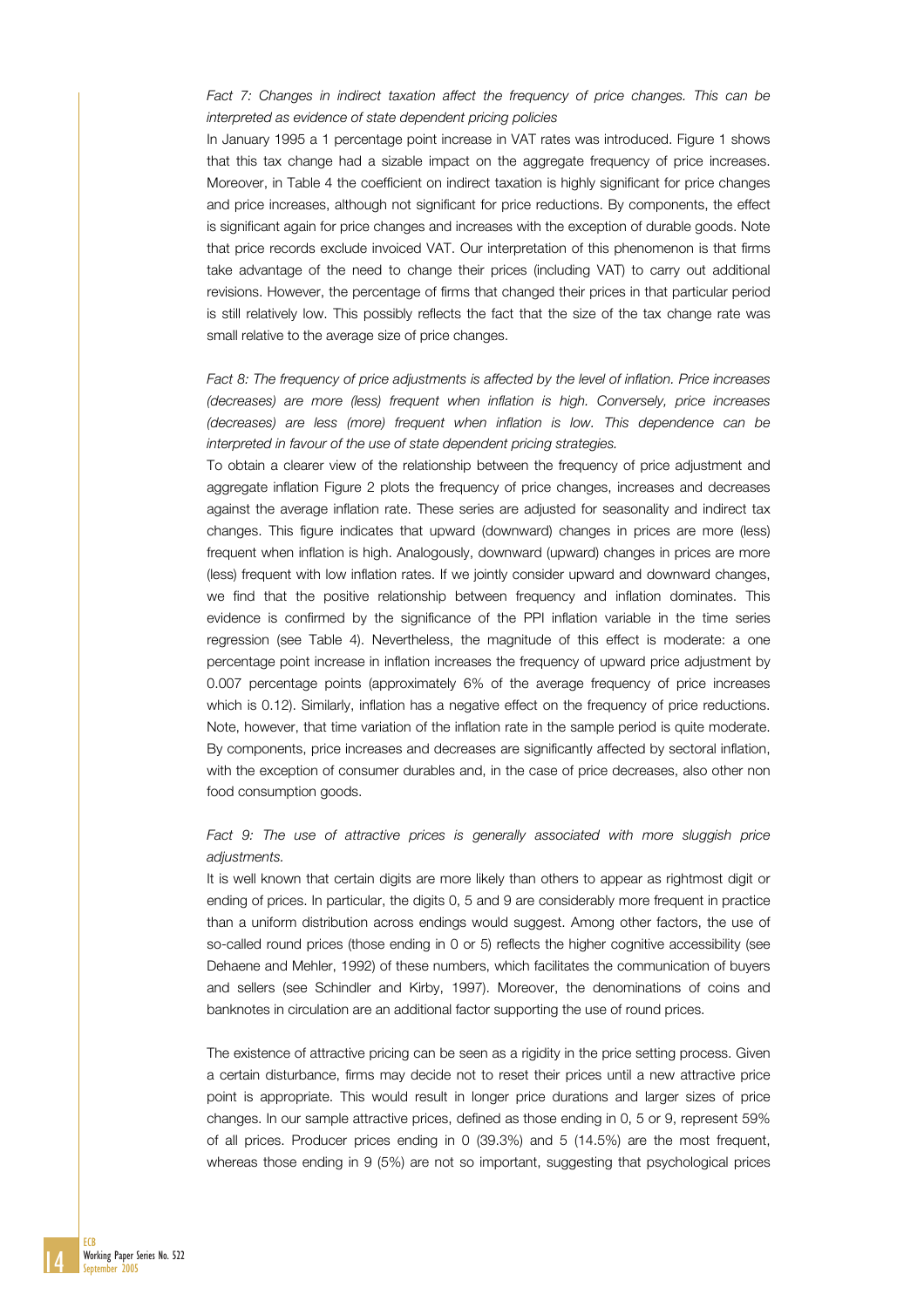are hardly relevant in the case of producer prices. Again, there also exist considerable differences across the main PPI components. The highest shares of attractive prices are observed for the more sluggish components: capital goods (70.3%) and durables (74%) and the lowest for energy products (19%). The corresponding figures for food, non food non durables and intermediate goods are 50%, 54% and 46%, respectively.

 However, defining attractive prices in terms of their rightmost digit is too general, since not all prices with these endings can be considered attractive (e.g. 69 or 45 pesetas). As a narrower definition14, we consider attractive those prices ending in 00, 25, 50, 75, 90, 95 and 99 peseta. Using this narrower definition, attractive prices represent around 31% of all prices in our sample. Employing this definition results in the frequency of price adjustment reported in Table 5. For all items, the frequency of price adjustment for attractive prices is 16%, whereas 24% is obtained for non attractive prices. For the main PPI components the same pattern is observed, except in the case of energy, and attractive pricing leads to more sluggish adjustments. However, there are strong differences across categories. Analysis of price increases and decreases shows similar features. However, the estimated coefficients for the attractive pricing variable in the time series regressions are not significant in general. This is not surprising since the relevance of attractive prices in terms of the frequency of price adjustment should be more pronounced in the cross sectional dimension. This is consistent with the results presented in section 3.1.2.

#### *3.2 The duration of price spells*

I

The main disadvantages of using the frequency approach to analyse the duration of price spells are the difficulties both in obtaining an aggregate measure of average price duration and in deriving the distribution of price durations<sup>15</sup>.

## Fact 10: Prices remain unchanged for long time periods. There is also a marked heterogeneity *across groups of products*

In Table 6 the main features of the distribution of price durations are presented. Panel A of Table 6 reports the summary statistics of the unweighted distribution. This distribution is extremely skewed and there is a high concentration of price spells with very short durations: the overall mode of the distribution as well as the median is at duration 1 month. The average unweighted duration is 5.1 months and there is a very long right-side tail. To take into account the fact that price spells with very short durations are overrepresented in this distribution (since for a given time horizon, a larger number of spells are observed for products with short durations), we also report the main statistics for the weighted distribution. The weighting scheme we use is as follows: we first average durations within the same trajectory and then the weight assigned to the duration of each trajectory is the PPI weight of the NACE 3-digit category divided by the number of trajectories in that category. The use of weights results, as reported in Panel B of Table 6, in higher statistics for durations. The average duration is 10.4 months and the median is 7.8 months. Finally, it is worth mentioning that the results reported in Table 6 are obtained using non-left censored spells only.

As regards the distributions of price durations for the main PPI groups, there are some important differences across them, in line with the results using the frequency approach. The categories that display shorter durations are processed food, energy and other intermediate

<sup>&</sup>lt;sup>14</sup> This definition takes into account the importance of 25 and 75 price endings which are associated with the importance of the 25 peseta coin.

<sup>15</sup> Average duration may be computed as the inverse of the weighted average frequency, which is a weighted harmonic mean of durations at the group level. However, this indicator is not consistent with the assumption of homogeneity that is required to obtain a theoretical relationship between frequency and duration. Moreover, the harmonic mean cannot exceed the arithmetic mean, so this measure is a downward biased estimator of the arithmetic average duration.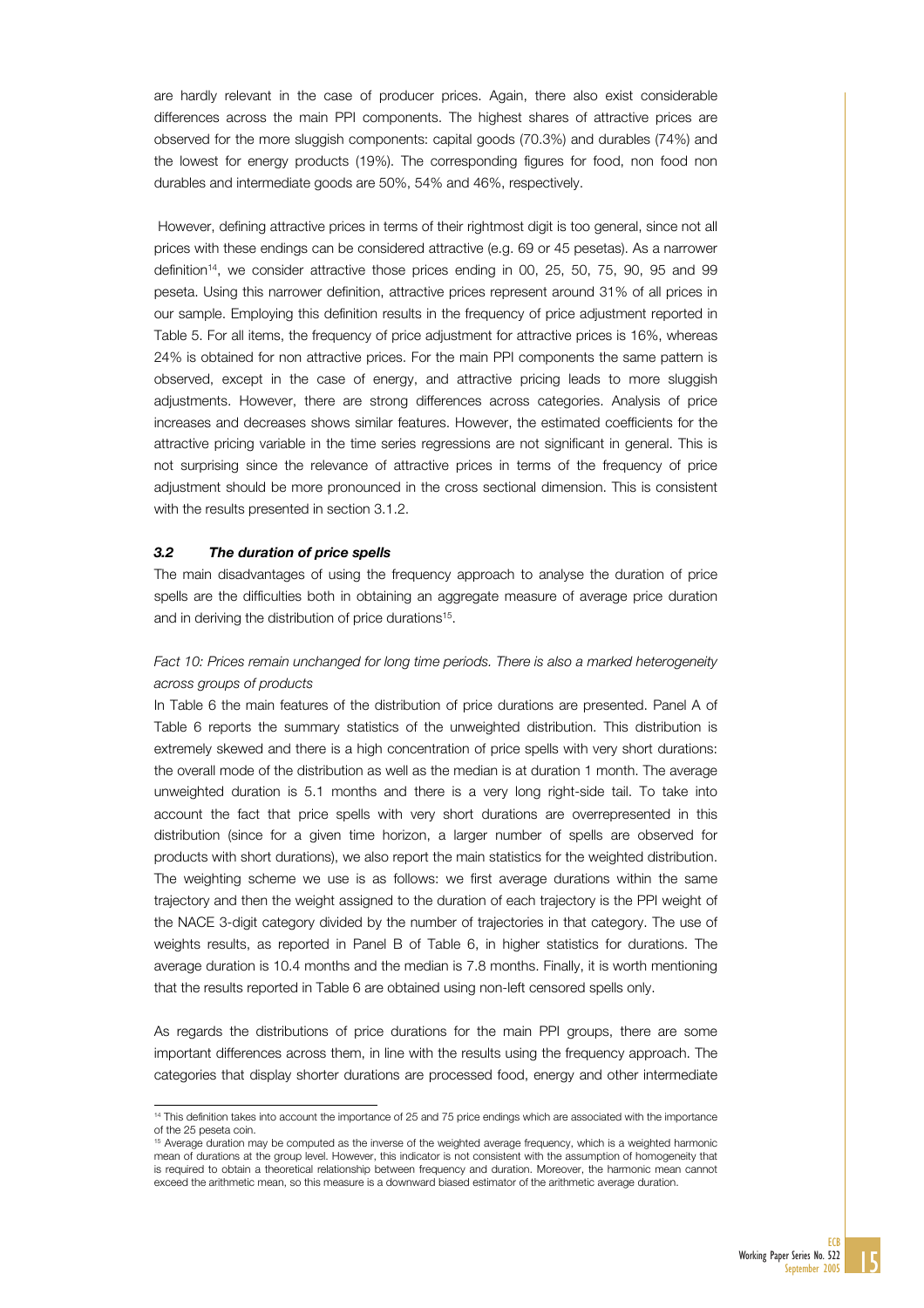goods. The weighted average durations for these three categories are 9.3, 8.4 and 9.3 months, respectively, and the median of the unweighted distribution is at duration 1 month. At the other extreme, the longer durations are observed in capital goods, with a weighted average duration of 13.8 months. In most product categories, the existence of a local mode at 12 months suggests that there is a significant portion of firms that review their prices once a year. Interestingly, within the energy category there is a very high proportion of spells with duration one month (mostly corresponding to manufacture of refined petroleum products) but there is also a significant proportion of companies changing their prices every 12 months (mostly in the distribution of electricity, gas and water supply).

## Fact 11: There are asymmetries in price durations. Prices remain unchanged for a shorter *period following a price reduction than after a price increase*

There is some evidence suggesting that the duration of a price spell is shorter after a price decrease than after a price increase. Table 7 reports the main statistics of the unweighted distribution of price durations after price increases and decreases. Higher frequencies for very short durations are observed in the case of the distribution of durations after a price decrease. The unweighted average duration of price spells after a price decrease is 3.5 months, compared to 6.2 for the distribution of durations after a price increase. Similarly, the percentile  $75<sup>th</sup>$  is 2 months in the distribution of durations after a price reduction compared to 8 months in the distribution of durations after a price increase. This pattern of results also holds for all product categories.

#### *3.3 The unconditional hazard function*

The hazard function is a frequently used tool to describe economic duration data. In our context, this function relates the probability of a change in price to the elapsed duration of the price spell.

# *Fact 12: The unconditional hazard is downward sloping and presents local modes at 1,12,24 and 36 periods*

Figure 3 displays the hazard function for the whole sample. Three main characteristics stem from this figure:

- 1. The hazard function is downward sloping
- 2. There is a large fraction of spells with duration 1 month
- 3. The hazard function displays a large spike at 12 months and, to a lesser extent, at 24 and 36 months.

The first feature, which is at odds with standard models of price setting, may be explained as being the result of aggregating heterogeneous price setters with non-decreasing hazards at the individual level (see Álvarez *et al.*, 2005a). The second characteristic is the consequence of the existence of a large fraction of firms changing their prices monthly. However, this characteristic is exacerbated by the fact that short spells tend to be overrepresented since a larger number of spells are observed for products with short durations. Finally, the third feature reflects that a significant number of companies review their prices once a year and change them every 12, 24, 36 months… In fact, as shown in Álvarez *et al.* (2005) the data may be accurately described by considering three group of Calvo agents with different degrees of price stickiness, plus a group of annual Calvo price-setters.

Figure 4 shows the hazard functions for the main product categories. All of them display the three abovementioned features, although to different degrees. In particular, the spike at 1-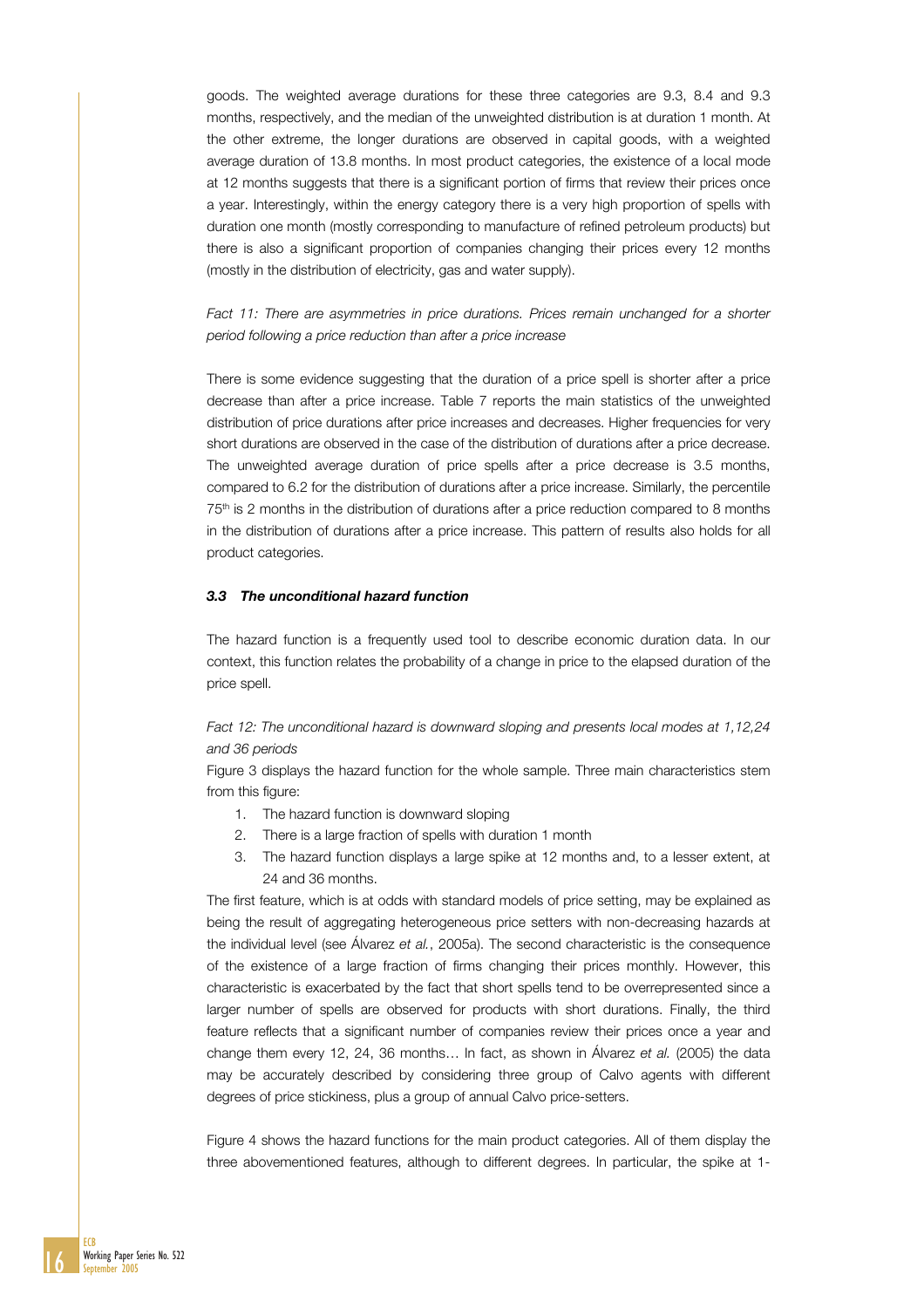month is more pronounced for the categories with more flexible prices: energy, intermediate goods and processed food. Moreover, the energy category is characterised by very short durations and, within this category, very few price spells are observed with durations longer than 24 months, which makes the estimation of the hazard rates for longer durations very imprecise. Hazard functions for all main groups of products present peaks at yearly frequencies, but they are clearer for categories with more sluggish prices: non durables non food, consumer durables and for capital goods.

It is worth noting that hazard functions for all main product categories, perhaps with the exception of energy items, are decreasing. This result implies that other sources of heterogeneity, either observed or unobserved, must be behind the composition effect explaining the decreasing pattern of the hazard function. The heterogeneity that is observed in frequencies of price change for the different NACE 3 categories is in line with this result.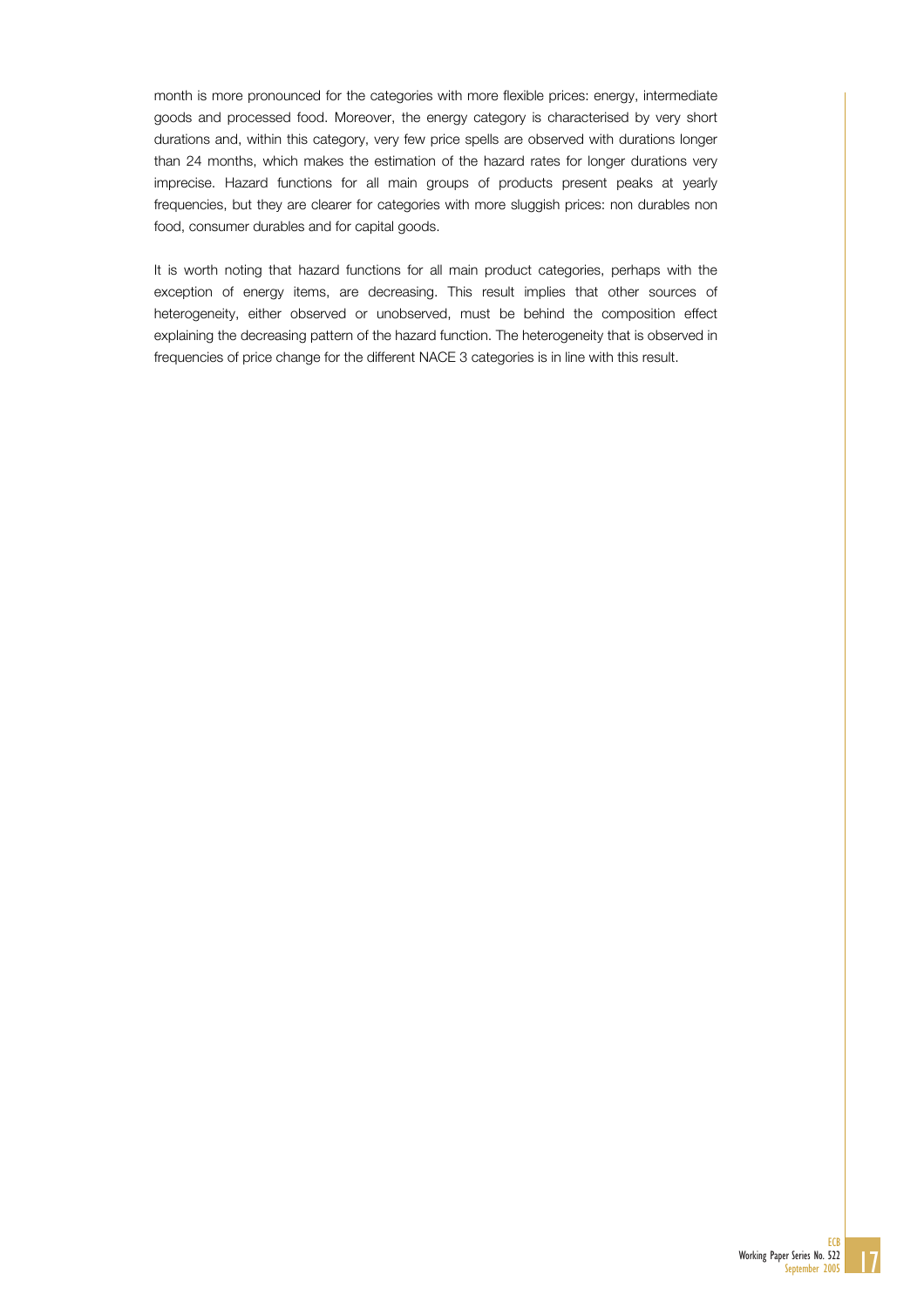#### 4 Size of price changes

In this section we present results on the size of price changes, which are defined as logarithmic changes. Here, our assumption is that prices change only once within a given month. This assumption seems to be realistic with the exception of some energy items for which the duration of prices is often shorter than a month. Moreover, temporary price cuts are not very likely to be present for producer prices. Note that in these cases the computed change is the sum of those actually made within a given month.

#### *4.1 Main findings*

*Fact 13: Average price changes are sizable (4.8%) and there are no asymmetries between price increases and decreases.* 

Table 8 reports the average absolute size of price changes for the whole PPI, as well as for its main groups of products. Results for average price increases and decreases are also reported. The size of the average change in prices is 4.8%. Moreover, the average size of price increases (4.9%) is broadly similar to that of price reductions (-4.7%). This similarity of the magnitudes of price increases and decreases as well as the slightly higher frequency of price increases than of price decreases explains the moderate positive inflation rate observed over the sample period. Our estimates for the size of price changes are close to the estimates available for other European countries. For positive price changes, Dias *et al.* (2004) and Sabbatini *et al.* (2004) report estimates of 4.6 and 4.5% for Portugal and Italy, respectively, whereas average price decreases are -4.8% and -4.1%<sup>16</sup>.

*Fact 14: There is no marked heterogeneity in the size of changes across groups of products.*  Unlike what is observed in the case of the frequency of price adjustment, there is a notable homogeneity across products in the magnitude of price changes. In addition, the similarity between the average size of price increases and decreases also holds for the main PPI groups. The highest average size of price changes corresponds to food products, for which the average size of price increases and decreases are 6.0% and -5.4%, respectively. At the other extreme, the smallest changes correspond to energy products, whose prices tend to be highly flexible. The average price increase is 3.8% and the average price decrease is 4.2%.

#### *4.2 Factors affecting the size of price changes*

As in section 3.2.1, where we analysed the frequency of price adjustment, we explore in this section the effect of seasonality, changes in indirect taxation, inflation and attractive price setting strategies on the time series variation of the size of price changes. It has to be stressed that, in contrast to the other determinants, the impact of attractive pricing is expected to be greater in the cross sectional dimension.

To summarise the influence of these factors on the size of price changes, we run time-series regressions, both for the whole PPI as well as for its main industrial groupings. We estimate the following regression model:

$$
S_t = \alpha + \sum_i \beta_i M_i + \gamma \ D T 95 M I + \delta \ INF_t + \varphi \ ATR_t + \varepsilon_t
$$

18

I

<sup>16</sup> Estimates for Portugal refer to median price changes. Median sizes tend to be smaller than mean sizes.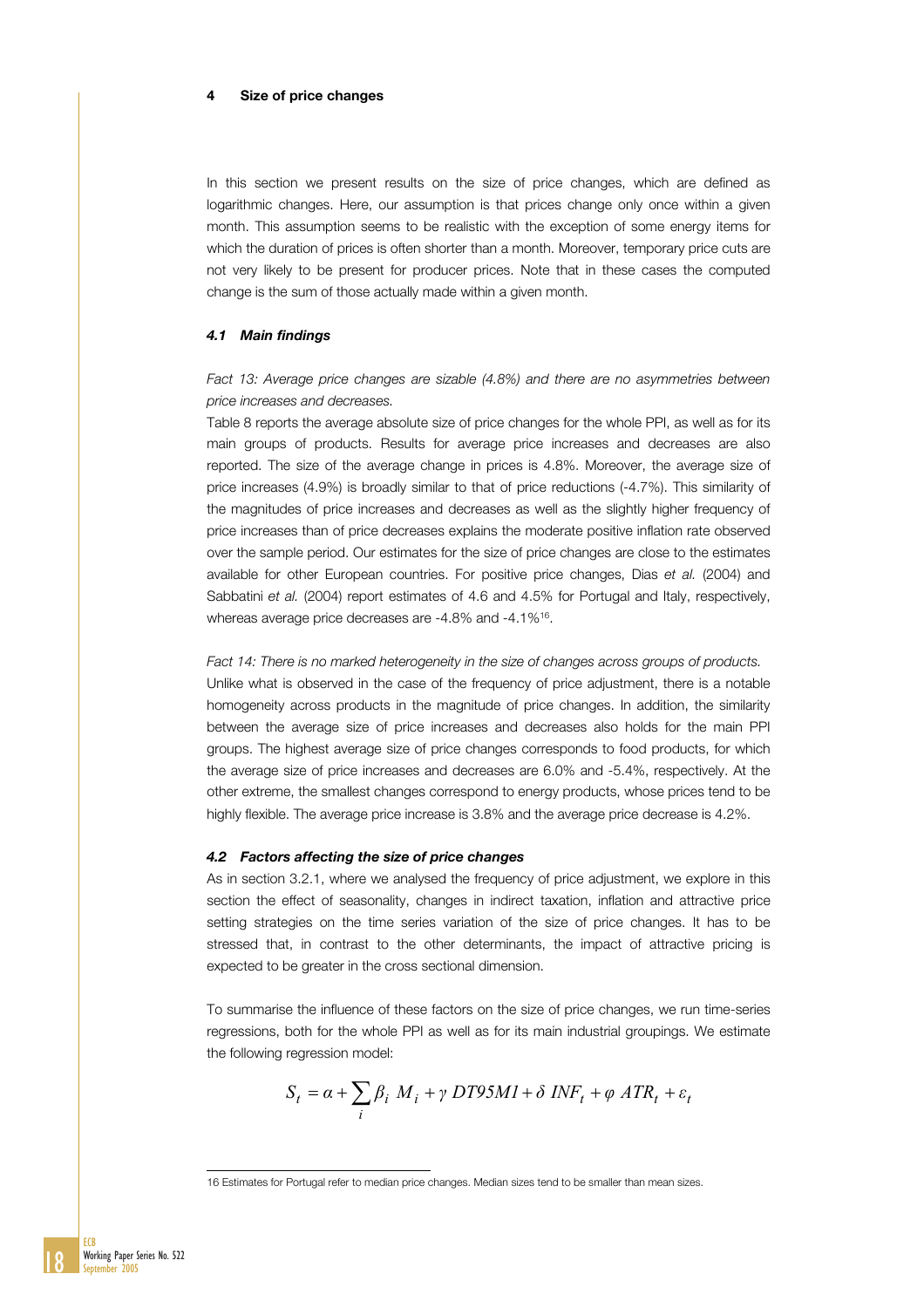where S denotes the average size of price changes in absolute terms (alternatively S+ and Sdenote, respectively, the average size of price increases and decreases), and the rest of the variables have been defined in section 3.2. Models are estimated by maximum likelihood and results are reported in Table 917.

Figure 5 plots the time series of the absolute size of price increases and decreases for the whole PPI. Overall, the explanatory power of these factors on the time series variation of the average magnitude of price changes is substantially smaller than that on the time series variation of the average frequency of price adjustment.

#### *Fact 15: Seasonality is very mild for the size of price changes*

Figure 5 shows that the size of price changes displays a mild seasonal pattern, although it is considerably less pronounced than that of the frequency of price adjustment. On average, price changes tend to be larger in January. If anything, the seasonal pattern is more marked in the case of price reductions. Analysing the main PPI categories, the seasonal pattern is particularly marked in the food category. In addition, in the case of the average size of price reductions, a seasonal pattern is also found for non durables non food items and for capital goods. In both categories, the size of price reductions is considerably higher in absolute value in January than in the rest of the year. The evidence of seasonality is generally supported by Wald tests.

# Fact 16: There is no evidence of an impact of indirect tax changes on the size of price *changes*

Figure 5 also shows that the impact of the 1 percentage point increase in VAT rates that was introduced in January 1995 did not have any impact on the size of price increases or decreases. This result is confirmed by the regression analysis where the coefficient for the tax change dummy is never significant. The relatively small change in the tax rate relative to average price changes could explain this result.

# *Fact 17: Evidence of a relationship between aggregate inflation and the size of price changes is quite weak*

To the extent that firms follow state-dependent pricing strategies, we would expect that periods with high inflation would be characterised by larger price increases and vice versa*.* On the other hand, price decreases should be smaller in high inflation periods and higher in low inflation periods. To obtain a clearer view of the relationship between the size of price changes and aggregate inflation, Figure 6 plots the monthly time series of the average size of price changes, increases and decreases against the average inflation rate. Both inflation and average size series are adjusted for seasonality and indirect tax changes in the way described in section 3.2. This figure seems to suggest that the size of price increases is greater the higher the rate of inflation. As expected, for the size of price decreases, we find that periods of higher inflation are associated with smaller –in absolute terms- price decreases. Nevertheless, in both cases the relationship between inflation and the size of price changes seems to be quite weak. Firms seem to respond to inflation mostly by changing their prices more often and not by making greater price changes. The regression analysis corroborates this result. Focusing on the results for the whole sample, the inflation rate has the expected sign in the regressions but is not significant. In the regressions for the product categories, sectoral inflation is also not significant.

I

<sup>17</sup> We find that an AR(1) process is sufficient to pick up the autocorrelation present in some cases.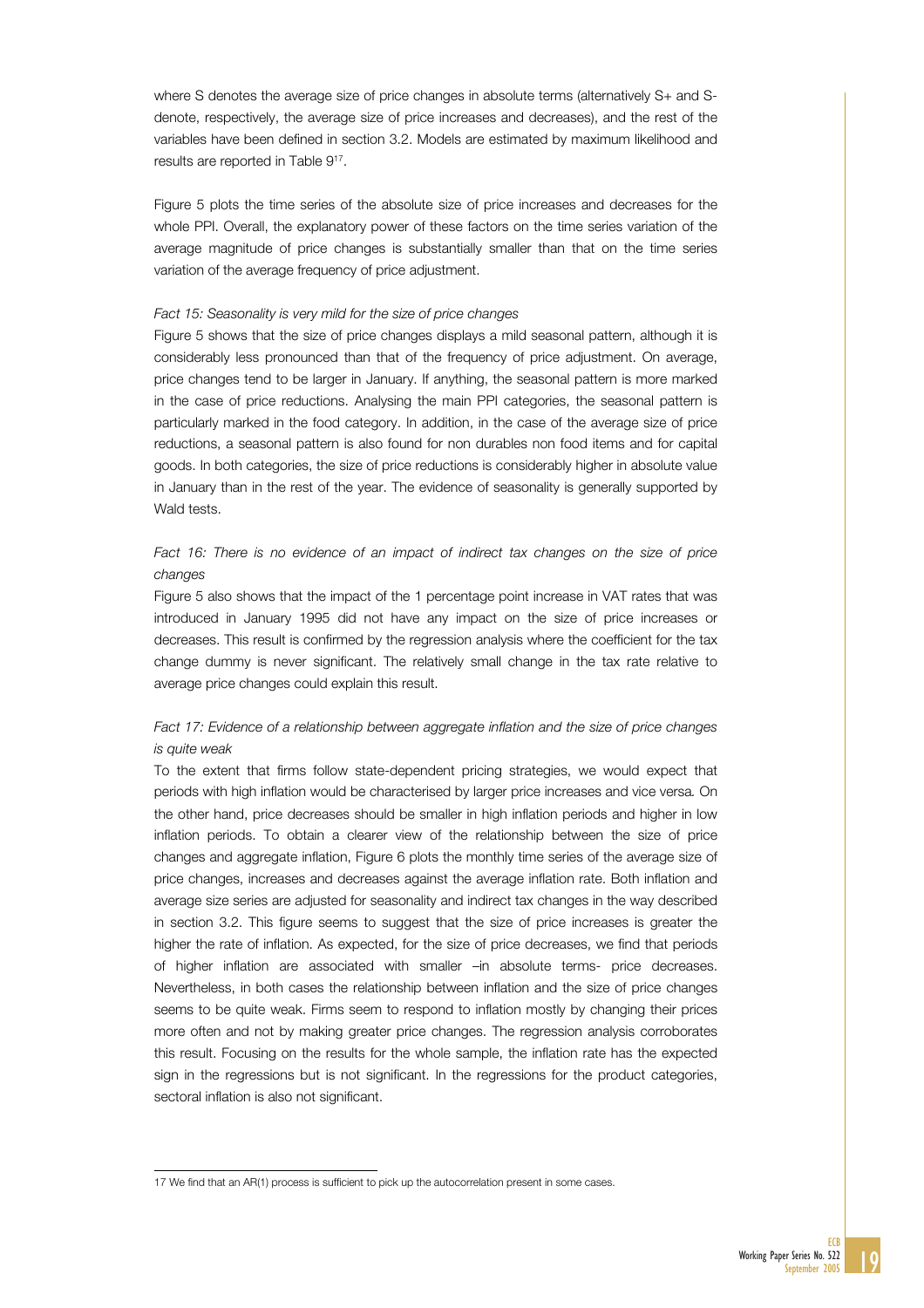## Fact 18: Firms using attractive pricing strategies typically change their prices by a larger *amount*

Finally, as mentioned above, firms using attractive pricing strategies may decide to delay their response to a given shock until a new attractive price point is appropriate. This would result in price changes being less frequent but of a greater -in absolute terms- magnitude than in the case of firms not using attractive pricing policies. Table 10 provides evidence on this issue. As can be seen in the table, for all product categories, the average absolute size of a price change is higher for firms using attractive pricing strategies than for those that do not employ them. Specifically, for the whole sample, the typical price change for a firm setting attractive prices is 6.2% whereas it is 4.6% for the rest of firms. For the main product categories the same pattern is observed and attractive pricing leads to larger adjustments. Table 10 also reports the size of price increases and decreases for firms using attractive price setting strategies and the rest. As expected, we observe that attractive pricing strategies lead to greater positive and negative changes. For the main PPI components the same pattern is observed. However, in the regression analysis the effect of the share of attractive prices is rather weak. The size of prices changes is greater the larger is the share of attractive prices, but only for the aggregate, for intermediate goods and for capital goods. The effect of attractive pricing is never significant in the case of price decreases. Nevertheless, as already mentioned, the effect of attractive pricing should be more pronounced in the cross sectional rather than in the time series dimension.



**ECB**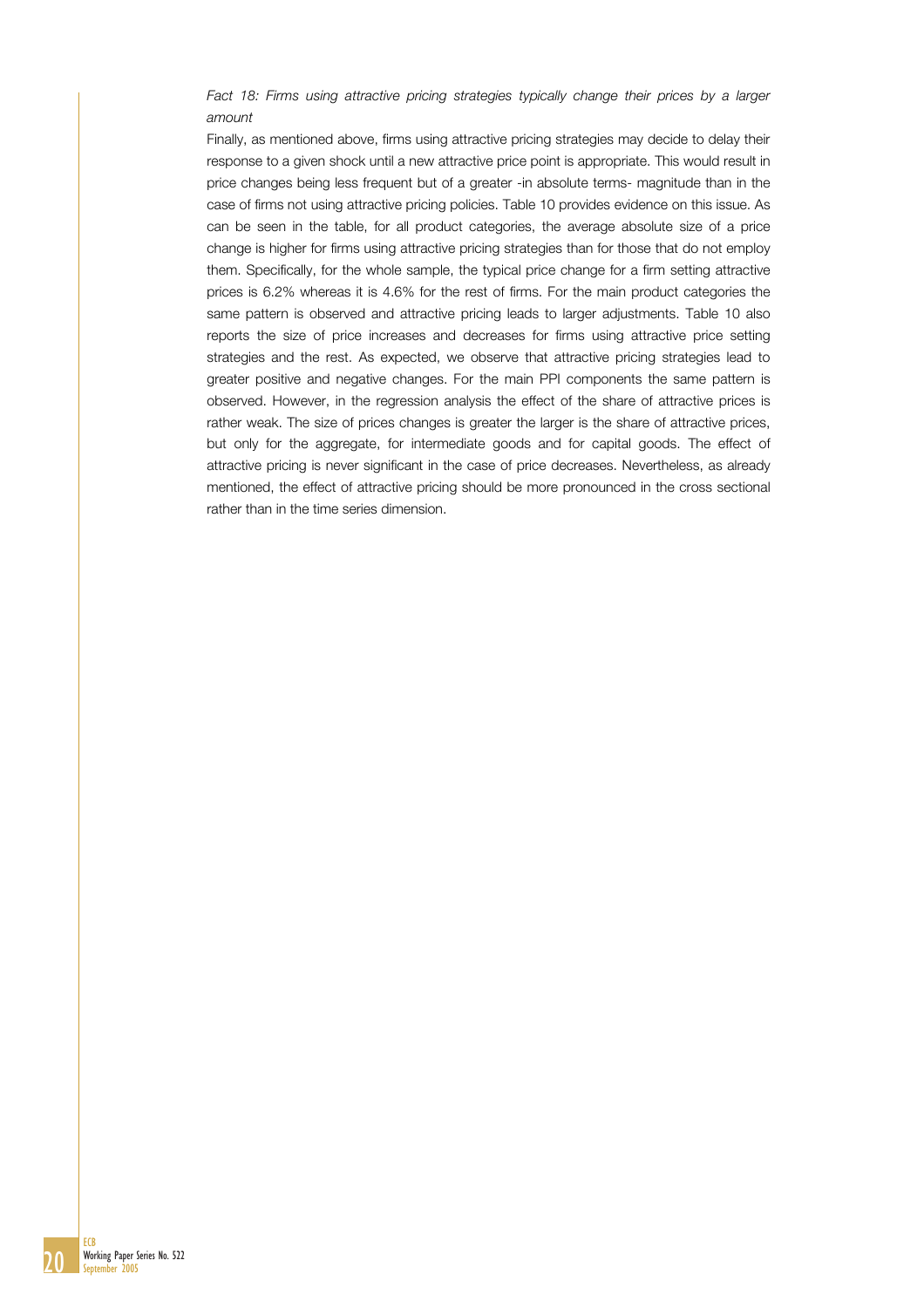#### 5 A comparison of consumer and producer price setting practices

In this section, we provide a comparison of price setting practices at the consumer and at the producer level. For this purpose, we compare results obtained with the micro PPI data used in this paper and the micro CPI data used in Álvarez and Hernando (2004). In this section we focus on the seasonally balanced sample period running from January 1993 to January 1999. Note that although February 1999 is included in both databases we decided to exclude it from the comparison in order to have a seasonally balanced sample period since the potentially different seasonal patterns of producer and consumer prices could bias the results18. Given the important methodological differences in the construction of both price indices, the comparison necessarily suffers from several limitations. First, the sectoral coverage is very different in both indices. In particular, services are not included in the PPI and non-energy intermediate goods and capital goods are not included in CPI. Moreover, energy is not included in the sample of the CPI micro data used in Álvarez and Hernando (2004). Second, PPI refers to prices of products manufactured for the domestic market, while CPI refers to prices of products sold in the domestic market and, therefore, includes prices of imported products. Third, PPI considers prices that are net of invoiced VAT, whereas CPI includes final prices.

# Fact 19: There is some evidence that producer prices are more flexible than consumer prices *and that the size of their changes is smaller than that for consumer prices. However, there is a marked degree of heterogeneity.*

To address the different sectoral coverage, we restrict the comparison to those products that are included in both databases: processed food items and non-food consumption items. Panel A of Table 11 reports average frequencies and sizes of price adjustments for these two aggregate components of the CPI and PPI. Overall, this admittedly rough comparison, indicates that producer prices are more flexible than consumer prices. Average frequency of price changes of processed food items is 0.24 in the PPI compared to 0.18 in the CPI. Analogously, average frequency of price changes of non-food consumer goods is 0.10 in the PPI compared to 0.07 in the CPI. Similar differences are found in the average frequencies of price increases and decreases. As regards the magnitude of price changes, larger price changes are found for the CPI than for the PPI, regardless of the sign of the change. Average price changes of processed food items and non-food consumer items are 7.5% and 6.6%, respectively, in the CPI, while the corresponding figures for the PPI sample are 5.7% and 4.4%. The pattern of results is similar when comparing magnitudes of price increases and decreases.

These results seem to suggest that the retail sector increases the degree of price rigidity. Nevertheless, before going into the reasons potentially explaining this result, it is worth refining the comparison. In particular, the weights used in the CPI and in the PPI are not the same for the items included in the broad two categories considered in Table 11 (processed food and non-food consumer goods). Moreover, there are some items that have been excluded from the available CPI database. To avoid that these differences in weighting schemes or in the covered items bias the comparison, a finer analysis has been conducted. To this end, items have been matched at the most detailed level: the 4-digit classification of the CPI items (subclass) and the 3-digit NACE codes for the PPI items. This matching process provides 16 pairs of comparable items (5 processed food items and 11 non-food items). Note however

I

<sup>&</sup>lt;sup>18</sup> In the CPI database the sample period covers from January 1993 to December 2001 and in the PPI database it goes from November 1991 to February 1999.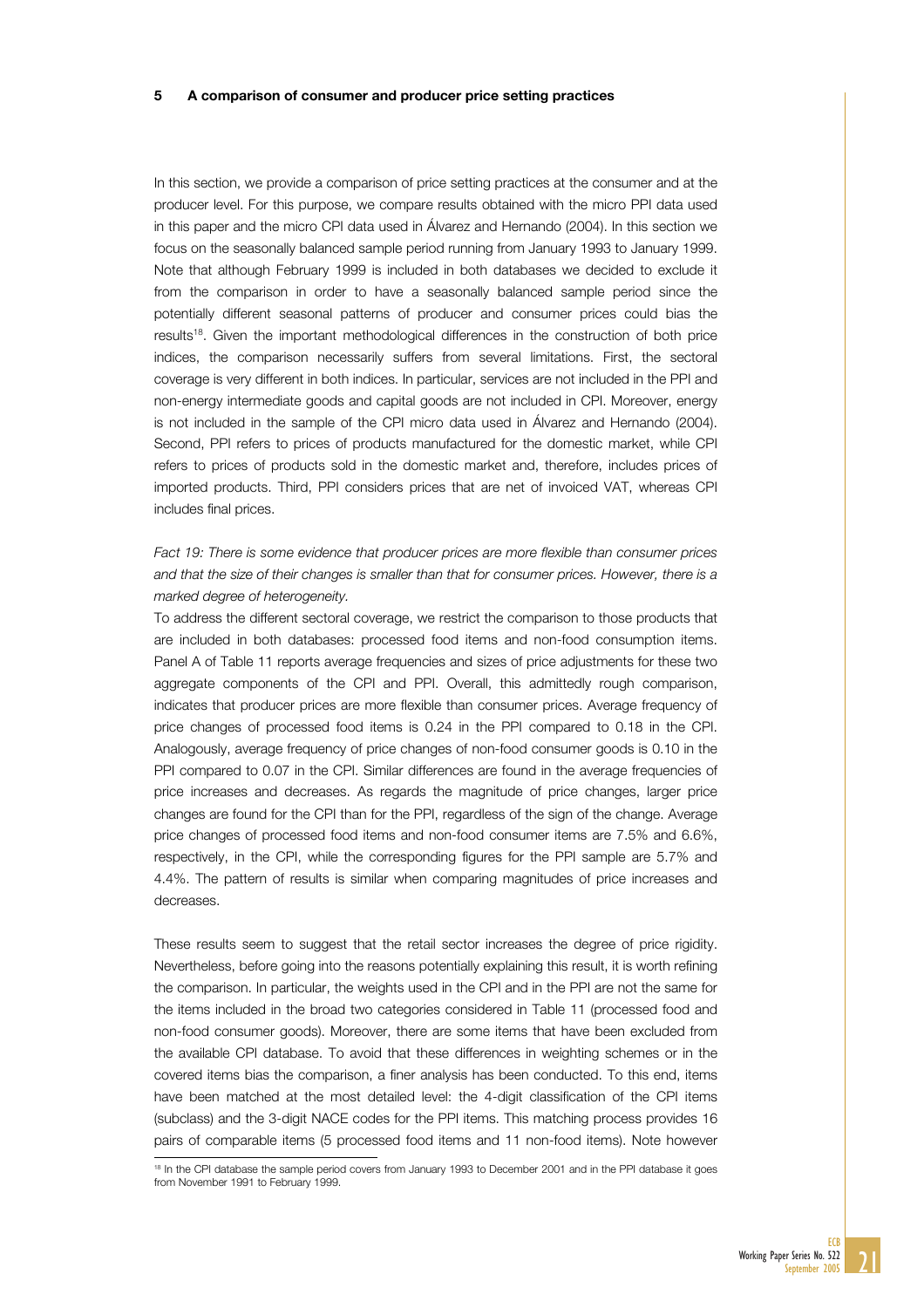that since the exact product is not known the matching is not perfect and there are still some differences in the composition of the elements of each pair.

The results of this finer comparison are summarized in panel B of Table 11 and in Figure 7. Panel B of Table 11 reports average frequencies and sizes of price adjustments for the two common aggregate components of the CPI and PPI, but considering only the 16 comparable items and using CPI weights. Figure 7 plots the average frequencies and sizes of price changes for each of the comparable categories of items. The main conclusions are less marked than those arising from the comparison of the statistics for the broad components (panel A of Table 11). As far as the comparison of the average frequency of price adjustment is concerned, the aggregate figures for the main components are still higher in the PPI data. Nevertheless, when looking at the results for the 16 comparable items, most observations are close to the 45º degree line, which means that average frequencies for the CPI items are similar to those for the comparable PPI items, but they are not systematically above (or below) the 45º degree line. As regards the magnitude of price changes, average changes are larger at the retail level in 10 out of the 16 comparable categories (4 out of 5 in the case of the food items), but, with a few exceptions, are again very close to the diagonal line. However, the average size for the non-food category is larger in the PPI data, but this result is driven mainly by one pair.

Overall, these results suggest that producer prices are somewhat more flexible than consumer prices and that the size of their changes is smaller than that observed for consumer prices. Expressed in other terms, it seems that the retail sector tends to magnify price rigidities. In this sense, retail trade is typically characterised by a higher dependence on labour costs, lower non-local competition and higher use of attractive pricing strategies than manufacturing firms. In fact, as shown in section 3.1.2, these factors are associated with a lower degree of price flexibility. Nevertheless, the small magnitude of the differences and the abovementioned methodological divergences in the construction of both datasets prevent from drawing firm conclusions on the relative degree of stickiness at the producer or at the retail level.

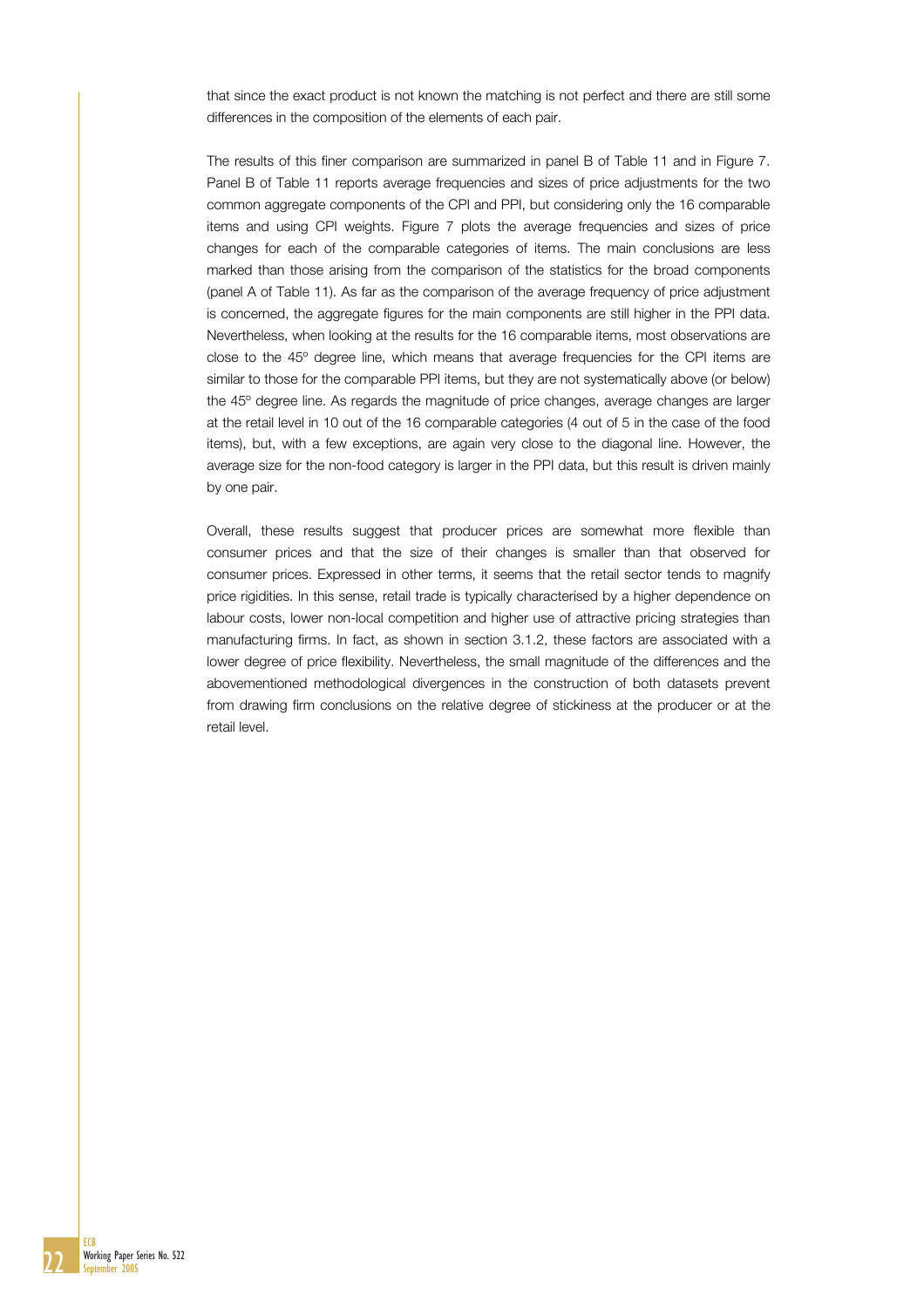#### 6 Conclusions

This paper documents the main stylised facts of price setting behaviour of Spanish firms over the period 1991-1999. To this end, we exploit the individual prices underlying the Spanish producer price index. Our analysis mainly focuses on the frequency and size of price changes as well as on the duration of price spells. The main conclusions of our empirical research are the following:

1. Producer prices are moderately sticky. The weighted average frequency of price changes is 21%. Alternatively, the direct computation of the duration of price spells indicates that average duration is slightly less than 1 year.

2. We find a great deal of heterogeneity in the frequency of price adjustment. As expected, the flexibility of prices is greatest for energy, other intermediate goods and food products and the highest degree of price stickiness is observed for capital goods and consumption durables. In turn, the size of price changes is almost identical for the different product categories.

3. While prices are moderately sticky, we do not find strong signs of a higher degree of downward rigidity. Price decreases are only slightly less frequent than price increases, which is consistent with positive and moderate trend inflation. Moreover, prices remain unchanged for shorter periods following a price reduction than a price increase.

 4. Even though prices of most products do not change often, they typically change by a large amount (4.8% on average). There are no asymmetries between price increases and decreases. We also find a negative relationship between frequency of adjustment and size of price changes.

5. The cost structure of a firm affects the frequency of price change. Specifically, the prices are more flexible the lower the labour share and the higher the relevance of raw materials and outsourcing.

 6. The degree of competition of markets affects price flexibility. Specifically, the higher import penetration the higher is the frequency of price change.

7. There is a marked seasonality in the frequency of price changes, which suggests that some companies follow time dependent strategies. In contrast, the size of price changes shows a mild seasonal pattern.

 8. Firms seem to react to inflation by modifying the frequency of changing prices but hardly by changing their sizes. Specifically, price increases (decreases) are more (less) frequent when inflation is high. Conversely, price increases (decreases) are less (more) frequent when inflation is low. This dependence can be interpreted in favour of the use of state dependent pricing strategies.

9. The use of state-dependent pricing behaviour is also supported by the fact that the frequency of price changes is significantly affected by changes in indirect taxation. However, these changes do not generally affect the size of price adjustments, a fact that could be due to their small magnitude with regard to the average size of a price change. We also find that sectors where prices are set by the government are characterised by a lower frequency of adjustment.

10. Use of attractive prices is associated with more sluggish price adjustments and with larger price changes. In absolute terms, price rises and decreases are larger for firms using attractive pricing strategies.

 11. The unconditional hazard is downward sloping and presents local modes at 1, 12, 24 and 36 periods.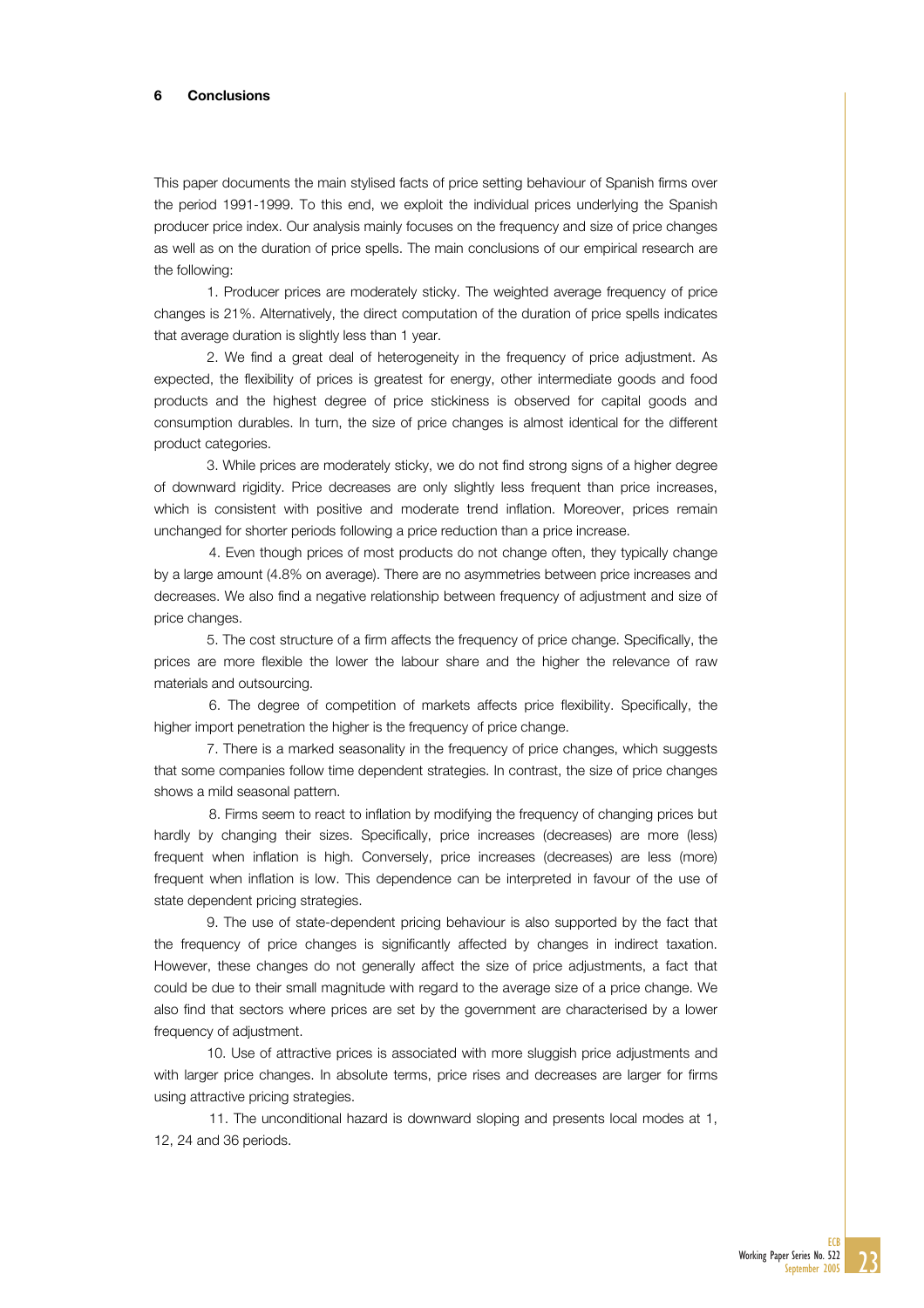12. There is some evidence that producer prices are more flexible than consumer prices and that the size of their changes is smaller than that for consumer prices. However, there is marked degree of heterogeneity for the different groups of products.

In future work, we plan to study producer price setting behaviour at the individual level through the use of duration models.

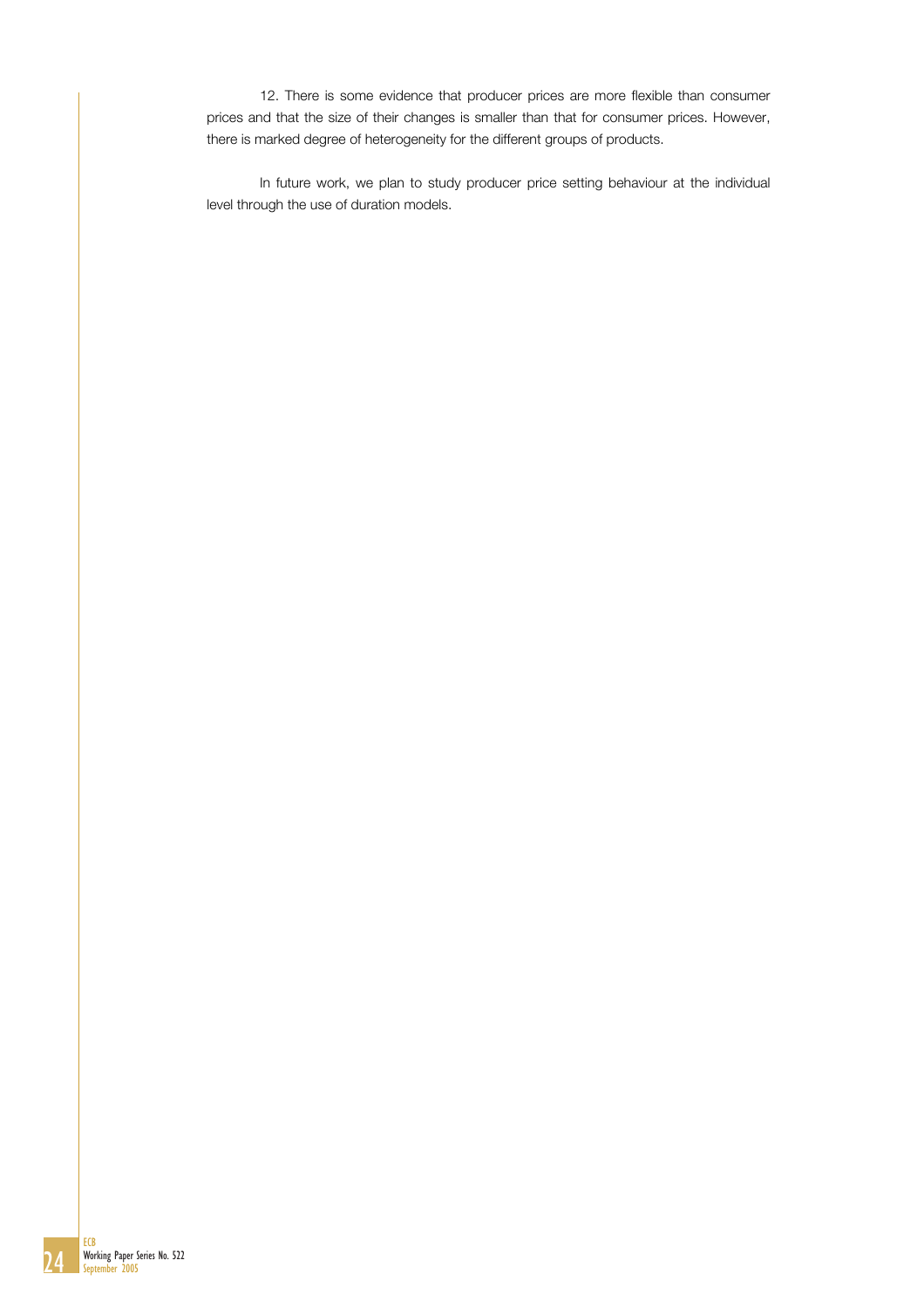# **Sample composition**

# **Main component**

|                            | <b>PPI weight</b> | No. of<br>observations |
|----------------------------|-------------------|------------------------|
| Consumer non durables food | 159.8             | 399190                 |
| Non food non durables      | 123.7             | 292612                 |
| Consumer durables          | 129.8             | 156818                 |
| Intermediate goods         | 353.4             | 618976                 |
| Energy                     | 109.9             | 20347                  |
| Capital goods              | 117.5             | 152372                 |
| All <i>items</i>           | 994.1             | 1640315                |

#### Table 2

| <b>Monthly frequency of price changes</b>  |                                      |                                        |                                        |                                |  |  |  |  |  |  |
|--------------------------------------------|--------------------------------------|----------------------------------------|----------------------------------------|--------------------------------|--|--|--|--|--|--|
| <b>Weighted results</b>                    |                                      |                                        |                                        |                                |  |  |  |  |  |  |
| <b>Main component</b>                      | <b>Frequency of</b><br>price changes | <b>Frequency of</b><br>price increases | <b>Frequency of</b><br>price decreases | % of price<br><b>increases</b> |  |  |  |  |  |  |
| Consumer non durables food                 | 0.24                                 | 0.14                                   | 0.10                                   | 57.5%                          |  |  |  |  |  |  |
| Non food non durables<br>Consumer durables | 0.10<br>0.10                         | 0.07<br>0.08                           | 0.03<br>0.02                           | 65.5%<br>75.4%                 |  |  |  |  |  |  |
| Intermediate goods<br>Energy               | 0.28<br>0.38                         | 0.15<br>0.19                           | 0.13<br>0.18                           | 54.4%<br>51.0%                 |  |  |  |  |  |  |
| Capital goods                              | 0.08                                 | 0.05                                   | 0.03                                   | 65.7%                          |  |  |  |  |  |  |
| All items                                  | 0.21                                 | 0.12                                   | 0.09                                   | 56.8%                          |  |  |  |  |  |  |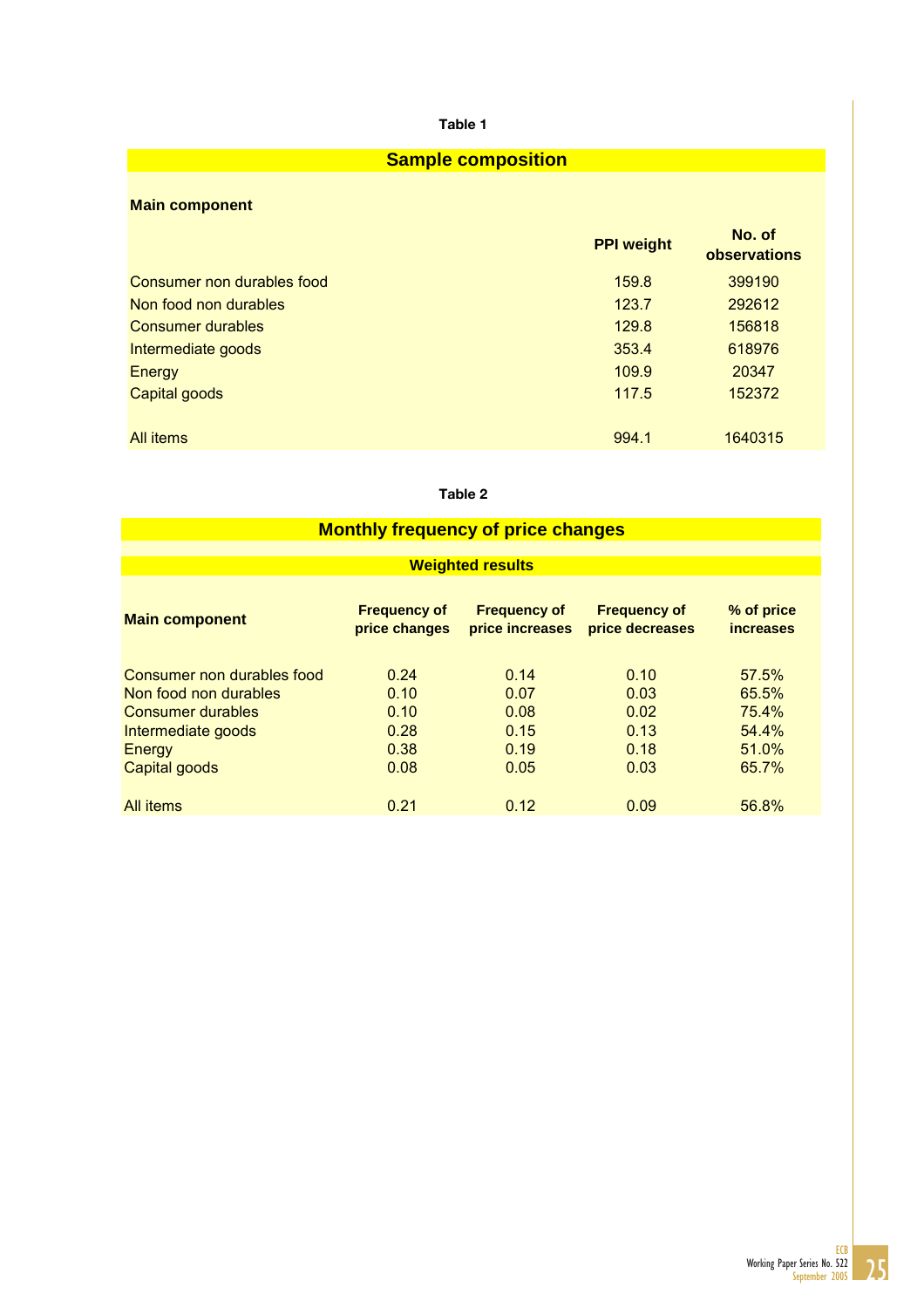### **Determinants of the frequency of price changes**

|                               | Frequency of price changes |         | Frequency of price increases |         | Frequency of price decreases |         |  |
|-------------------------------|----------------------------|---------|------------------------------|---------|------------------------------|---------|--|
|                               | <b>Coefficient</b>         | t ratio | Coefficient                  | t ratio | <b>Coefficient</b>           | t ratio |  |
| Labour share                  | $***$<br>$-0.46$           | $-4.53$ | $-0.22$ ***                  | $-4.19$ | $-0.24$ ***                  | $-4.81$ |  |
| Energy                        | $1.77***$                  | 4.62    | $0.86***$                    | 4.32    | $0.91***$                    | 4.81    |  |
| Non energy intermediate goods | 0.17<br>$***$              | 4.11    | $0.07***$                    | 3.51    | $0.09***$                    | 4.55    |  |
| Outsourcing                   | 0.82<br>$***$              | 3.08    | $0.41***$                    | 2.87    | $0.41***$                    | 3.25    |  |
| Import penetration            | 0.24<br>$***$              | 2.85    | $0.11***$                    | 2.40    | $0.13***$                    | 3.18    |  |
| <b>Demand conditions</b>      | 0.03<br>$\star\star$       | 2.10    | $0.02$ **                    | 2.01    | $0.02$ **                    | 2.13    |  |
| <b>Attractive prices</b>      | $-0.13$<br>$***$           | $-2.62$ | $-0.06$ ***                  | $-2.64$ | $-0.06$ **                   | $-2.47$ |  |
| <b>Size</b>                   | $-2.08$<br>$***$           | $-3.03$ | $-1.21***$                   | $-3.29$ | $-0.87$ **                   | $-2.60$ |  |
| Government set                | $-0.18$<br>$***$           | $-3.40$ | $-0.10***$                   | $-3.56$ | $-0.08$ ***                  | $-3.11$ |  |
| <b>Electricity dummy</b>      | $-0.29$<br>$***$           | $-6.10$ | $-0.16$ ***                  | $-6.60$ | $-0.13$ ***                  | $-5.40$ |  |
| Textile fibers dummy          | $***$<br>0.61              | 12.78   | $0.31***$                    | 12.54   | $0.30***$                    | 12.47   |  |
| Food                          | 0.06                       | 1.28    | 0.04                         | 1.61    | 0.02                         | 0.86    |  |
| Non durables non food         | $-0.06$<br>$\star$         | $-1.86$ | $-0.02$                      | $-1.45$ | $-0.03$ **                   | $-2.28$ |  |
| <b>Consumer durables</b>      | $-0.06$<br>$\star$         | $-1.72$ | $-0.02$                      | $-1.19$ | $-0.04$ **                   | $-2.19$ |  |
| Energy                        | $-0.66$<br>$***$           | $-2.69$ | $-0.31$ **                   | $-2.42$ | $-0.35$ ***                  | $-2.90$ |  |
| Capital goods                 | $\star$<br>$-0.05$         | $-1.79$ | $-0.02$                      | $-1.60$ | $-0.03$ *                    | $-1.91$ |  |
| Constant                      | 0.13<br>$\star\star$       | 2.19    | $0.09***$                    | 2.89    | 0.04                         | 1.35    |  |
| Number of observations        | 84                         |         | 84                           |         | 84                           |         |  |
| R-squared                     | 0.78                       |         | 0.76                         |         | 0.79                         |         |  |
| <b>Root MSE</b>               | 0.09                       |         | 0.05                         |         | 0.04                         |         |  |

See Appendix B for the definition of the variables

Huber-White heteroskedasticity consistent standard errors

\*\*\*/\*\*/\* denote coefficient significant at the 1%/5%/10% level

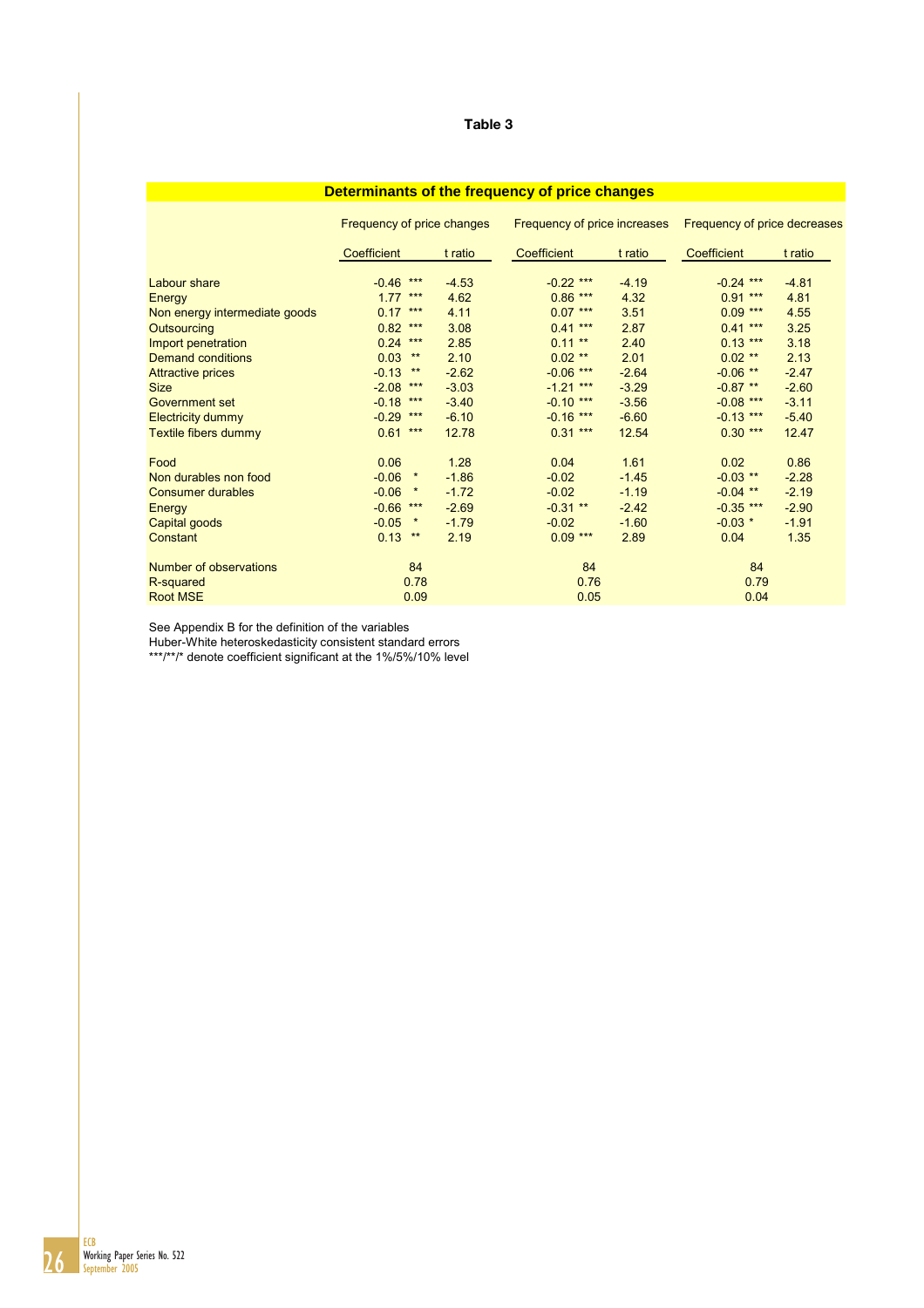| <b>Frequency of price changes</b> |                  |                       |                          |                      |                       |               |                       |  |  |
|-----------------------------------|------------------|-----------------------|--------------------------|----------------------|-----------------------|---------------|-----------------------|--|--|
|                                   | <b>All items</b> | Food                  | Non durables<br>non food | Consumer<br>durables | Intermediate<br>goods | Energy        | Capital goods         |  |  |
| <b>DUM95Q1</b>                    | 0.067            | 0.045                 | 0.069                    | 0.046                | 0.064                 | 0.117         | 0.048                 |  |  |
|                                   | $'(6.46)$ **     | $'(2.68)$ **          | $'(5.28)$ **             | '(0.87)              | $'(4.78)$ **          | $'(2.06)^*$   | $'(3.90)$ **          |  |  |
| <b>INF</b>                        | 0.002            | 0.003                 | 0.002                    | 0.002                | 0.002                 | $-0.002$      | 0.004                 |  |  |
|                                   | $'(3.54)$ **     | $'(2.43)^*$           | $'(3.68)$ **             | '(0.23)              | $'(4.12)$ **          | '(1.72)       | $'(2.11)^*$           |  |  |
| <b>FREQ ATR</b>                   | $-0.322$         | $-0.232$              | $-0.181$                 | $-0.034$             | $-0.444$              | $-1.223$      | 0.057                 |  |  |
|                                   | $'(2.76)$ **     | '(0.84)               | '(0.83)                  | '(0.24)              | $'(2.19)^*$           | $'(3.16)$ **  | '(0.89)               |  |  |
| Intercept                         | 0.276            | 0.265                 | 0.157                    | 0.092                | 0.357                 | 0.397         | 0.069                 |  |  |
|                                   | $'(9.04)$ **     | $'(4.56)$ **          | $'(2.42)^*$              | '(1.69)              | $'(7.95)$ **          | $'(14.98)$ ** | $'(2.21)^*$           |  |  |
| RHO <sub>1</sub>                  | 0.164<br>'(1.49) | 0.525<br>$'(5.34)$ ** |                          |                      | 0.373<br>$'(3.29)$ ** |               | 0.321<br>$'(3.04)$ ** |  |  |
| Number of observations            | 87               | 87                    | 87                       | 87                   | 87                    | 87            | 87                    |  |  |
| Residual standard error           | 0.009            | 0.017                 | 0.012                    | 0.049                | 0.013                 | 0.053         | 0.012                 |  |  |
| Wald joint significance test      | 1969.62          | 452.05                | 1050.40                  | 48.53                | 638.40                | 534.02        | 899.61                |  |  |
| p-value                           | 0.00             | 0.00                  | 0.00                     | 0.00                 | 0.00                  | 0.00          | 0.00                  |  |  |
| Log likelihood                    | 283.60           | 229.99                | 260.62                   | 139.51               | 253.77                | 132.52        | 261.80                |  |  |
| Wald sesonality test              | 1543.93          | 335.07                | 831.06                   | 43.13                | 462.45                | 400.32        | 727.19                |  |  |
| p-value                           | 0.00             | 0.00                  | 0.00                     | 0.00                 | 0.00                  | 0.00          | 0.00                  |  |  |

## **Frequency of price increases**

|                              | <b>All items</b>      | Food                  | Non durables<br>non food | <b>Consumer</b><br>durables | <b>Intermediate</b><br>goods | Energy       | Capital goods         |
|------------------------------|-----------------------|-----------------------|--------------------------|-----------------------------|------------------------------|--------------|-----------------------|
| <b>DUM95Q1</b>               | 0.072                 | 0.044                 | 0.063                    | 0.051                       | 0.068                        | 0.218        | 0.043                 |
|                              | $'(5.04)$ **          | $'(2.36)^*$           | $'(5.38)$ **             | '(1.13)                     | $'(4.64)$ **                 | $'(2.50)^*$  | $'(4.75)$ **          |
| <b>INF</b>                   | 0.007                 | 0.007                 | 0.002                    | 0.005                       | 0.006                        | 0.006        | 0.007                 |
|                              | $'(5.75)$ **          | $'(4.15)$ **          | $'(4.34)$ **             | '(0.93)                     | $'(5.38)$ **                 | $'(2.80)$ ** | $'(3.85)$ **          |
| <b>FREQ ATR</b>              | $-0.163$              | $-0.511$              | $-0.297$                 | 0.024                       | 0.127                        | $-0.324$     | $-0.065$              |
|                              | '(0.71)               | '(1.64)               | '(1.51)                  | '(0.20)                     | '(0.39)                      | '(0.55)      | '(1.05)               |
| Intercept                    | 0.135                 | 0.207                 | 0.153                    | 0.051                       | 0.089                        | 0.216        | 0.094                 |
|                              | $'(2.26)^*$           | $'(3.17)$ **          | $'(2.61)$ **             | '(1.09)                     | '(1.22)                      | $'(5.36)$ ** | $'(3.10)$ **          |
| RHO <sub>1</sub>             | 0.418<br>$'(4.06)$ ** | 0.533<br>$'(5.44)$ ** |                          |                             | 0.687<br>$'(8.52)$ **        |              | 0.493<br>$'(5.01)$ ** |
| Number of observations       | 87                    | 87                    | 87                       | 87                          | 87                           | 87           | 87                    |
| Residual standard error      | 0.01                  | 0.02                  | 0.011                    | 0.042                       | 0.02                         | 0.08         | 0.01                  |
| Wald joint significance test | 578.83                | 283.37                | 865.00                   | 39.86                       | 438.03                       | 85.42        | 891.73                |
| p-value                      | 0.00                  | 0.00                  | 0.00                     | 0.00                        | 0.00                         | 0.00         | 0.00                  |
| Log likelihood               | 247.49                | 219.86                | 269.17                   | 153.19                      | 233.81                       | 95.79        | 261.42                |
| Wald sesonality test         | 376.76                | 193.36                | 650.1                    | 32.91                       | 229.88                       | 50.95        | 793.05                |
| p-value                      | 0.00                  | 0.00                  | 0.00                     | 0.00                        | 0.00                         | 0.00         | 0.00                  |

### **Frequency of price decreases**

|                                | All items    | Food         | Non durables<br>non food | Consumer<br>durables | Intermediate<br>goods | Energy       | Capital goods |
|--------------------------------|--------------|--------------|--------------------------|----------------------|-----------------------|--------------|---------------|
| <b>DUM95Q1</b>                 | $-0.010$     | $-0.003$     | 0.008                    | $-0.005$             | $-0.006$              | $-0.085$     | $-0.003$      |
|                                | '(0.91)      | '(0.20)      | '(1.12)                  | '(0.24)              | '(0.47)               | '(1.05)      | '(0.37)       |
| <b>INF</b>                     | $-0.005$     | $-0.003$     | 0.000                    | $-0.004$             | $-0.004$              | $-0.008$     | $-0.003$      |
|                                | $'(4.67)$ ** | $'(4.23)$ ** | '(0.48)                  | '(1.51)              | $'(2.76)$ **          | $'(3.35)$ ** | $'(3.62)$ **  |
| <b>FREQ ATR</b>                | $-0.085$     | 0.208        | 0.074                    | $-0.058$             | $-0.022$              | $-0.587$     | 0.116         |
|                                | '(0.40)      | '(1.04)      | '(0.57)                  | (1.11)               | '(0.07)               | '(0.95)      | $'(3.88)$ **  |
| Intercept                      | 0.121        | 0.072        | 0.016                    | 0.041                | 0.147                 | 0.167        | $-0.021$      |
|                                | $'(2.21)^*$  | '(1.71)      | '(0.42)                  | $'(2.06)^*$          | $'(2.04)^*$           | $'(4.03)$ ** | '(1.43)       |
| RHO <sub>1</sub>               | 0.459        | 0.264        | 0.235                    |                      | 0.783                 | 0.218        |               |
|                                | $'(4.32)$ ** | $'(2.49)^*$  | $'(2.17)^*$              |                      | $'(11.68)$ **         | $'(2.01)^*$  |               |
| Number of observations         | 87           | 87           | 87                       | 87                   | 87                    | 87           | 87            |
| <b>Residual standard error</b> | 0.012        | 0.014        | 0.007                    | 0.018                | 0.015                 | 0.077        | 0.008         |
| Wald joint significance test   | 143.08       | 72.63        | 119.92                   | 37.24                | 197.65                | 74.76        | 124.17        |
| p-value                        | 0.00         | 0.00         | 0.00                     | 0.00                 | 0.00                  | 0.00         | 0.00          |
| Log likelihood                 | 264.19       | 248.58       | 314.51                   | 226.30               | 241.17                | 99.08        | 297.25        |
| Wald sesonality test           | 86.06        | 50.06        | 101.03                   | 31.76                | 39.72                 | 49.60        | 96.75         |
| p-value                        | 0.00         | 0.00         | 0.00                     | 0.00                 | 0.00                  | 0.00         | 0.00          |

Monthly dummies not reported to save space. The Wald seasonality test reported in the table indicates their significance.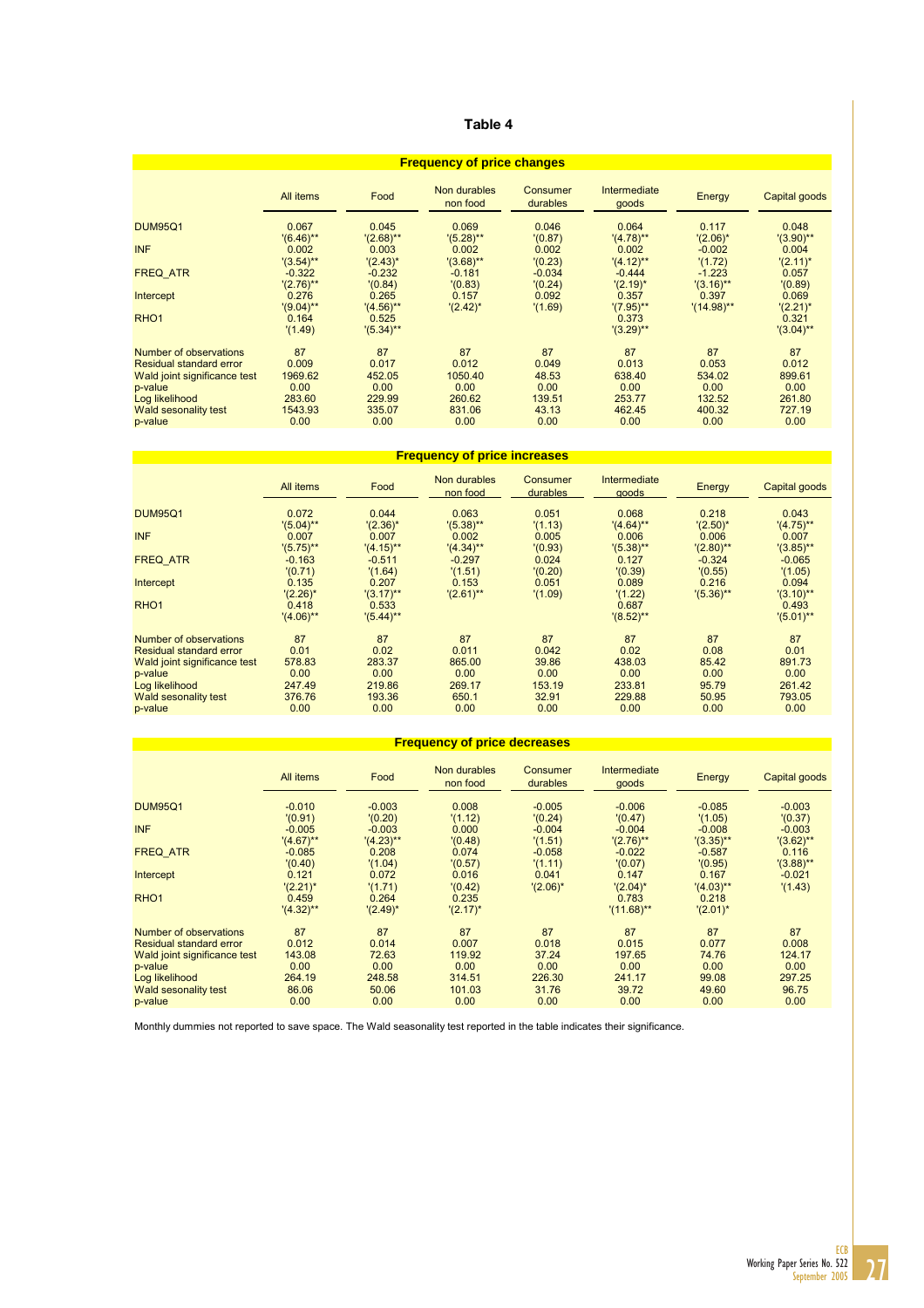| <b>Frequency of price changes</b> |                          |                              |  |  |  |  |  |  |  |
|-----------------------------------|--------------------------|------------------------------|--|--|--|--|--|--|--|
| <b>Main component</b>             | <b>Attractive prices</b> | <b>Non attractive prices</b> |  |  |  |  |  |  |  |
| Consumer non durables food        | 0.16                     | 0.27                         |  |  |  |  |  |  |  |
| Non food non durables             | 0.08                     | 0.11                         |  |  |  |  |  |  |  |
| <b>Consumer durables</b>          | 0.07                     | 0.12                         |  |  |  |  |  |  |  |
| Intermediate goods                | 0.19                     | 0.30                         |  |  |  |  |  |  |  |
| Energy                            | 0.60                     | 0.39                         |  |  |  |  |  |  |  |
| Capital goods                     | 0.06                     | 0.11                         |  |  |  |  |  |  |  |
|                                   |                          |                              |  |  |  |  |  |  |  |
| All <i>items</i>                  | 0.16                     | 0.24                         |  |  |  |  |  |  |  |

# **Frequency of price increases**

| <b>Main component</b>      | <b>Attractive prices</b> | <b>Non attractive prices</b> |
|----------------------------|--------------------------|------------------------------|
| Consumer non durables food | 0.10                     | 0.15                         |
| Non food non durables      | 0.05                     | 0.07                         |
| <b>Consumer durables</b>   | 0.06                     | 0.09                         |
| Intermediate goods         | 0.11                     | 0.16                         |
| Energy                     | 0.29                     | 0.20                         |
| Capital goods              | 0.04                     | 0.07                         |
| All <i>items</i>           | 0.09                     | 0.13                         |

# **Frequency of price decreases**

| <b>Main component</b>      | <b>Attractive prices</b> | <b>Non attractive prices</b> |
|----------------------------|--------------------------|------------------------------|
| Consumer non durables food | 0.06                     | 0.12                         |
| Non food non durables      | 0.03                     | 0.04                         |
| Consumer durables          | 0.02                     | 0.03                         |
| Intermediate goods         | 0.08                     | 0.14                         |
| Energy                     | 0.30                     | 0.19                         |
| <b>Capital goods</b>       | 0.02                     | 0.04                         |
| All items                  | 0.07                     | 0.10                         |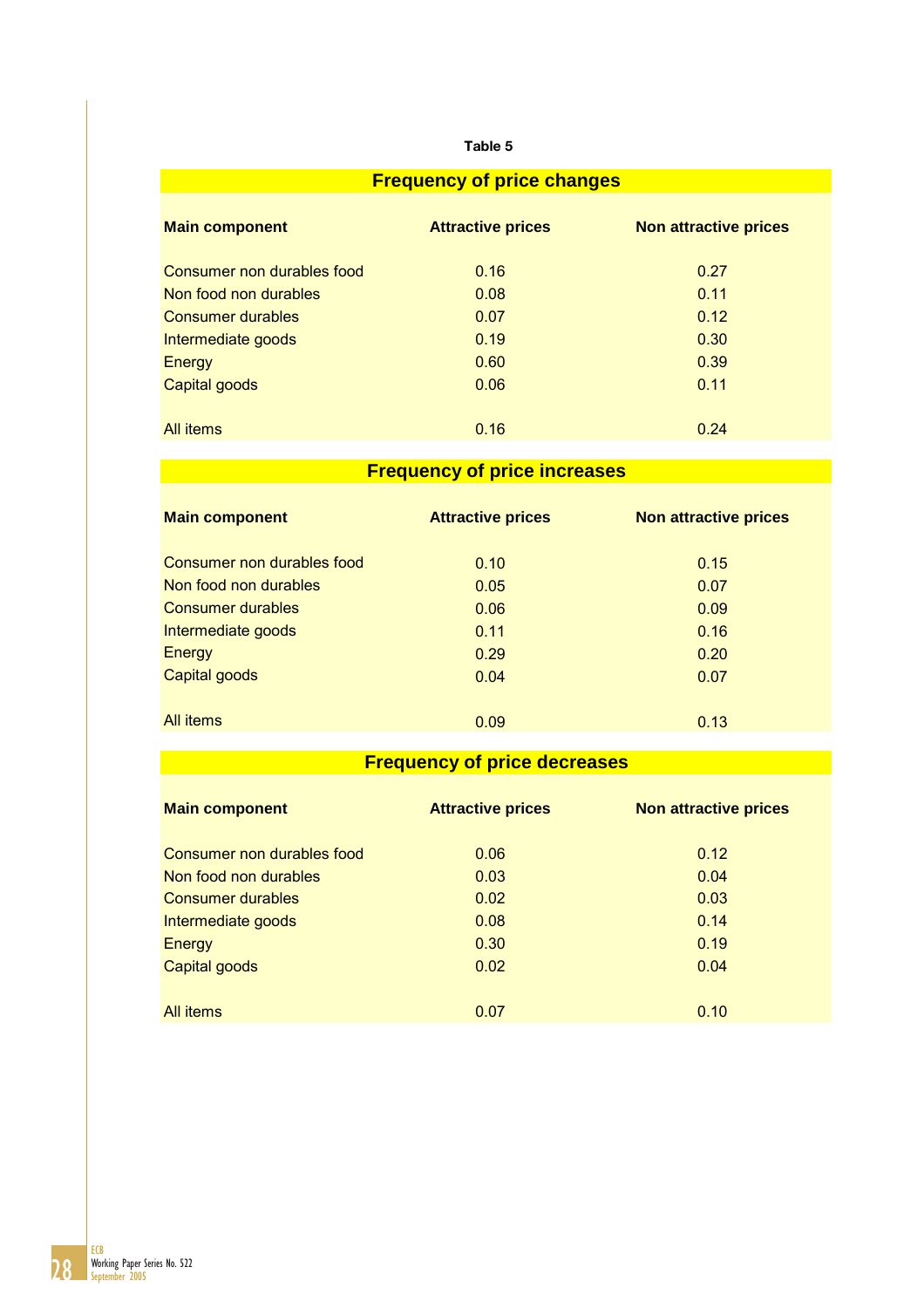| <b>Duration of price spells</b>               |                |                                                 |      |     |     |                 |      |      |  |
|-----------------------------------------------|----------------|-------------------------------------------------|------|-----|-----|-----------------|------|------|--|
| Unweighted average of individual price spells |                |                                                 |      |     |     |                 |      |      |  |
|                                               |                |                                                 |      |     |     |                 |      |      |  |
|                                               |                | <b>Observations</b>                             | mean | min | p25 | p <sub>50</sub> | p75  | max  |  |
|                                               |                |                                                 |      |     |     |                 |      |      |  |
| <b>All items</b>                              |                | 244864                                          | 5.1  | 1.0 | 1.0 | 1.0             | 5.0  | 87.0 |  |
| <b>Special components</b>                     |                |                                                 |      |     |     |                 |      |      |  |
|                                               |                |                                                 |      |     |     |                 |      |      |  |
| <b>Consumer non durables food</b>             | $\mathbf{1}$   | 70187                                           | 4.6  | 1.0 | 1.0 | 1.0             | 4.0  | 86.0 |  |
| Non food non durables                         | $\overline{2}$ | 25880                                           | 7.7  | 1.0 | 1.0 | 4.0             | 11.0 | 87.0 |  |
| <b>Consumer durables</b>                      | 3              | 12311                                           | 9.7  | 1.0 | 1.0 | 7.0             | 13.0 | 86.0 |  |
| Intermediate goods                            | 4              | 115052                                          | 4.1  | 1.0 | 1.0 | 1.0             | 3.0  | 87.0 |  |
| <b>Energy</b>                                 | 5              | 9988                                            | 1.8  | 1.0 | 1.0 | 1.0             | 1.0  | 79.0 |  |
| <b>Capital goods</b>                          | 6              | 11446                                           | 9.5  | 1.0 | 1.0 | 5.0             | 12.0 | 87.0 |  |
|                                               |                |                                                 |      |     |     |                 |      |      |  |
|                                               |                | Weighted average of individual price spells (*) |      |     |     |                 |      |      |  |
|                                               |                | <b>Observations</b>                             | mean | min | p25 | p <sub>50</sub> | p75  | max  |  |
|                                               |                |                                                 |      |     |     |                 |      |      |  |
| <b>All items</b>                              |                | 244864                                          | 10.4 | 1.0 | 2.0 | 7.8             | 14.0 | 87.0 |  |
| <b>Special components</b>                     |                |                                                 |      |     |     |                 |      |      |  |
|                                               |                |                                                 |      |     |     |                 |      |      |  |
| <b>Consumer non durables food</b>             | 1              | 70187                                           | 9.3  | 1.0 | 1.7 | 6.9             | 12.7 | 86.0 |  |
| Non food non durables                         | $\overline{2}$ | 25880                                           | 12.7 | 1.0 | 4.9 | 9.8             | 16.0 | 87.0 |  |
| <b>Consumer durables</b>                      | 3              | 12311                                           | 11.2 | 1.0 | 4.1 | 7.7             | 14.0 | 86.0 |  |
| Intermediate goods                            | 4              | 115052                                          | 9.3  | 1.0 | 1.3 | 5.4             | 12.4 | 87.0 |  |
| <b>Energy</b>                                 | 5              | 9988                                            | 8.4  | 1.0 | 1.0 | 12.3            | 12.3 | 21.5 |  |
| <b>Capital goods</b>                          | 6              | 11446                                           | 13.8 | 1.0 | 6.1 | 11.5            | 17.0 | 87.0 |  |

(\*) The weighting scheme is as follows: First, we average durations within the same trajectory. Second, the weight assigned to the duration of each trajectory is th PPI weight of the NACE 3-digit category divided by the number of observed trajectories in that category.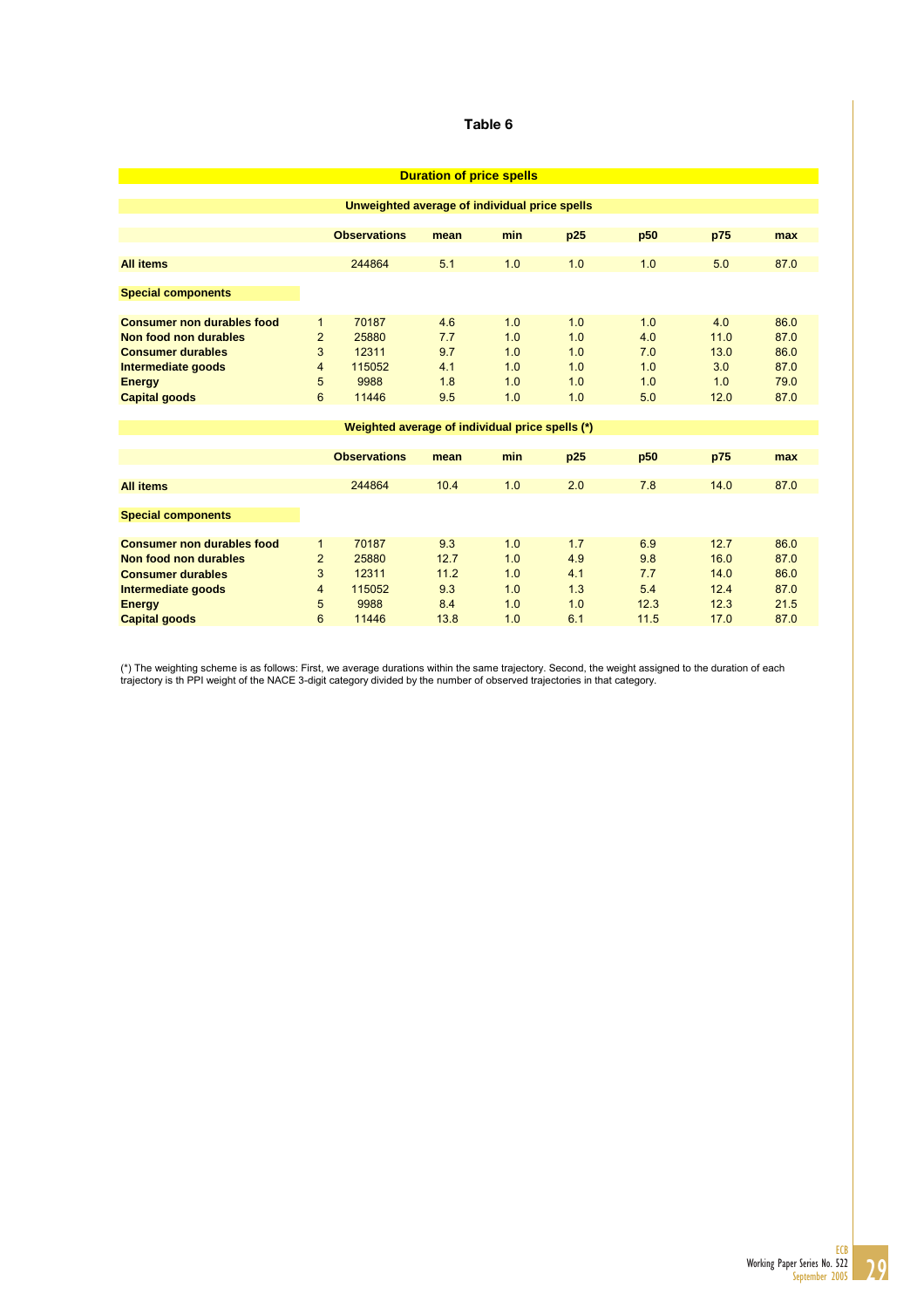| <b>Duration of price spells</b>   |                |                     |                        |     |     |      |      |      |  |  |
|-----------------------------------|----------------|---------------------|------------------------|-----|-----|------|------|------|--|--|
|                                   |                |                     |                        |     |     |      |      |      |  |  |
| After a price increase            |                |                     |                        |     |     |      |      |      |  |  |
|                                   |                |                     |                        |     |     |      |      |      |  |  |
|                                   |                | <b>Observations</b> | mean                   | min | p25 | p50  | p75  | max  |  |  |
| <b>All items</b>                  |                | 145195              | 6.2                    | 1.0 | 1.0 | 1.0  | 9.0  | 87.0 |  |  |
|                                   |                |                     |                        |     |     |      |      |      |  |  |
| <b>Special components</b>         |                |                     |                        |     |     |      |      |      |  |  |
|                                   |                |                     |                        |     |     |      |      |      |  |  |
| <b>Consumer non durables food</b> | 1              | 41045               | 5.7                    | 1.0 | 1.0 | 1.0  | 8.0  | 86.0 |  |  |
| Non food non durables             | $\overline{2}$ | 17117               | 8.6                    | 1.0 | 1.0 | 5.0  | 12.0 | 87.0 |  |  |
| <b>Consumer durables</b>          | 3              | 9315                | 10.8                   | 1.0 | 2.0 | 10.0 | 13.0 | 86.0 |  |  |
| Intermediate goods                | $\overline{4}$ | 64595               | 4.9                    | 1.0 | 1.0 | 1.0  | 4.0  | 87.0 |  |  |
| <b>Energy</b>                     | 5              | 5151                | 1.9                    | 1.0 | 1.0 | 1.0  | 1.0  | 50.0 |  |  |
| <b>Capital goods</b>              | 6              | 7972                | 10.4                   | 1.0 | 1.0 | 8.0  | 13.0 | 87.0 |  |  |
|                                   |                |                     |                        |     |     |      |      |      |  |  |
|                                   |                |                     | After a price decrease |     |     |      |      |      |  |  |
|                                   |                |                     |                        |     |     |      |      |      |  |  |
|                                   |                | <b>Observations</b> | mean                   | min | p25 | p50  | p75  | max  |  |  |
| <b>All items</b>                  |                | 99669               | 3.5                    | 1.0 | 1.0 | 1.0  | 2.0  | 87.0 |  |  |
|                                   |                |                     |                        |     |     |      |      |      |  |  |
| <b>Special components</b>         |                |                     |                        |     |     |      |      |      |  |  |
|                                   |                |                     |                        |     |     |      |      |      |  |  |
| <b>Consumer non durables food</b> | $\mathbf{1}$   | 29142               | 3.1                    | 1.0 | 1.0 | 1.0  | 2.0  | 85.0 |  |  |
| Non food non durables             | 2              | 8763                | 5.9                    | 1.0 | 1.0 | 2.0  | 7.0  | 82.0 |  |  |
| <b>Consumer durables</b>          | 3              | 2996                | 6.0                    | 1.0 | 1.0 | 2.0  | 8.0  | 82.0 |  |  |
| Intermediate goods                | 4              | 50457               | 3.1                    | 1.0 | 1.0 | 1.0  | 2.0  | 87.0 |  |  |
| <b>Energy</b>                     | 5              | 4837                | 1.7                    | 1.0 | 1.0 | 1.0  | 1.0  | 79.0 |  |  |
| <b>Capital goods</b>              | 6              | 3474                | 7.3                    | 1.0 | 1.0 | 2.0  | 10.0 | 87.0 |  |  |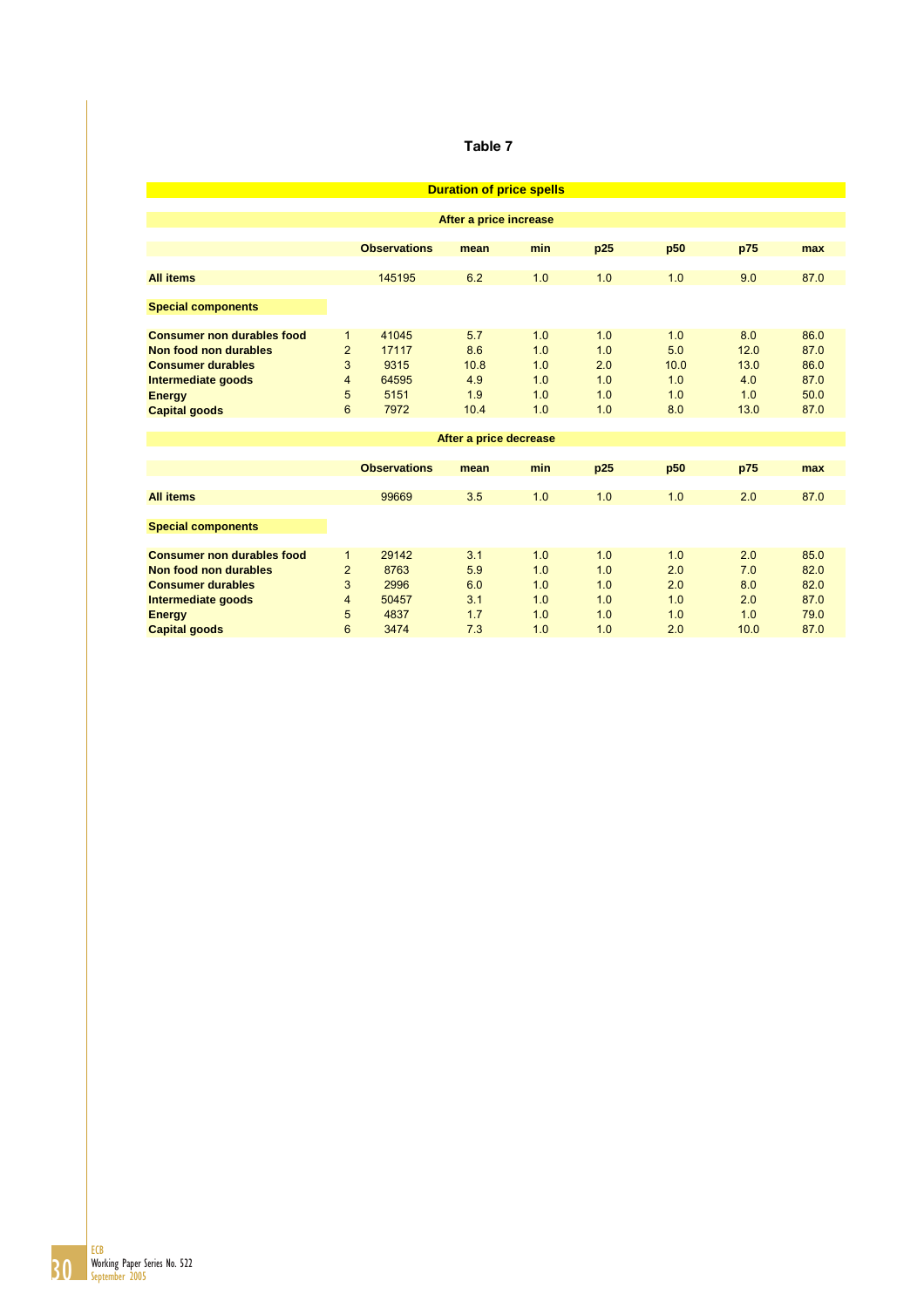# **Size of price changes**

# **Weighted results**

| <b>CPI component</b>       | <b>Average price change</b> | <b>Average price</b><br><i>increase</i> | <b>Average price</b><br>decrease |
|----------------------------|-----------------------------|-----------------------------------------|----------------------------------|
| Consumer non durables food | $5.8\%$                     | $6.0\%$                                 | $-5.4\%$                         |
| Non food non durables      | 5.0%                        | 5.2%                                    | $-4.7%$                          |
| <b>Consumer durables</b>   | 4.1%                        | 4.0%                                    | $-4.3%$                          |
| Intermediate goods         | 4.7%                        | 4.8%                                    | $-4.6%$                          |
| Energy                     | 4.0%                        | 3.8%                                    | $-4.2%$                          |
| Capital goods              | 4.9%                        | 4.9%                                    | $-4.6%$                          |
| All items                  | 4.8%                        | 4.9%                                    | $-4.7%$                          |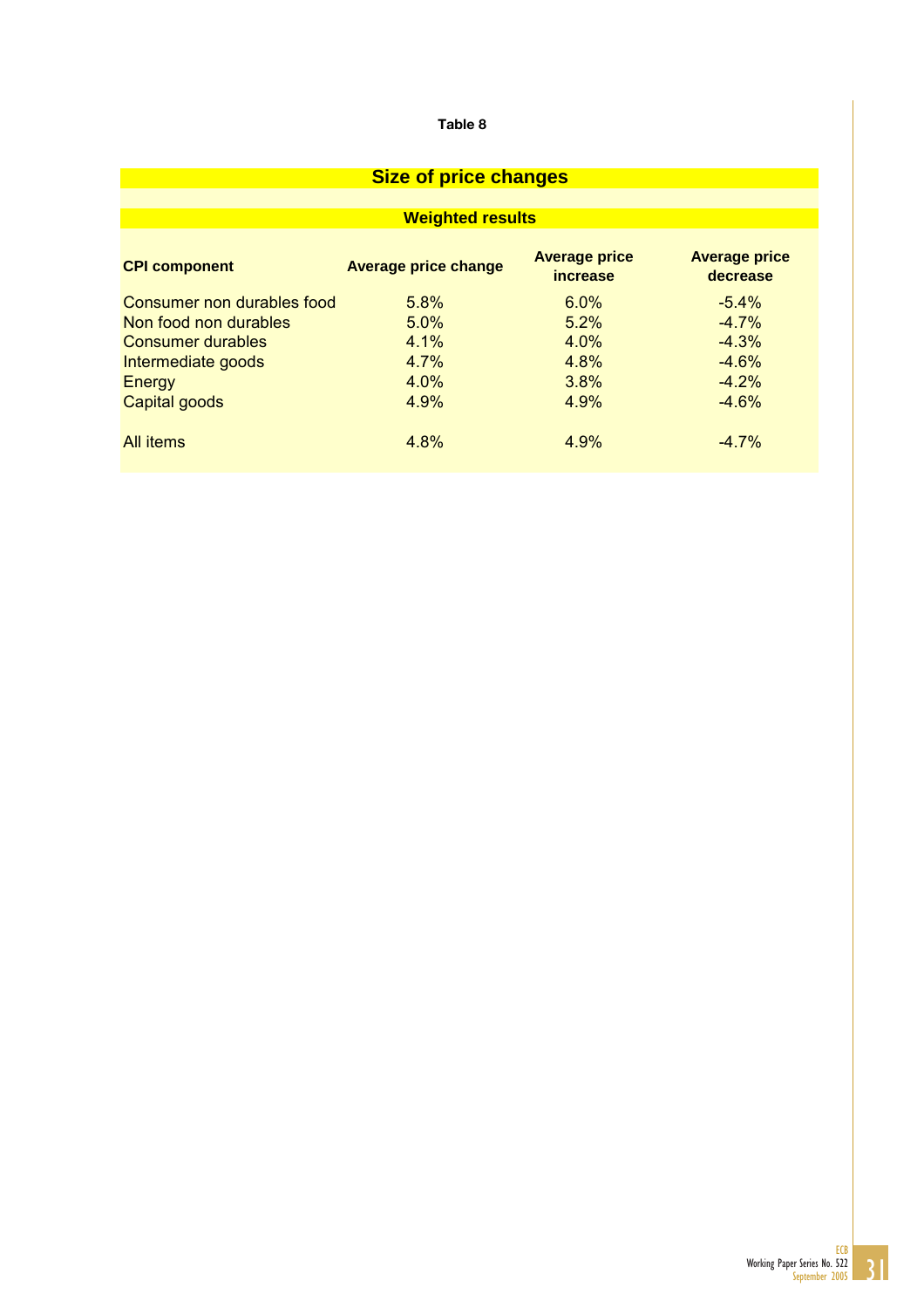| <b>Size of price changes</b>   |                      |                     |                          |                      |                              |                      |               |  |
|--------------------------------|----------------------|---------------------|--------------------------|----------------------|------------------------------|----------------------|---------------|--|
|                                | All items            | Food                | Non durables<br>non food | Consumer<br>durables | <b>Intermediate</b><br>goods | Energy               | Capital goods |  |
| <b>DUM95Q1</b>                 | $-0.003$             | 0.005               | $-0.013$                 | $-0.011$             | 0.012                        | $-0.008$             | $-0.024$      |  |
|                                | (0.33)               | (0.49)              | (0.33)                   | (0.48)               | (1.07)                       | (0.56)               | (0.54)        |  |
| <b>INF</b>                     | 0.001                | 0.000               | 0.002                    | 0.006                | 0.000                        | $-0.001$             | 0.000         |  |
|                                | (0.87)               | (0.50)              | (1.07)                   | $(2.00)^*$           | (0.43)                       | (1.26)               | (0.07)        |  |
| <b>FREQ ATR</b>                | 0.266                | $-0.073$            | 0.491                    | 0.082                | 0.315                        | 0.034                | 0.397         |  |
|                                | $(2.11)^*$           | (0.53)              | (0.76)                   | (1.38)               | $(2.12)^*$                   | (0.32)               | $(2.64)$ **   |  |
| Intercept                      | $-0.006$             | 0.077               | $-0.066$                 | 0.003                | $-0.011$                     | 0.059                | $-0.124$      |  |
|                                | (0.19)               | $(2.67)$ **         | (0.34)                   | (0.13)               | (0.33)                       | $(8.00)$ **          | (1.67)        |  |
| RHO <sub>1</sub>               | 0.301<br>$(2.92)$ ** | 0.234<br>$(2.23)^*$ |                          |                      | 0.320<br>$(3.07)$ **         | 0.368<br>$(3.41)$ ** |               |  |
| Number of observations         | 87                   | 87                  | 87                       | 87                   | 87                           | 87                   | 87            |  |
| <b>Residual standard error</b> | 0.009                | 0.01                | 0.036                    | 0.021                | 0.011                        | 0.013                | 0.04          |  |
| Wald joint significance test   | 54.85                | 66.72               | 16.54                    | 17.37                | 39.30                        | 56.07                | 25.66         |  |
| p-value                        | 0.00                 | 0.00                | 0.28                     | 0.24                 | 0.00                         | 0.00                 | 0.03          |  |
| Log likelihood                 | 287.20               | 278.74              | 165.96                   | 214.47               | 266.51                       | 251.75               | 156.66        |  |
| <b>Wald sesonality test</b>    | 39.43                | 55.99               | 15.47                    | 9.47                 | 16.35                        | 35.66                | 16.54         |  |
| p-value                        | 0.00                 | 0.00                | 0.16                     | 0.58                 | 0.13                         | 0.00                 | 0.12          |  |

| <b>Size of price increases</b> |                       |              |                          |                      |                              |                      |               |
|--------------------------------|-----------------------|--------------|--------------------------|----------------------|------------------------------|----------------------|---------------|
|                                | All items             | Food         | Non durables<br>non food | Consumer<br>durables | <b>Intermediate</b><br>goods | Energy               | Capital goods |
| <b>DUM95Q1</b>                 | $-0.003$              | 0.005        | $-0.008$                 | $-0.02$              | 0.012                        | $-0.012$             | 0.008         |
|                                | (0.28)                | (0.39)       | '(0.16)                  | '(0.95)              | '(1.12)                      | '(0.37)              | '(0.14)       |
| <b>INF</b>                     | 0.001                 | 0.001        | 0.002                    | 0.004                | 0.000                        | 0.000                | $-0.001$      |
|                                | '(0.95)               | '(1.49)      | '(0.88)                  | '(1.59)              | '(0.84)                      | '(0.05)              | '(0.22)       |
| <b>FREQ ATR</b>                | 0.202                 | $-0.284$     | 0.017                    | 0.061                | 0.326                        | $-0.221$             | 0.382         |
|                                | '(1.19)               | '(1.88)      | '(0.02)                  | '(1.09)              | $'(2.10)^*$                  | '(0.90)              | '(1.93)       |
| Intercept                      | 0.003                 | 0.118        | 0.081                    | 0.009                | $-0.016$                     | 0.075                | $-0.112$      |
|                                | '(0.07)               | $'(3.75)$ ** | '(0.31)                  | '(0.41)              | '(0.47)                      | $(4.48)$ **          | '(1.14)       |
| RHO <sub>1</sub>               | 0.320<br>$'(3.12)$ ** |              |                          |                      | 0.407<br>$'(4.09)$ **        | 0.220<br>$'(1.98)^*$ |               |
| Number of observations         | 87                    | 87           | 87                       | 87                   | 87                           | 87                   | 87            |
| <b>Residual standard error</b> | 0.012                 | 0.013        | 0.049                    | 0.019                | 0.011                        | 0.031                | 0.053         |
| Wald joint significance test   | 31.72                 | 42.74        | 10.83                    | 20.80                | 51.55                        | 23.15                | 14.83         |
| p-value                        | 0.01                  | 0.00         | 0.70                     | 0.11                 | 0.00                         | 0.08                 | 0.39          |
| Log likelihood                 | 262.83                | 257.44       | 139.80                   | 220.55               | 270.15                       | 177.42               | 132.57        |
| Wald sesonality test           | 19.25                 | 35.06        | 9.52                     | 15.84                | 20.02                        | 17.10                | 10.08         |
| p-value                        | 0.06                  | 0.00         | 0.57                     | 0.1472               | 0.05                         | 0.11                 | 0.52          |
|                                |                       |              |                          |                      |                              |                      |               |

### **Size of price decreases**

|                              | All items | Food        | Non durables<br>non food | Consumer<br>durables | Intermediate<br>goods | Energy      | Capital goods |
|------------------------------|-----------|-------------|--------------------------|----------------------|-----------------------|-------------|---------------|
| <b>DUM95Q1</b>               | 0.010     | $-0.010$    | 0.019                    | $-0.024$             | $-0.026$              | 0.018       | 0.100         |
|                              | '(0.64)   | (0.59)      | (0.66)                   | (0.44)               | (1.05)                | (1.12)      | (1.35)        |
| <b>INF</b>                   | $-0.001$  | 0.000       | $\Omega$                 | $-0.012$             | 0.001                 | 0.001       | $-0.003$      |
|                              | '(1.03)   | (0.22)      | (0.10)                   | (1.86)               | (1.01)                | (1.91)      | (0.40)        |
| <b>FREQ ATR</b>              | $-0.257$  | $-0.104$    | $-0.473$                 | $-0.156$             | $-0.401$              | $-0.027$    | $-0.221$      |
|                              | '(1.73)   | (0.43)      | (0.96)                   | (1.10)               | (1.87)                | (0.22)      | (0.86)        |
| Intercept                    | $-0.005$  | $-0.041$    | 0.058                    | 0.016                | 0.023                 | $-0.054$    | 0.042         |
|                              | '(0.12)   | (0.81)      | (0.40)                   | (0.28)               | (0.48)                | $(6.55)$ ** | (0.33)        |
| RHO <sub>1</sub>             |           | 0.302       |                          |                      |                       | 0.311       |               |
|                              |           | $(2.92)$ ** |                          |                      |                       | $(2.95)$ ** |               |
| Number of observations       | 87        | 87          | 87                       | 87                   | 87                    | 87          | 87            |
| Residual standard error      | 0.014     | 0.016       | 0.027                    | 0.049                | 0.022                 | 0.015       | 0.068         |
| Wald joint significance test | 62.48     | 53.49       | 49.33                    | 19.44                | 16.53                 | 31.38       | 26.41         |
| p-value                      | 0.00      | 0.00        | 0.00                     | 0.50                 | 0.28                  | 0.01        | 0.02          |
| Log likelihood               | 250.33    | 234.80      | 189.78                   | 138,90               | 206.76                | 240.88      | 110.26        |
| Wald sesonality test         | 56.11     | 41.83       | 47.71                    | 13.12                | 8.59                  | 14.14       | 24.78         |
| p-value                      | 0.00      | 0.00        | $\mathbf{0}$             | 0.286                | 0.66                  | 0.23        | 0.01          |

Monthly dummies not reported to save space. The Wald seasonality test reported in the table indicates their significance.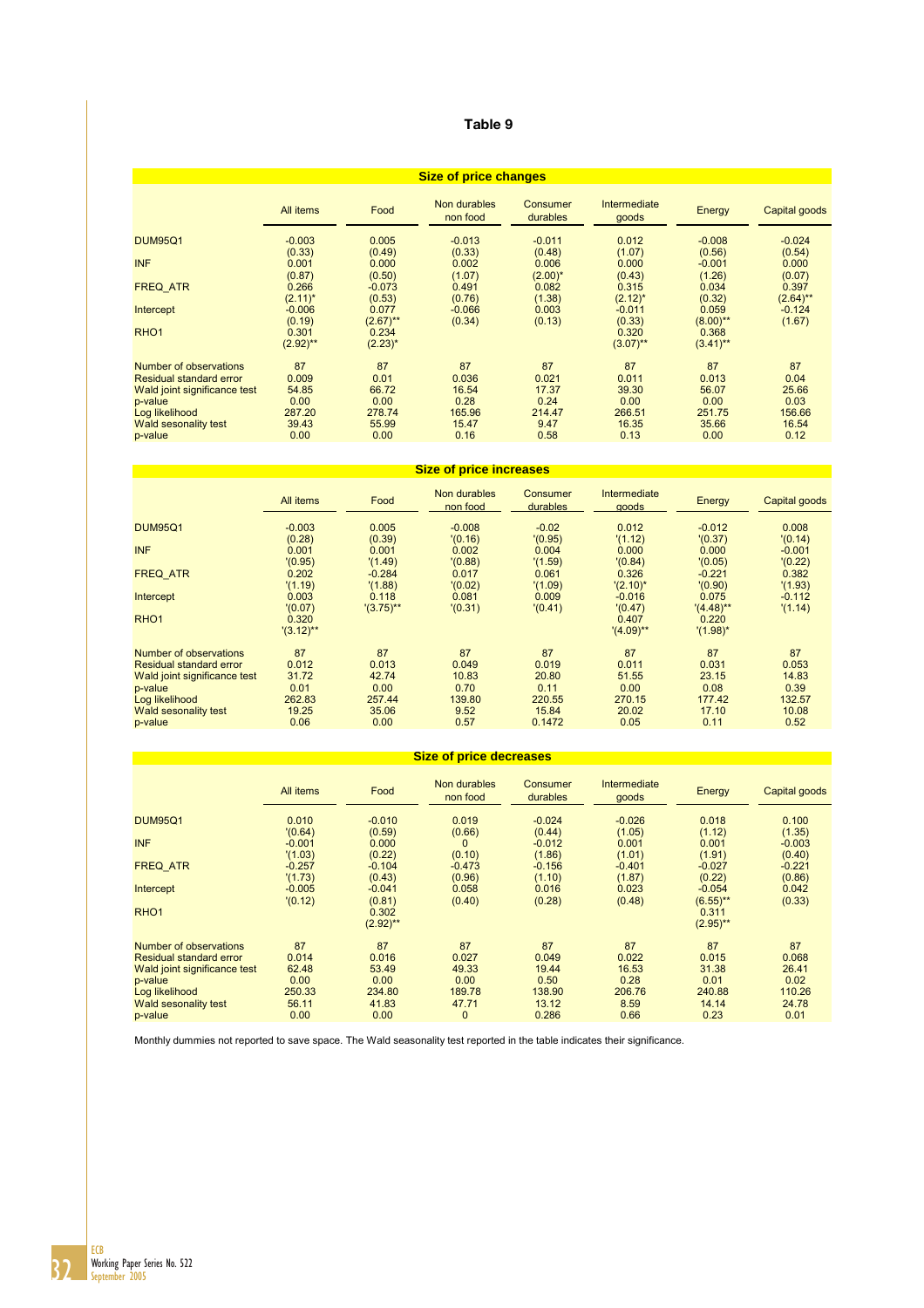| <b>Absolute size of price changes</b> |  |  |
|---------------------------------------|--|--|
|                                       |  |  |

| <b>Main component</b>      | <b>Attractive prices</b> | <b>Non attractive prices</b> |
|----------------------------|--------------------------|------------------------------|
| Consumer non durables food | 7.5%                     | 5.6%                         |
| Non food non durables      | 6.3%                     | $4.7\%$                      |
| <b>Consumer durables</b>   | 5.2%                     | 3.7%                         |
| Intermediate goods         | 5.8%                     | 4.6%                         |
| Energy                     | 6.6%                     | $4.0\%$                      |
| Capital goods              | 6.2%                     | $4.4\%$                      |
|                            |                          |                              |
| All <i>items</i>           | 6.2%                     | 4.6%                         |

# **Size of price increases**

| <b>Main component</b>      | <b>Attractive prices</b> | <b>Non attractive prices</b> |
|----------------------------|--------------------------|------------------------------|
| Consumer non durables food | 7.6%                     | 5.7%                         |
| Non food non durables      | 6.4%                     | 4.9%                         |
| Consumer durables          | 5.1%                     | 3.6%                         |
| Intermediate goods         | 5.9%                     | 4.7%                         |
| Energy                     | 7.6%                     | 3.8%                         |
| Capital goods              | 6.3%                     | 4.4%                         |
| All items                  | 6.3%                     | 4.6%                         |

# **Size of price decreases Size of price decreases**

| <b>Main component</b>      | <b>Attractive prices</b> | <b>Non attractive prices</b> |
|----------------------------|--------------------------|------------------------------|
| Consumer non durables food | $-7.5\%$                 | $-5.2\%$                     |
| Non food non durables      | $-6.4%$                  | $-4.3%$                      |
| <b>Consumer durables</b>   | $-5.8\%$                 | $-3.9%$                      |
| Intermediate goods         | $-5.6%$                  | $-4.5%$                      |
| Energy                     | $-5.7\%$                 | $-4.2\%$                     |
| Capital goods              | $-5.8%$                  | $-4.2%$                      |
| All items                  | $-6.1\%$                 | $-4.5%$                      |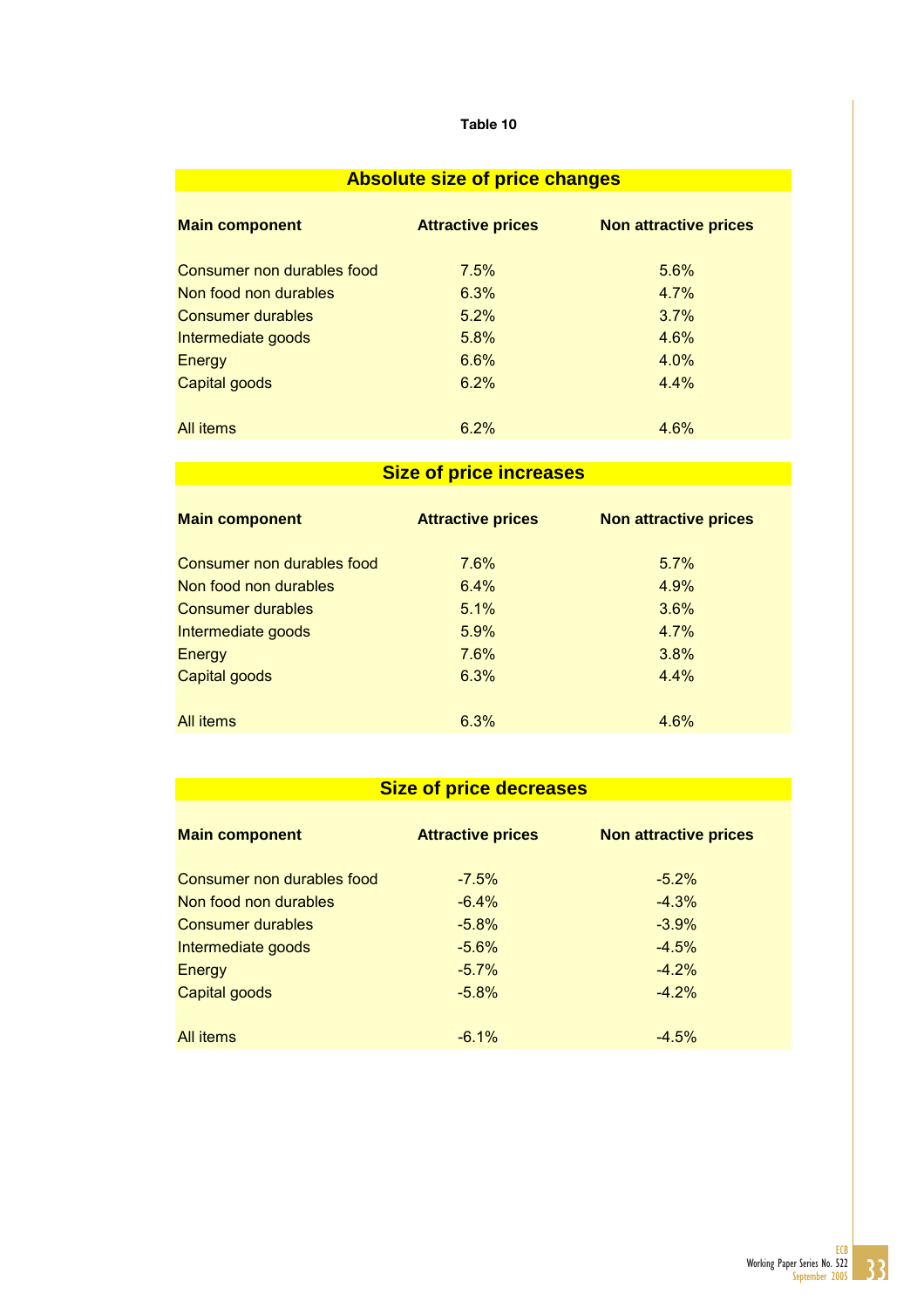# **Comparison of consumer and producer price setting practices**

# **Panel A. Main components of CPI and PPI data**

# **Monthly frequency of price changes**

| <b>Main component</b>      | <b>Frequency of price</b> |            | <b>Frequency of price</b> |            | <b>Frequency of price</b> |            |
|----------------------------|---------------------------|------------|---------------------------|------------|---------------------------|------------|
|                            | changes                   |            | <i>increases</i>          |            | decreases                 |            |
|                            | <b>CPI</b>                | <b>PPI</b> | <b>CPI</b>                | <b>PPI</b> | <b>CPI</b>                | <b>PPI</b> |
| Consumer non durables food | 0.18                      | 0.24       | 0.10                      | 0.13       | 0.07                      | 0.10       |
| Consumer non food          | 0.07                      | 0.10       | 0.05                      | 0.07       | 0.02                      | 0.03       |

| <b>Size of price changes</b>                    |                 |                                           |                 |                                             |                      |                                      |  |  |
|-------------------------------------------------|-----------------|-------------------------------------------|-----------------|---------------------------------------------|----------------------|--------------------------------------|--|--|
| <b>Main component</b>                           | <b>CPI</b>      | <b>Average price change</b><br><b>PPI</b> | <b>CPI</b>      | <b>Average price increase</b><br><b>PPI</b> | <b>CPI</b>           | Average price decrease<br><b>PPI</b> |  |  |
| Consumer non durables food<br>Consumer non food | $7.5\%$<br>6.6% | $5.7\%$<br>$4.4\%$                        | $7.0\%$<br>6.1% | $5.9\%$<br>4.5%                             | $-8.2\%$<br>$-8.6\%$ | $-5.3\%$<br>$-4.4%$                  |  |  |

### **Panel B. Subset of comparable product categories using CPI weights**

| <b>Monthly frequency of price changes</b>       |              |                                                                  |              |                                                                           |                            |                                                      |  |  |
|-------------------------------------------------|--------------|------------------------------------------------------------------|--------------|---------------------------------------------------------------------------|----------------------------|------------------------------------------------------|--|--|
| <b>Main component</b>                           |              | <b>Frequency of price</b><br>changes<br><b>CPI</b><br><b>PPI</b> |              | <b>Frequency of price</b><br><i>increases</i><br><b>PPI</b><br><b>CPI</b> |                            | <b>Frequency of price</b><br>decreases<br><b>PPI</b> |  |  |
| Consumer non durables food<br>Consumer non food | 0.24<br>0.07 | 0.27<br>0.09                                                     | 0.13<br>0.05 | 0.15<br>0.06                                                              | <b>CPI</b><br>0.11<br>0.02 | 0.12<br>0.03                                         |  |  |

| <b>Size of price changes</b>                    |                                                         |              |              |                                      |                                                           |                     |  |  |  |
|-------------------------------------------------|---------------------------------------------------------|--------------|--------------|--------------------------------------|-----------------------------------------------------------|---------------------|--|--|--|
| <b>Main component</b>                           | <b>Average price change</b><br><b>CPI</b><br><b>PPI</b> |              |              | Average price increase<br><b>PPI</b> | <b>Average price decrease</b><br><b>CPI</b><br><b>PPI</b> |                     |  |  |  |
| Consumer non durables food<br>Consumer non food | 7.9%<br>6.4%                                            | 6.4%<br>8.5% | 7.5%<br>6.0% | $6.4\%$<br>7.9%                      | $-8.5\%$<br>$-7.8%$                                       | $-6.4\%$<br>$-9.4%$ |  |  |  |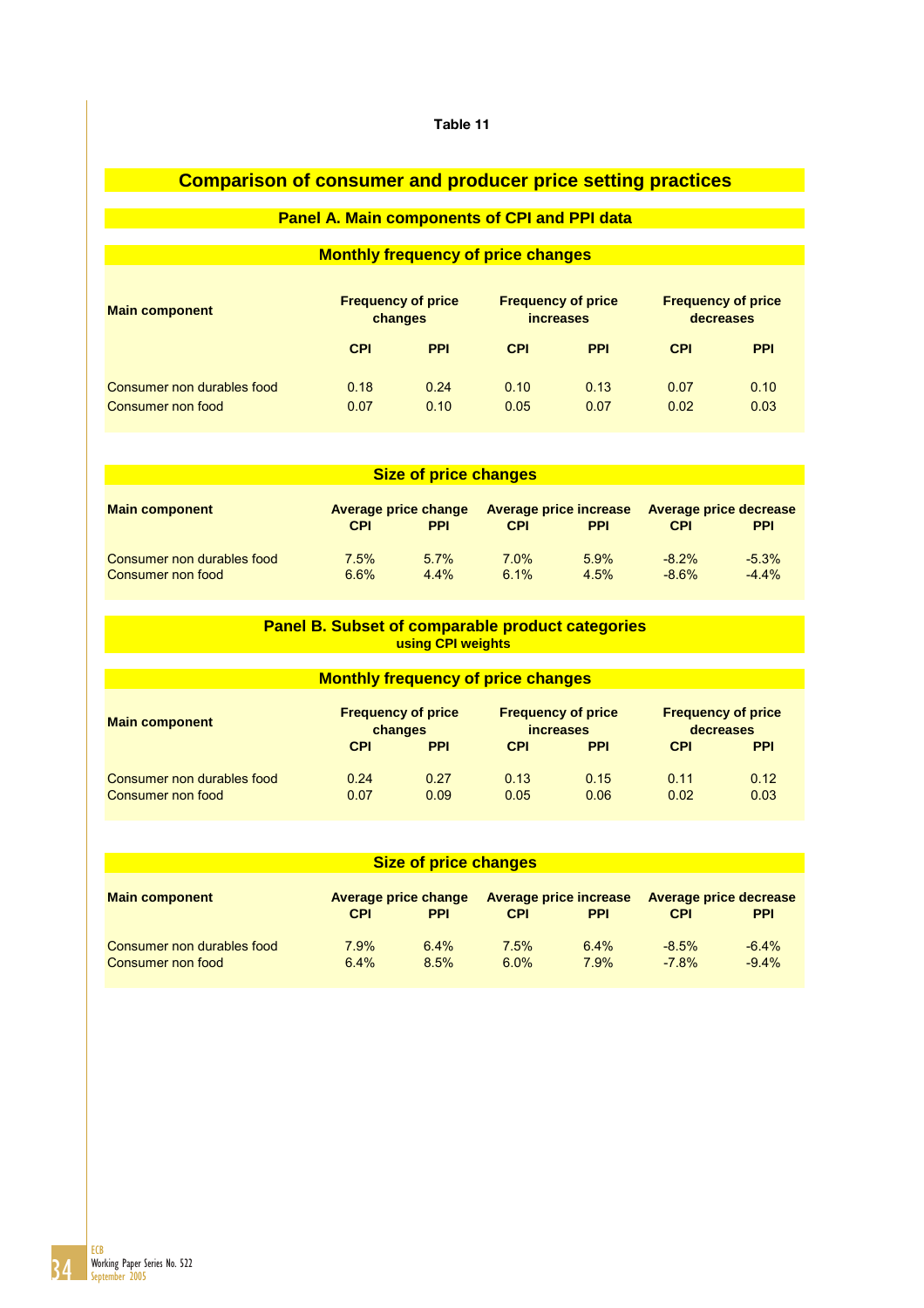# Table A1.1

# Correspondence between branches of activity (NACE codes) and economic purpose (Main Industrial Groupings)

|                          | <b>Consumer food products</b>                                                                                                               |
|--------------------------|---------------------------------------------------------------------------------------------------------------------------------------------|
|                          |                                                                                                                                             |
| NACE code<br>151         | <b>Name</b><br>Production, processing and preserving of meat and meat products                                                              |
| 152                      | Processing and preserving of fish and fish products                                                                                         |
| 153                      | Processing and preserving of fruit and vegetables                                                                                           |
| 154                      | Manufacture of vegetable and animal oils and fats                                                                                           |
| 155                      | Manufacture of dairy products                                                                                                               |
| 158                      | Manufacture of other food products                                                                                                          |
| 159                      | Manufacture of beverages                                                                                                                    |
| 160                      | Manufacture of tobacco products                                                                                                             |
|                          | <b>Consumer non food non durables</b>                                                                                                       |
| 174                      | Manufacture of made-up textile articles, except apparel                                                                                     |
| 175                      | Manufacture of other textiles                                                                                                               |
| 177                      | Manufacture of knitted and crocheted articles                                                                                               |
| 181                      | Manufacture of leather clothes                                                                                                              |
| 182                      | Manufacture of other wearing apparel and accessories                                                                                        |
| 183                      | Dressing and dyeing of fur; manufacture of articles of fur                                                                                  |
| 191                      | Tanning and dressing of leather                                                                                                             |
| 192                      | Manufacture of luggage, handbags and the like, saddlery and harness                                                                         |
| 193                      | Manufacture of footwear                                                                                                                     |
| 221                      | Publishing                                                                                                                                  |
| 222                      | Printing and service activities related to printing                                                                                         |
| 244                      | Manufacture of pharmaceuticals, medicinal chemicals and botanical                                                                           |
|                          | products                                                                                                                                    |
| 245                      | Manufacture of soap and detergents, cleaning and polishing preparations,                                                                    |
|                          | perfumes and toilet preparations                                                                                                            |
| 364<br>365               | Manufacture of sports goods                                                                                                                 |
| 366                      | Manufacture of games and toys<br>Miscellaneous manufacturing n.e.c.                                                                         |
|                          |                                                                                                                                             |
| <b>Consumer durables</b> |                                                                                                                                             |
| 297                      |                                                                                                                                             |
| 323                      | Manufacture of domestic appliances n.e.c.                                                                                                   |
| 334                      | Manufacture of television and radio receivers, sound or video recording or<br>Manufacture of optical instruments and photographic equipment |
| 335                      | Manufacture of watches and clocks                                                                                                           |
| 341                      | Manufacture of motor vehicles                                                                                                               |
| 354                      | Manufacture of motorcycles and bicycles                                                                                                     |
| 361                      | Manufacture of furniture                                                                                                                    |
| 362                      | Manufacture of jewellery and related articles                                                                                               |
| 363                      | Manufacture of musical instruments                                                                                                          |
| Intermediate goods       |                                                                                                                                             |
| 141                      | Quarrying of stone                                                                                                                          |
| 142                      | Quarrying of sand and clay                                                                                                                  |
| 144                      | Mining of chemical and fertilizer minerals                                                                                                  |
| 156                      | Manufacture of grain mill products, starches and starch products                                                                            |
| 157                      | Manufacture of prepared animal feeds                                                                                                        |
| 171                      | Preparation and spinning of textile fibres                                                                                                  |
| 172                      | <b>Textile weaving</b>                                                                                                                      |
|                          | Finishing of textiles                                                                                                                       |
| 176                      | Manufacture of knitted and crocheted fabrics                                                                                                |
| 201                      | Sawmilling and planing of wood; impregnation of wood                                                                                        |
| 202                      | Manufacture of veneer sheets; manufacture of plywood, laminboard,                                                                           |
|                          | particle board, fibre board and other panels and boards                                                                                     |
| 203                      | Manufacture of builders' carpentry and joinery                                                                                              |
| 204                      | Manufacture of wooden containers                                                                                                            |
| 173<br>205               | Manufacture of other products of wood; manufacture of articles of cork,                                                                     |
| 211                      | straw and plaiting materials<br>Manufacture of pulp, paper and paperboard                                                                   |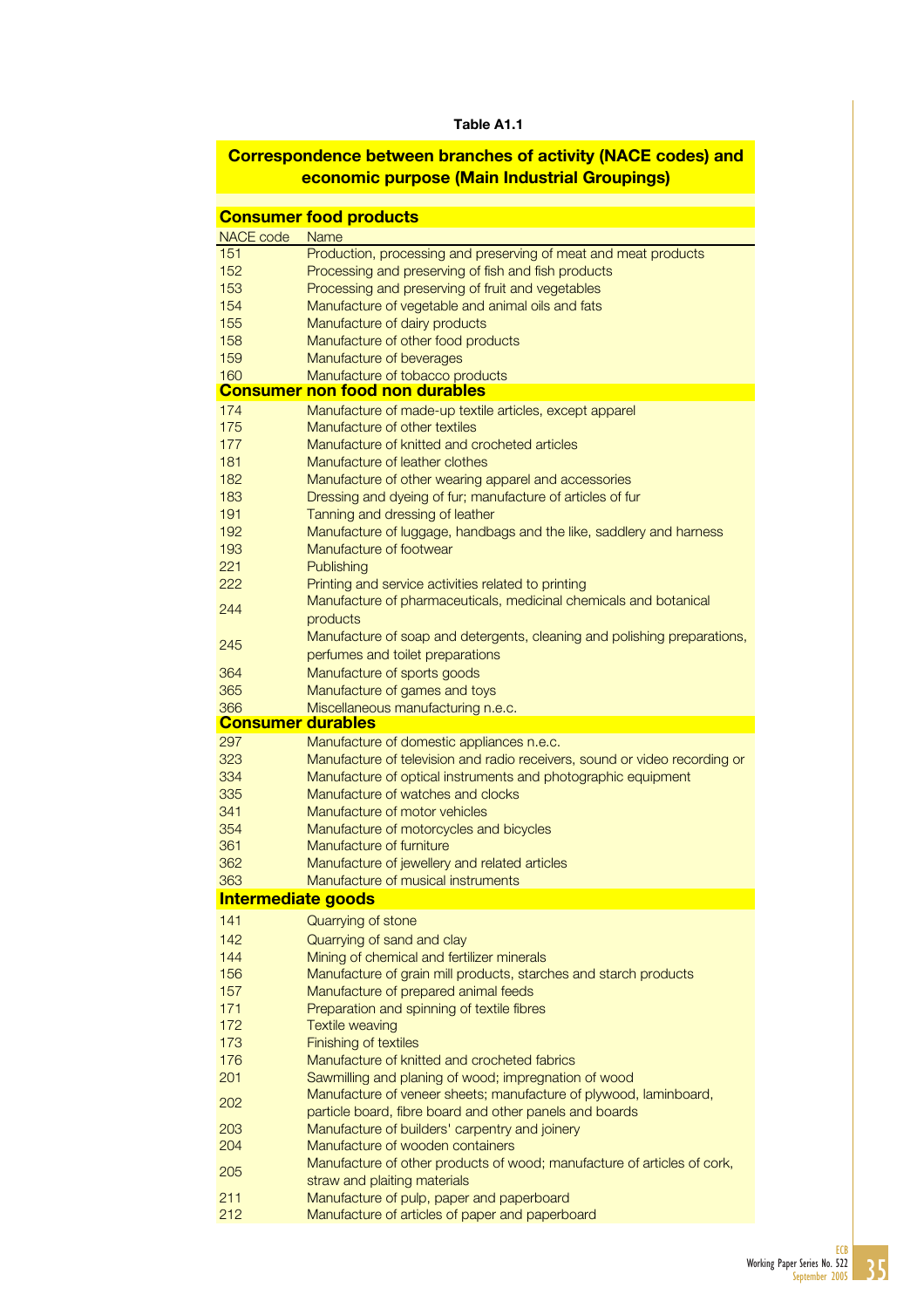|  |  | Table A1.1 (cont.) |
|--|--|--------------------|
|--|--|--------------------|

| 241                  | Manufacture of basic chemicals                                            |
|----------------------|---------------------------------------------------------------------------|
| 242                  | Manufacture of pesticides and other agro-chemical products                |
|                      | Manufacture of paints, varnishes and similar coatings, printing ink and   |
| 243                  | mastics                                                                   |
|                      |                                                                           |
| 246                  | Manufacture of other chemical products                                    |
| 247                  | Manufacture of man-made fibres                                            |
| 251                  | Manufacture of rubber products                                            |
| 252                  | Manufacture of plastic products                                           |
|                      |                                                                           |
| 261                  | Manufacture of glass and glass products                                   |
| 262                  | Manufacture of non-refractory ceramic goods other than for construction   |
|                      | purposes; manufacture of refractory ceramic products                      |
| 263                  | Manufacture of ceramic tiles and flags                                    |
| 264                  | Manufacture of bricks, tiles and construction products, in baked clay     |
|                      |                                                                           |
| 265                  | Manufacture of cement, lime and plaster                                   |
| 266                  | Manufacture of articles of concrete, plaster and cement                   |
| 267                  | Cutting, shaping and finishing of ornamental and building stone           |
| 268                  | Manufacture of other non-metallic mineral products                        |
| 271                  | Manufacture of basic iron and steel and of ferro-alloys                   |
| 272                  | Manufacture of tubes                                                      |
|                      |                                                                           |
| 273                  | Other first processing of iron and steel                                  |
| 274                  | Manufacture of basic precious and non-ferrous metals                      |
| 286                  | Manufacture of cutlery, tools and general hardware                        |
| 287                  | Manufacture of other fabricated metal products                            |
| 312                  |                                                                           |
|                      | Manufacture of electricity distribution and control apparatus             |
| 313                  | Manufacture of insulated wire and cable                                   |
| 314                  | Manufacture of accumulators, primary cells and primary batteries          |
| 315                  | Manufacture of lighting equipment and electric lamps                      |
| 316                  | Manufacture of electrical equipment n.e.c.                                |
|                      |                                                                           |
| 321                  | Manufacture of electronic valves and tubes and other electronic           |
|                      | components                                                                |
|                      |                                                                           |
| <b>Energy</b>        |                                                                           |
|                      |                                                                           |
| 101                  | Extraction and agglomeration of peat                                      |
| 102                  | Mining and agglomeration of lignite                                       |
| 232                  | Manufacture of refined petroleum products                                 |
| 401                  | Production and distribution of electricity                                |
| 402                  | Manufacture of gas; distribution of gaseous fuels through mains           |
|                      |                                                                           |
| <b>Capital goods</b> |                                                                           |
| 281                  | Manufacture of structural metal products                                  |
|                      | Manufacture of tanks, reservoirs and containers of metal; manufacture of  |
| 282                  | central heating radiators and boilers                                     |
|                      |                                                                           |
| 283                  | Manufacture of steam generators, except central heating hot water boilers |
|                      |                                                                           |
| 291                  | Manufacture of machinery for the production and use of mechanical         |
|                      | power, except aircraft, vehicle and cycle engines                         |
| 292                  | Manufacture of other general purpose machinery                            |
| 293                  | Manufacture of agricultural and forestry machinery                        |
| 294                  | Manufacture of machine tools                                              |
|                      |                                                                           |
| 295                  | Manufacture of other special purpose machinery                            |
| 296                  | Manufacture of weapons and ammunition                                     |
| 300                  | Manufacture of office machinery and computers                             |
| 311                  | Manufacture of electric motors, generators and transformers               |
|                      | Manufacture of television and radio transmitters and apparatus for line   |
| 322                  |                                                                           |
|                      | telephony and line telegraphy                                             |
| 331                  | Manufacture of medical and surgical equipment and orthopaedic             |
|                      | appliances                                                                |
| 332                  | Manufacture of instruments and appliances for measuring, checking,        |
|                      | testing, navigating and other purposes, except industrial process control |
|                      | Manufacture of bodies (coachwork) for motor vehicles; manufacture of      |
| 342                  | trailers and semi-trailers                                                |
| 343                  | Manufacture of parts and accessories for motor vehicles and their engines |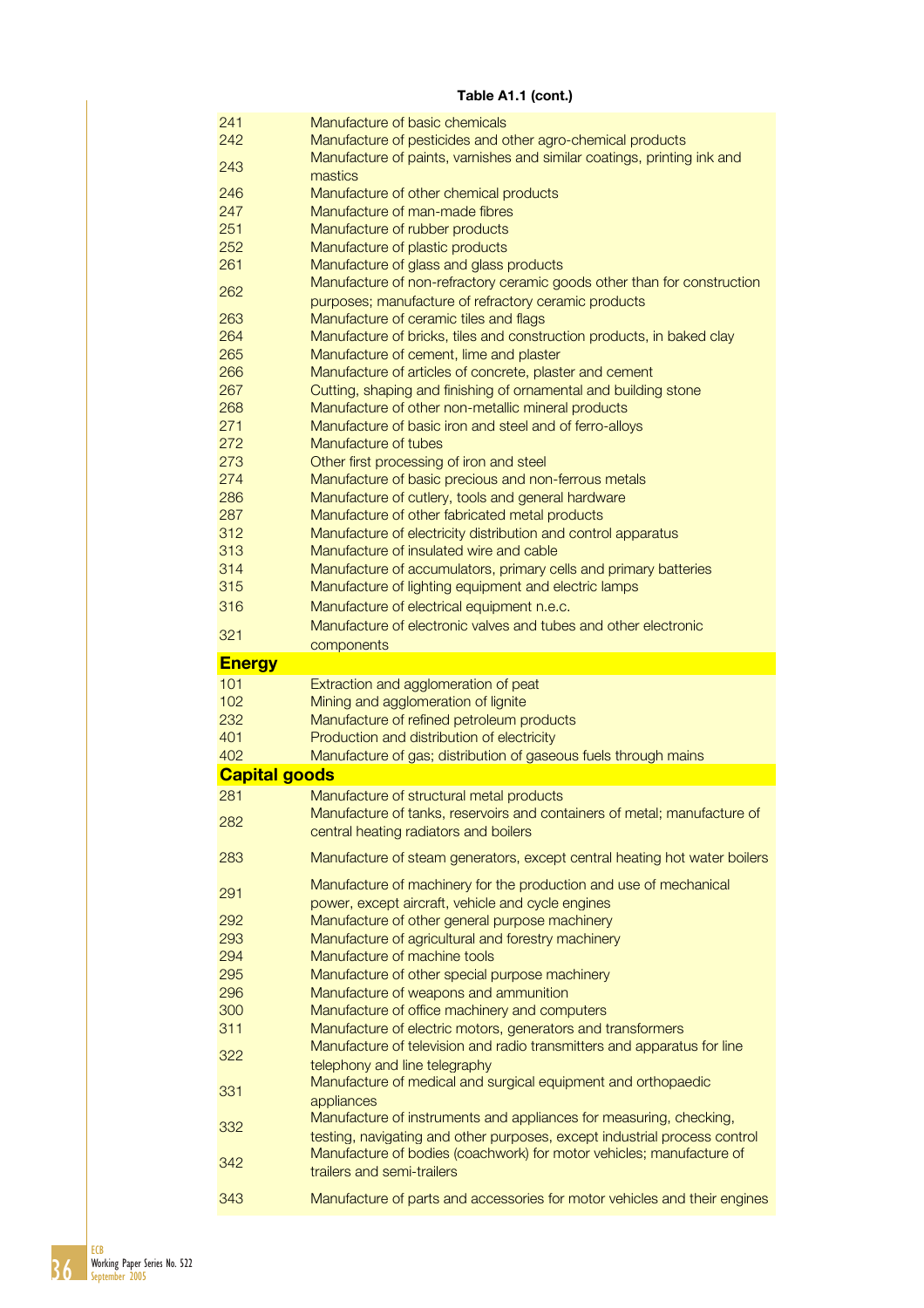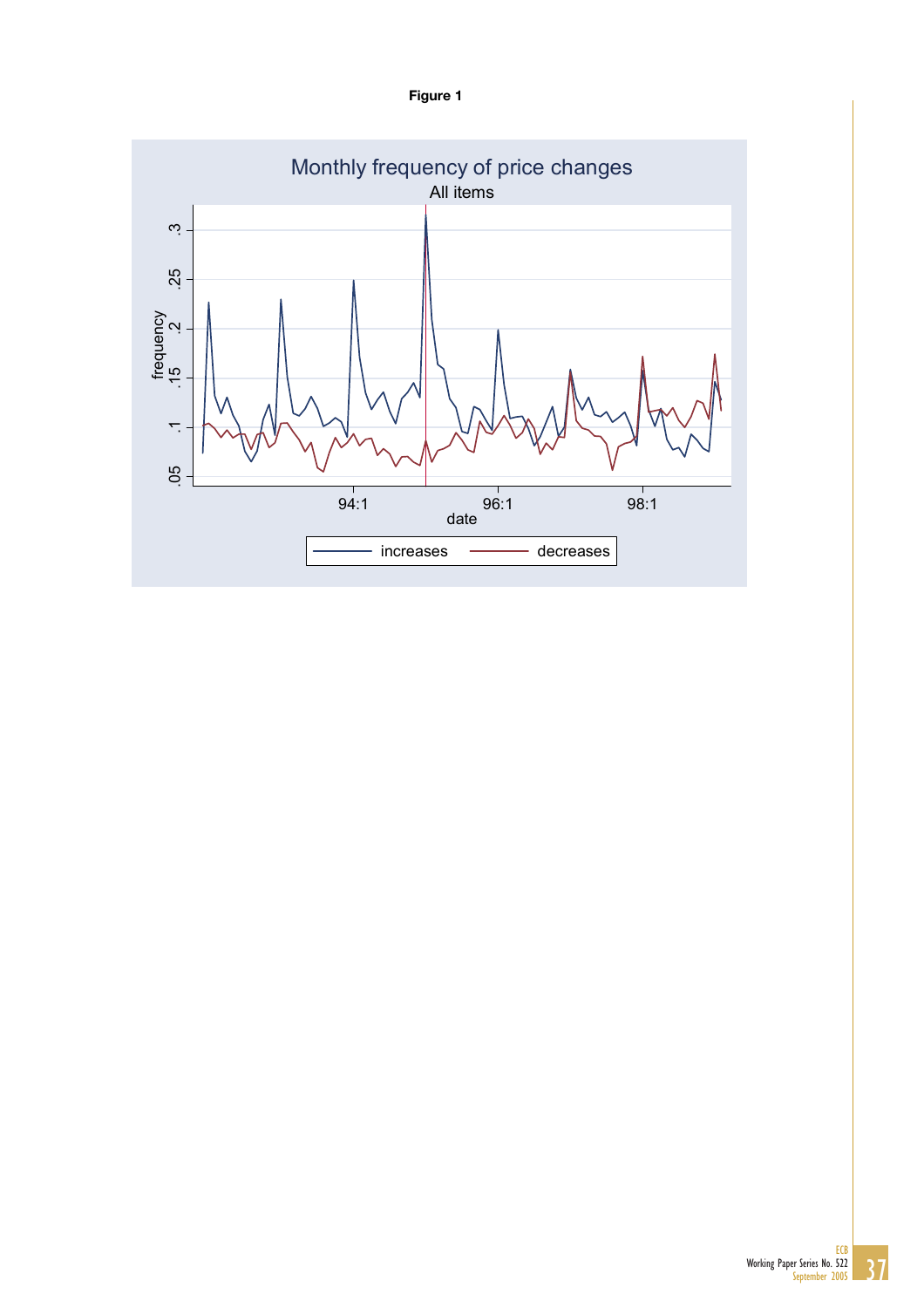

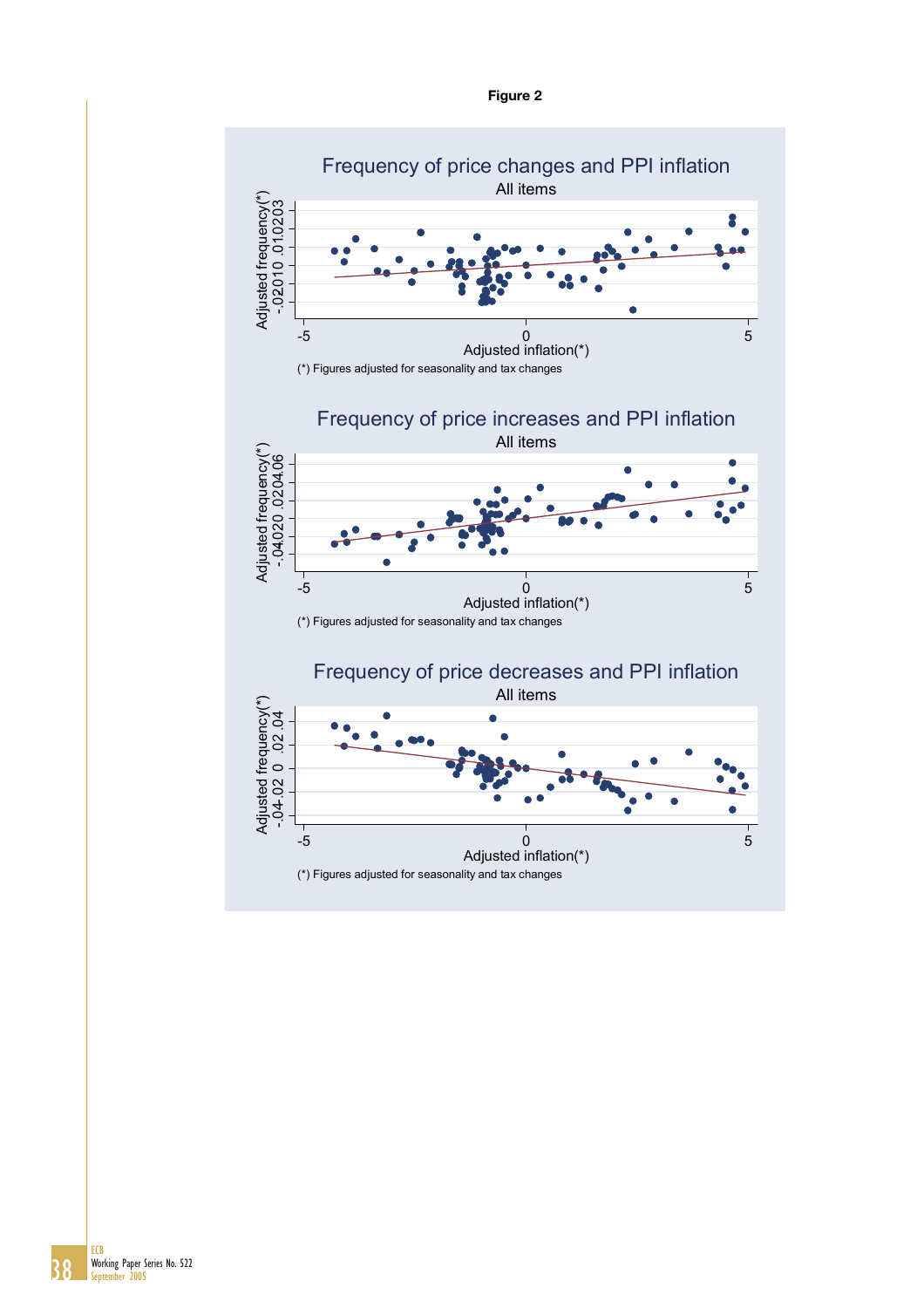

Figure 4

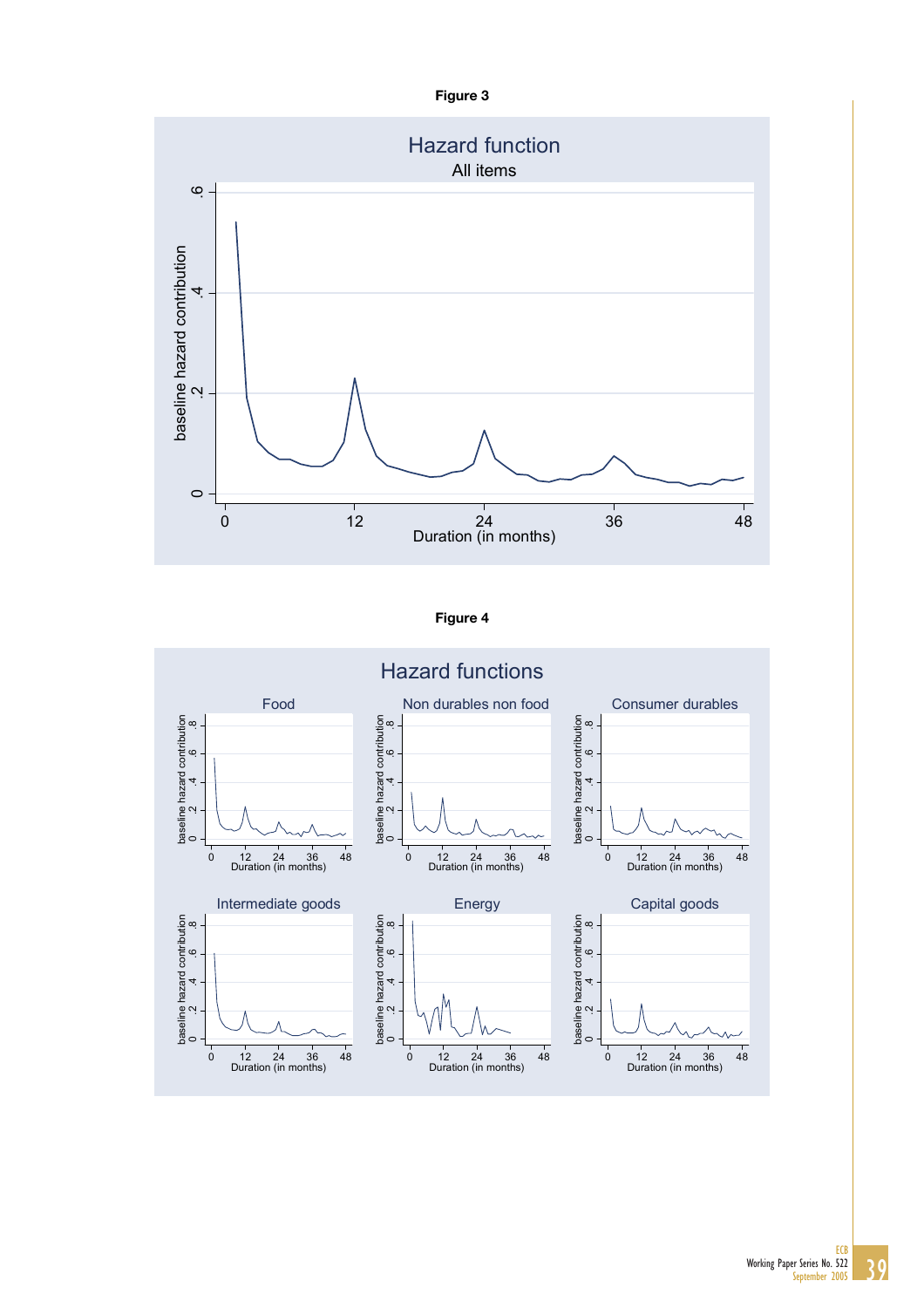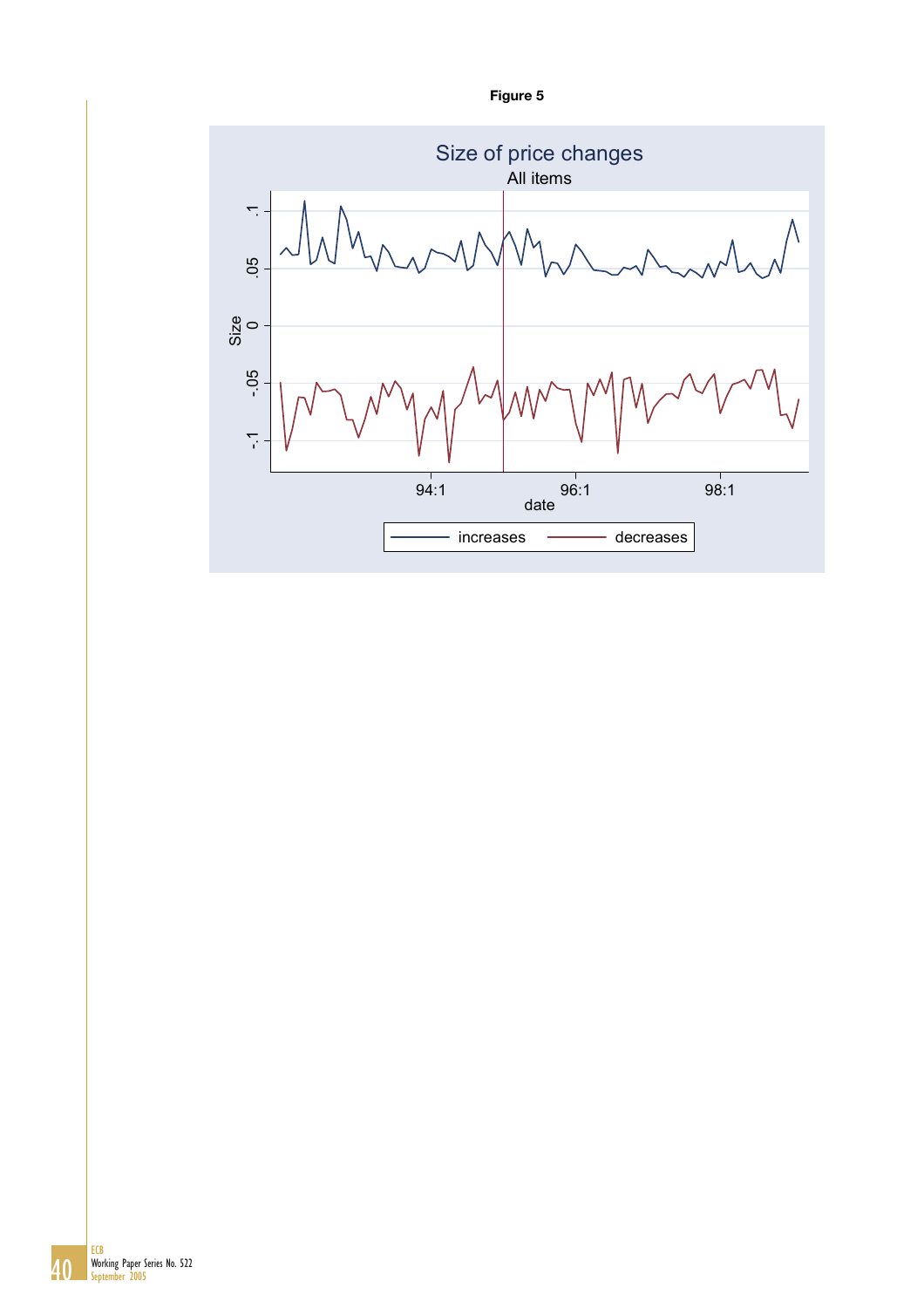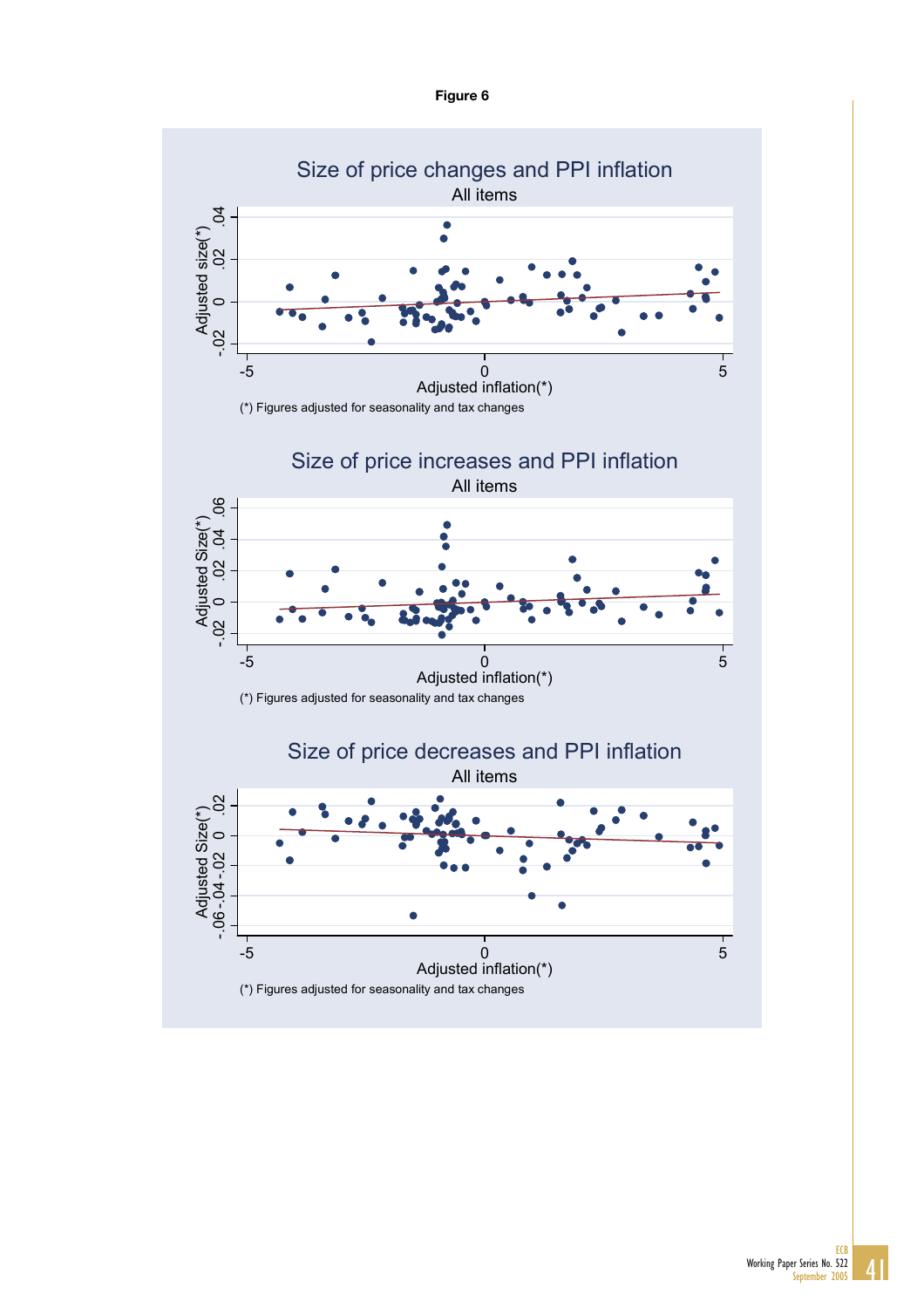







**Size of price increases**

**Size of price decreases**



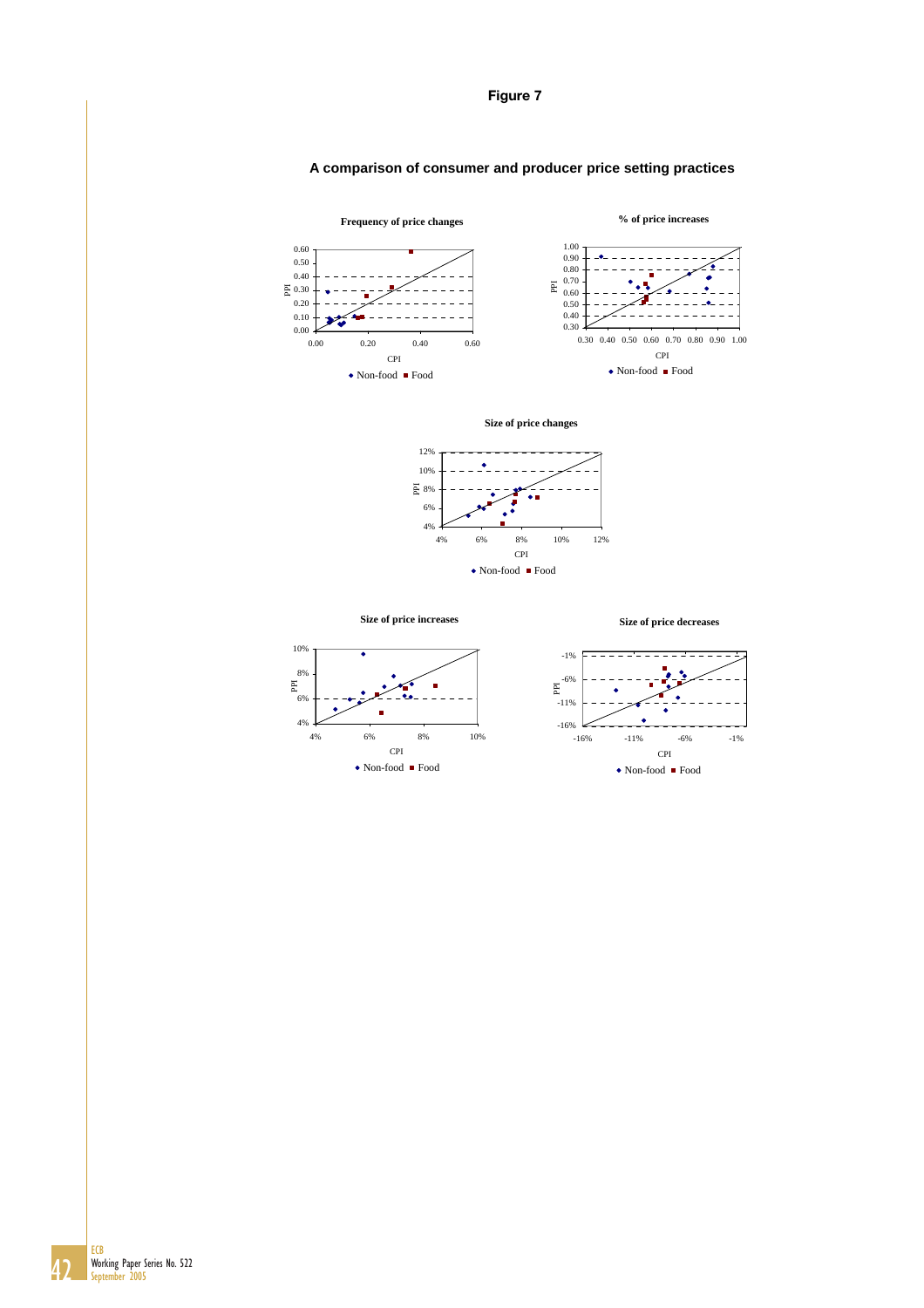#### Appendix A: Definitions and formulas

Variables. We define the following binary variables for each price quote ijt where i, j and t, denote establishment, product (NACE 3-digit category) and time, respectively.

(1) 
$$
DEN_{ijt} = \begin{cases} I & \text{if } P_{ijt} \text{ and } P_{ij,t-1} \text{ are observed} \\ 0 & \text{if } P_{ijt} \text{ exists but not } P_{ij,t-1} \end{cases}
$$

(2) 
$$
NUM_{ijt} = \begin{cases} I & \text{if } P_{ijt} \neq P_{ij,t-1} \\ 0 & \text{otherwise} \end{cases}
$$

$$
NUMUP_{ijt} = \begin{cases} I & \text{if } P_{ijt} > P_{ij,t-1} \\ 0 & \text{otherwise} \end{cases}
$$

$$
\text{(4)} \quad \text{NUMDW}_{ijt} = \begin{cases} I & \text{if } P_{ijt} < P_{ij,t-1} \\ 0 & \text{otherwise} \end{cases}
$$

On the basis of the above variables we define (at the product level) the main variables analysed in the paper. The weighting scheme used to obtain aggregate figures is described in the main text.

# • Basic statistics for each product (NACE 3-digit category) *j* :

*n*

-frequency of price changes:

(5)

 $\overline{(}$ 

$$
F_j = \frac{\sum_{i=1}^{n_j} \sum_{t=2}^{\tau} NUM_{ijt}}{\sum_{i=1}^{n_j} \sum_{t=2}^{\tau} DEN_{ijt}}
$$

-implied median price duration (continuous time):

(6) 
$$
\mathcal{T}_j^{50} = \frac{ln(0.5)}{ln(1 - F_j)}
$$

-implied mean price duration (continuous time):

$$
\mathcal{T}_j = -\frac{l}{ln(l - F_j)}
$$

-frequency of price increases:

$$
F_j^+ = \frac{\sum_{i=1}^{n_j} \sum_{t=2}^{\tau} NUMBER_{ijt}}{\sum_{i=1}^{n_j} \sum_{t=2}^{\tau} DEN_{ijt}}
$$

(8)

**ECB**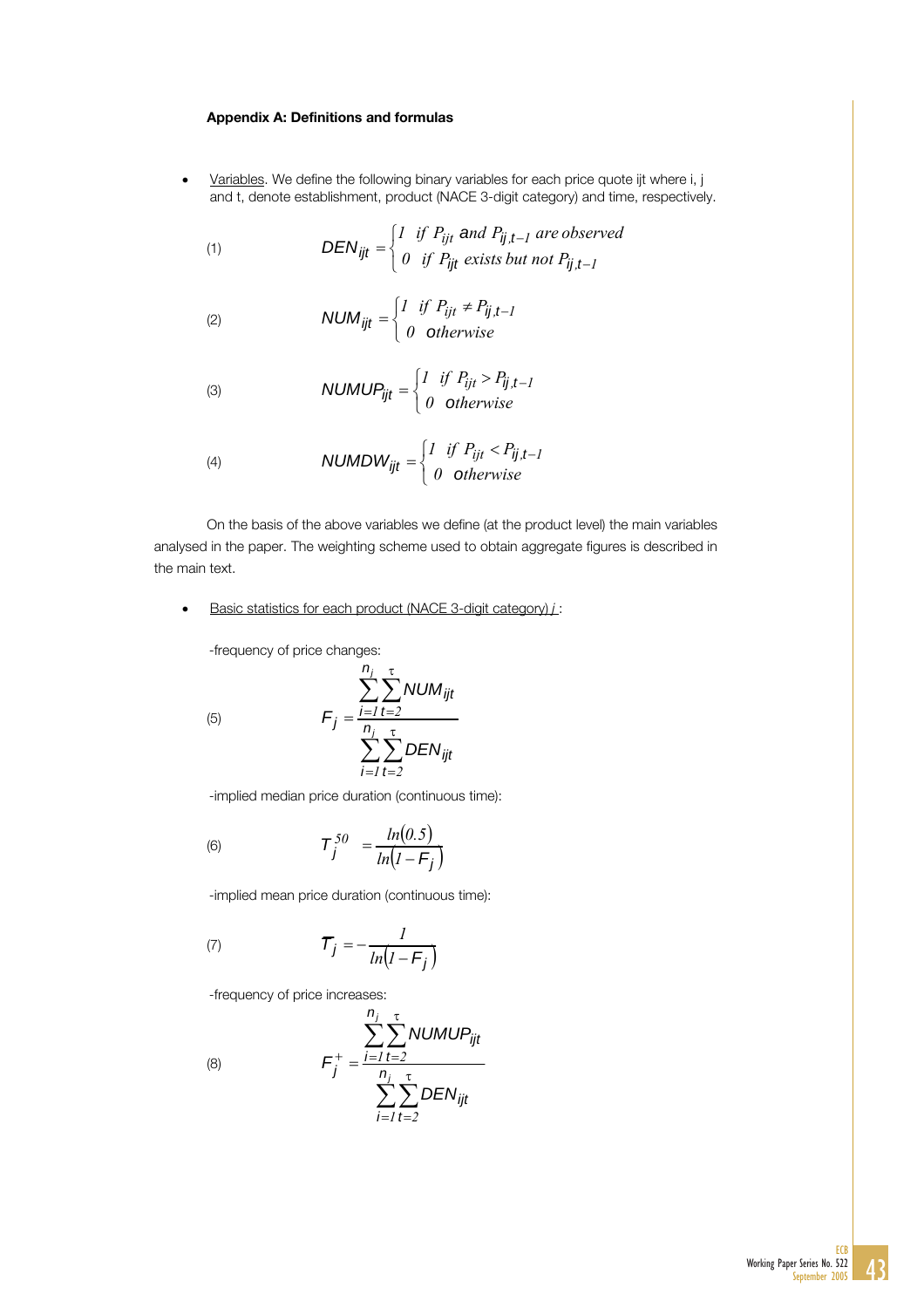-frequency of price decreases

$$
F_j^- = \frac{\sum_{i=1}^{n_j} \sum_{t=2}^{\tau} NUMDW_{ijt}}{\sum_{i=1}^{n_j} \sum_{t=2}^{\tau} DEN_{ijt}}
$$

-duration of price spells

(10) 
$$
d_{j} = \frac{\sum_{i=1}^{N_{j}} \sum_{s=1}^{NS_{i}} \frac{d_{ijs}}{NS_{i}}}{N_{j}}
$$

 where *dijs* is the duration of spell *s* of product *j* in establishment *i*, *Nj* is the number of establishment selling product *j* and *NSi* refers to the number of spells observed for establishment *i*.

-average price change in p.c.

(11) 
$$
\Delta P_j = \frac{\sum_{i=1}^{n_j} \sum_{t=2}^{t} NUM_{jt} |ln P_{jt} - ln P_{j,t-1}|}{\sum_{i=1}^{n_i} \sum_{t=2}^{t} NUM_{jt}}
$$

-average price increase in p.c.

(12) 
$$
\overline{\Delta}_{j}^{+} = \frac{\sum_{i=1}^{n_{j}} \sum_{t=2}^{\tau} NUMUP_{ijt}(ln P_{ijt} - ln P_{ij,t-1})}{\sum_{i=1}^{n_{j}} \sum_{t=2}^{\tau} NUMUW_{ijt}}
$$

-average price decrease in p.c.

(13) 
$$
\overline{\Delta P_j} = \frac{\sum_{i=1}^{n_j} \sum_{t=2}^{\tau} NUMDW_{ijt} (ln P_{ij, t-1} - ln P_{ijt})}{\sum_{i=1}^{n_j} \sum_{t=2}^{\tau} NUMDW_{ijt}}
$$

(9)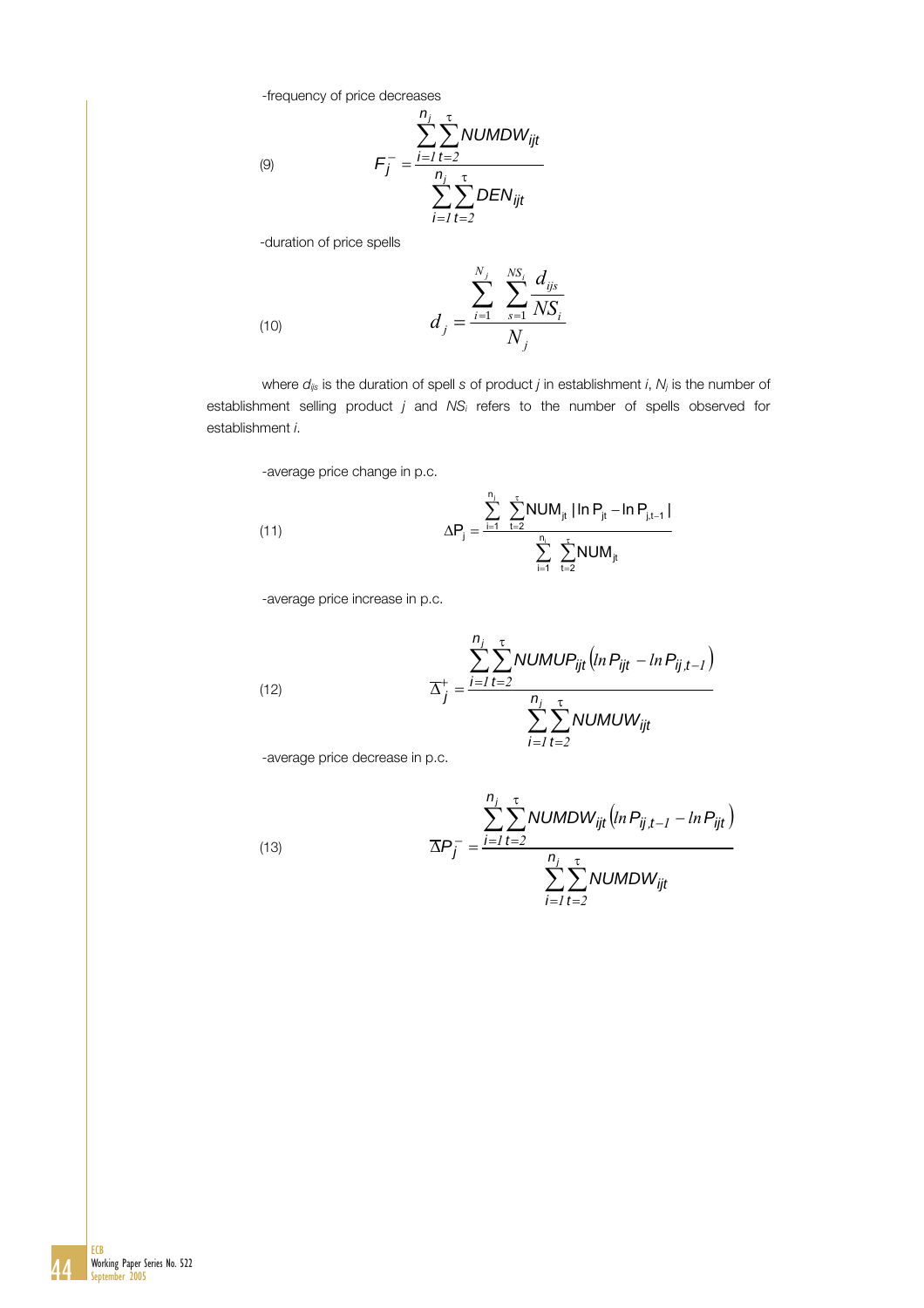## Appendix B: Definition and sources of the variables used in the cross-sectional analysis of the determinants of the frequency of price changes

The variables described below are defined at the NACE 3 digit level, with the exception of IMPORT PENETRATION, which is defined at the NACE 2 digit level.

LABOUR SHARE: Share of labour costs in terms of total costs. Source: Industrial Survey. ENERGY: Share of energy inputs in terms of total costs. Source: Industrial Survey.

- NON ENERGY INTERMEDIATE GOODS: Share of non energy intermediate goods in terms of total costs. Source: Industrial Survey.
- OUTSOURCING: Works carried out by other firms in terms of total costs. Source: Industrial Survey.

IMPORT PENETRATION: Total imports over total resources (production plus total imports). Source: Input-Output Tables.

DEMAND CONDITIONS: Importance attached by firms to demand conditions in explaining price changes. Source: Banco de España survey on pricing behaviour. See Álvarez and Hernando (2005).

ATTRACTIVE PRICES: Fraction of prices set in attractive terms. Source: PPI database.

SIZE: Average size of price changes (in absolute value). Source: PPI database.

- GOVERNMENT SET: Fraction of companies whose price is set by the government. Source: Banco de España survey on pricing behaviour. See Álvarez and Hernando (2005).
- ELECTRICITY DUMMY: Dummy variable that is equal to one for "Production and distribution of electricity" (NACE 3-digt code 401).
- TEXTILE FIBERS DUMMY: Dummy variable that is equal to one for "Manufacture of manmade fibres" (NACE 3-digit code 247).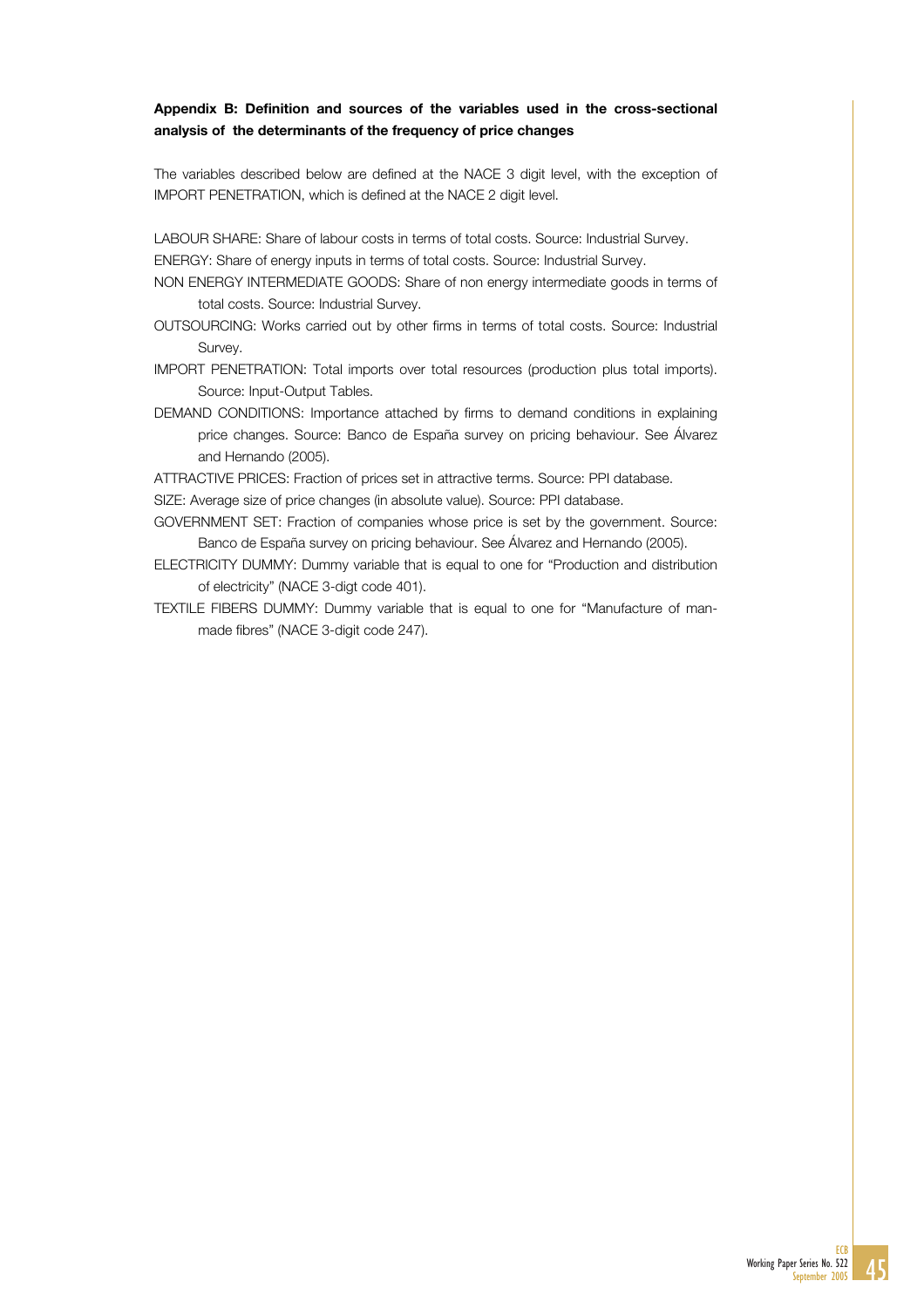### **REFERENCES**

- ÁLVAREZ, L.J., BURRIEL, P. AND HERNANDO, I. (2005a): "Do decreasing hazard functions of price durations make any sense?", Banco de España, Working Paper 0508.
- ÁLVAREZ, L.J., BURRIEL, P. AND HERNANDO, I. (2005b): "The determinants of price stickiness at the producer level: a microeconometric approach", Banco de España, mimeo.
- ÁLVAREZ, L.J., AND HERNANDO, I. (2004): "Price setting behaviour in Spain. Stylised facts using consumer price micro data", Banco de España, Working Paper 0422.
- ÁLVAREZ, L.J., AND HERNANDO, I. (2005): "The price setting behaviour of Spanish firms: evidence from survey data", Banco de España, mimeo.
- DEHAENE, S. AND MEHLER, J. (1992): "Cross-linguistic regularities in the frequency of number words", *Cognition*, 43, 1-29
- DIAS, M., DIAS, D. AND NEVES, P. (2004): "Stylised features of price setting behaviour in Portugal: 1992-2001", ECB Working Paper No. 332.
- GARRIDO, M. (2001): "Los índices de precios industriales", *Fuentes estadísticas*. Octubre. NUÑEZ; S. and M. PÉREZ (2001): "El grado de concentración en las ramas productivas de la economía española", Banco de España. Documento de trabajo nº 0113
- SABBATINI, R., FABIANI, S., GATULLI, A. AND VERONESE, G. (2004): "Producer price behaviour in Italy: Evidence from micro PPI data". Banca d'Italia, mimeo.
- SCHINDLER, R. M. AND KIRBY, P.N. (1997): "Patterns of rightmost digits used in advertised prices: implications for nine-ending effects", *Journal of Consumer Research*, 24 (2), 192- 201.
- STAHL, H. (2004): "Price rigidity in German manufacturing", Deutsche Bundesbank, mimeo.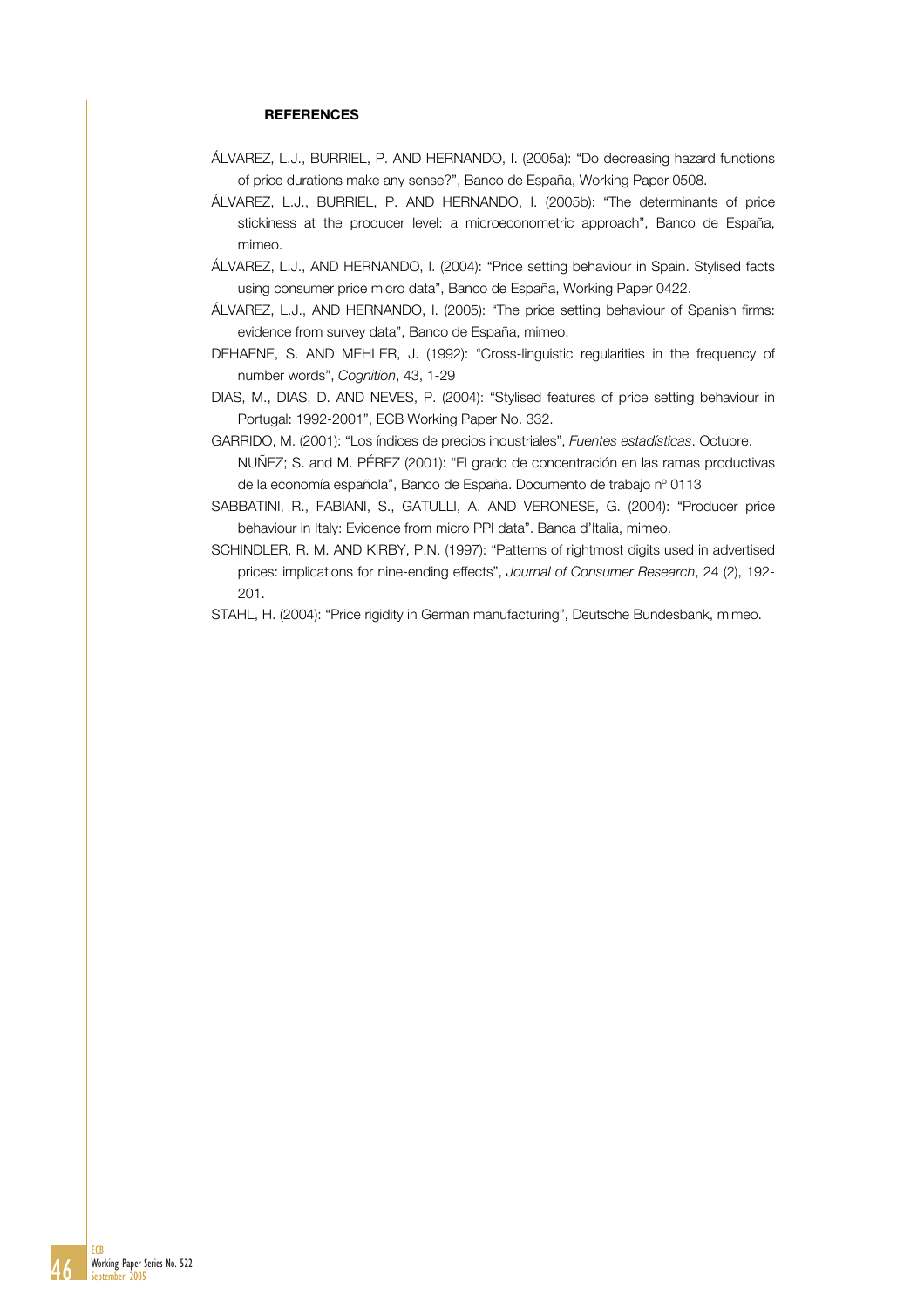#### **European Central Bank working paper series**

For a complete list of Working Papers published by the ECB, please visit the ECB's website (http://www.ecb.int)

- 490 "Unions, wage setting and monetary policy uncertainty" by H. P. Grüner, B. Hayo and C. Hefeker, June 2005.
- 491 "On the fit and forecasting performance of New-Keynesian models" by M. Del Negro, F. Schorfheide, F. Smets and R. Wouters, June 2005.
- 492 "Experimental evidence on the persistence of output and inflation" by K. Adam, June 2005.
- 493 "Optimal research in financial markets with heterogeneous private information: a rational expectations model" by K. Tinn, June 2005.
- 494 "Cross-country efficiency of secondary education provision: a semi-parametric analysis with non-discretionary inputs" by A. Afonso and M. St. Aubyn, June 2005.
- 495 "Measuring inflation persistence: a structural time series approach" by M. Dossche and G. Everaert, June 2005.
- 496 "Estimates of the open economy New Keynesian Phillips curve for euro area countries" by F. Rumler, June 2005.
- 497 "Early-warning tools to forecast general government deficit in the euro area: the role of intra-annual fiscal indicators" by J. J. Pérez, June 2005.
- 498 "Financial integration and entrepreneurial activity: evidence from foreign bank entry in emerging markets" by M. Giannetti and S. Ongena, June 2005.
- 499 "A trend-cycle(-season) filter" by M. Mohr, July 2005.
- 500 "Fleshing out the monetary transmission mechanism: output composition and the role of financial frictions" by A. Meier and G. J. Müller, July 2005.
- 501 "Measuring comovements by regression quantiles" by L. Cappiello, B. Gérard, and S. Manganelli, July 2005.
- 502 "Fiscal and monetary rules for a currency union" by A. Ferrero, July 2005
- 503 "World trade and global integration in production processes: a re-assessment of import demand equations" by R. Barrell and S. Dées, July 2005.
- 504 "Monetary policy predictability in the euro area: an international comparison" by B.-R. Wilhelmsen and A. Zaghini, July 2005.
- 505 "Public good issues in TARGET: natural monopoly, scale economies, network effects and cost allocation" by W. Bolt and D. Humphrey, July 2005.
- 506 "Settlement finality as a public good in large-value payment systems" by H. Pagès and D. Humphrey, July 2005.
- 507 "Incorporating a "public good factor" into the pricing of large-value payment systems" by C. Holthausen and J.-C. Rochet, July 2005.